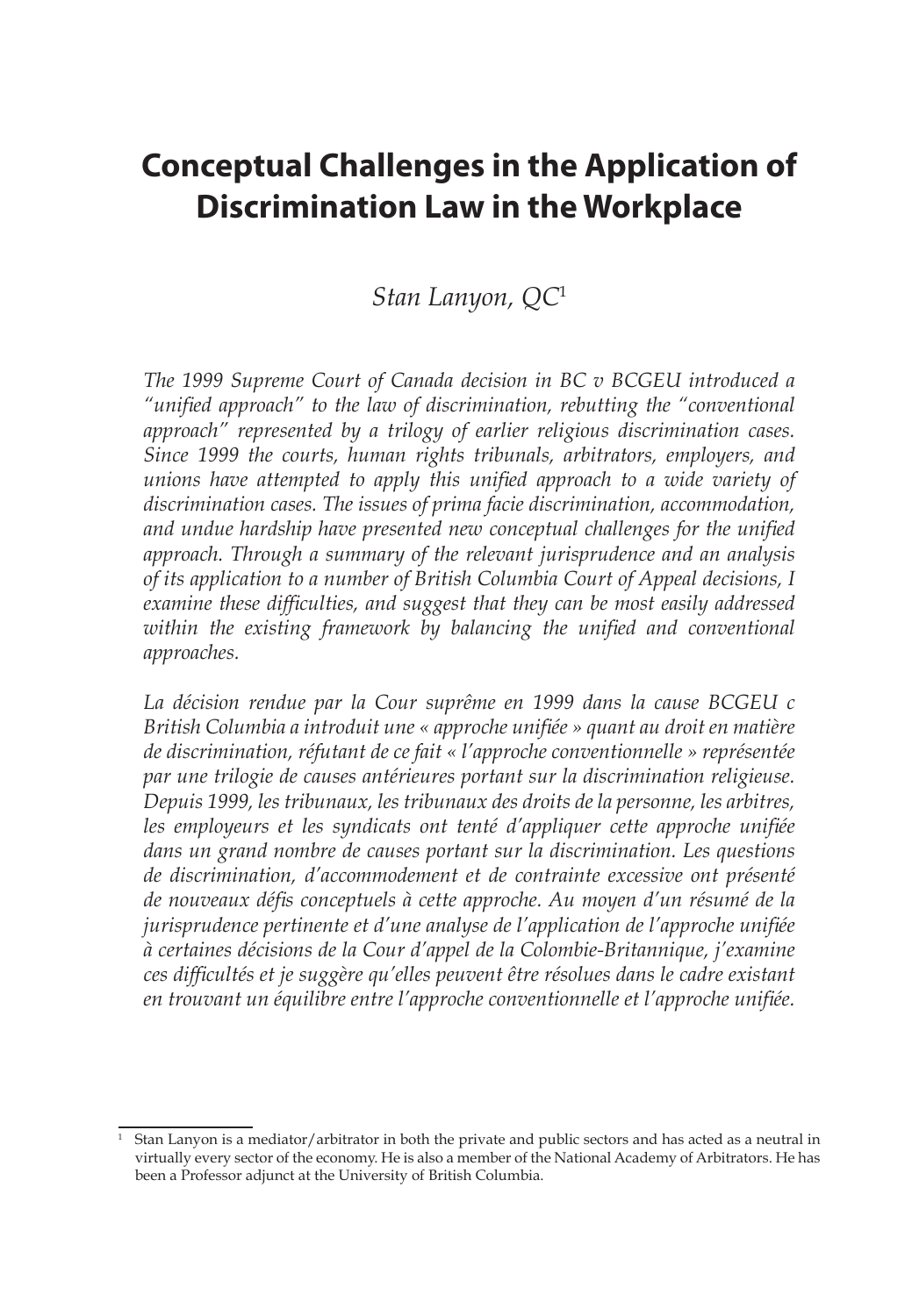### **I. Introduction**

The 1999 Supreme Court of Canada's decision in *BC v BCGEU* established<br>a new "unified approach" to the law of discrimination.<sup>2</sup> This unified<br>approach was a reaction to the "conventional approach" espoused in<br>a trilogy of a new "unified approach" to the law of discrimination.<sup>2</sup> This unified approach was a reaction to the "conventional approach" espoused in a trilogy of Supreme Court religious discrimination decisions, which took place between 1985–1992: *Ontario (Human Rights Commission) v Simpsons-Sears Ltd*, <sup>3</sup> *Central Alberta Dairy Pool v Alberta*, 4 and *Central Okanagan School District*  No 23 v Renaud.<sup>5</sup> This trilogy had introduced the concepts of adverse effect discrimination, the duty to accommodate, and undue hardship; concepts borrowed from American jurisprudence but reshaped to fit the Canadian context.

Since *Meiorin*,<sup>6</sup> the courts, human rights tribunals, arbitrators, employers, and unions have attempted to apply this new unified approach to different forms of discrimination: specifically to drug and alcohol addiction, to marital and family status, and to mental illness. In addressing these forms of discrimination, the issues of *prima facie* discrimination, accommodation, and undue hardship have presented new conceptual challenges.

This paper begins with a brief history of human rights legislation in Canada, particularly in British Columbia. It then summarizes the Supreme Court of Canada's trilogy of decisions dealing with religious discrimination, followed by the Court's response to these three decisions set forth in *Meiorin*, 7 where the Court crafted a new unified approach. I will then review a number of BC Court of Appeal decisions that attempt to apply this new unified approach in the areas of drug and alcohol addiction and marital and family status. I conclude that the challenges of applying this new unified approach can be addressed within the existing framework by balancing the unified approach with elements of the older conventional approach.

Finally, the purpose of this paper is not to conduct a detailed review of all the recent decisions by courts, administrative tribunals and arbitrators; rather, it is to examine the general principles and the sometimes difficult challenges of applying them.

<sup>2</sup> *British Columbia (Public Service Employee Relations Commission) v The British Columbia Government and Service Employees' Union*, [1999] 3 SCR 3, 176 DLR (4th) 1 [*Meiorin*].

<sup>3</sup> *Ontario (Human Rights Commission) v Simpsons-Sears Ltd*, [1985] 2 SCR 536, SCJ No 74 [*O'Malley*].

<sup>4</sup> *Central Alberta Dairy Pool v Alberta (Human Rights Commission)*, [1990] 2 SCR 489, SCJ No 80 [*Central Alberta*].

<sup>5</sup> *Central Okanagan School District No 23 v Renaud*, [1992] 2 SCR 970, SCJ No 75 [*Renaud*].

<sup>6</sup> *Meiorin*, *supra* note 2.

<sup>7</sup> *Ibid*.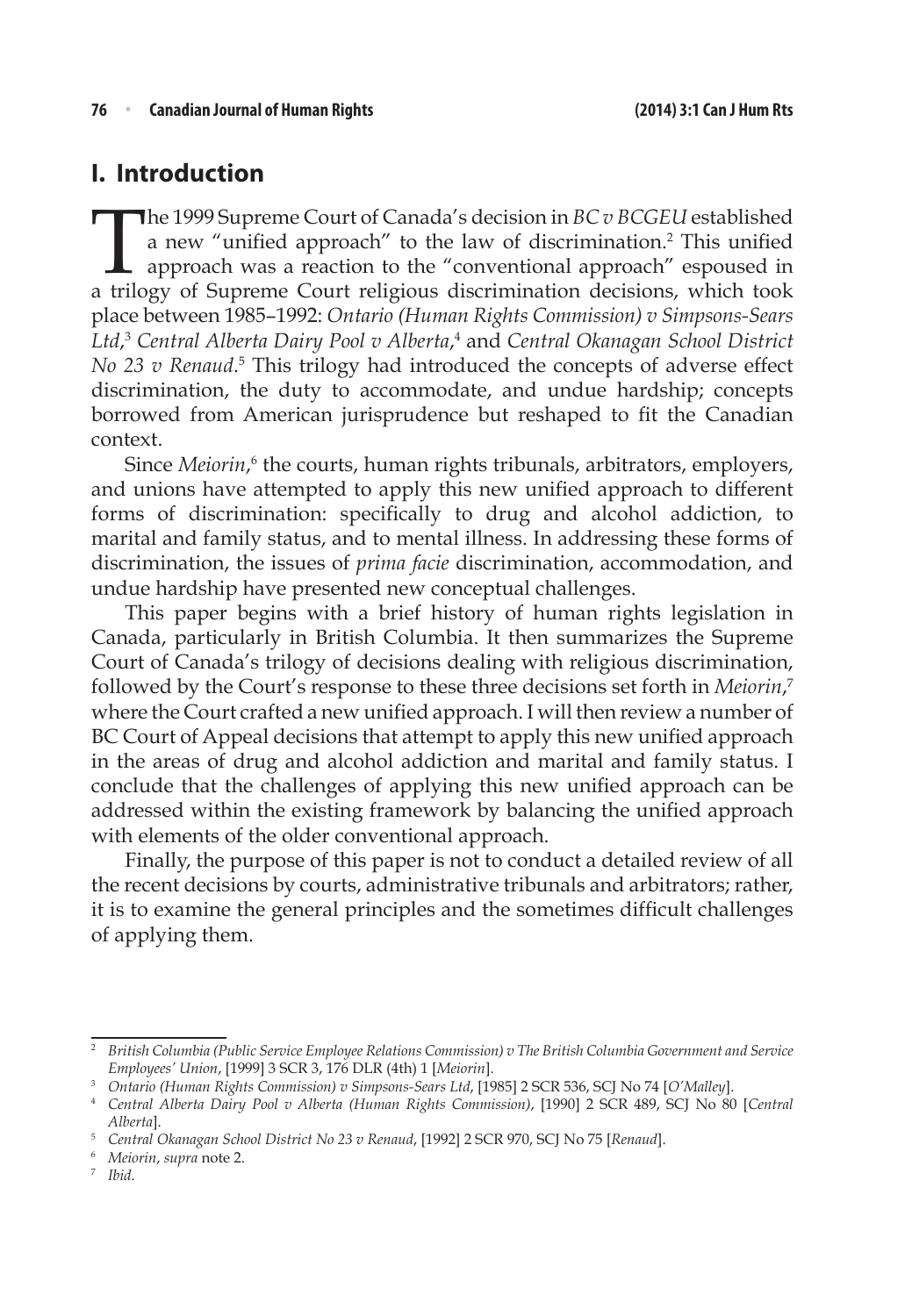### **II. Brief History of Human Rights Legislation**

In an article entitled, "Human Rights Reform: Again?" Heather MacNaughton provides a comprehensive historical overview of human rights legislation in Canada.<sup>8</sup> Ms. MacNaughton explained that the first human rights legislation arose in the Province of Ontario in response to the atrocities of the Second World War. The *Racial Discrimination Act 1944* prohibited the publication or broadcast of anything indicating an intention to discriminate in employment on the basis of race or creed (religion).

As Ms. MacNaughton described, this was followed in Saskatchewan with the *Saskatchewan Bill of Rights Act* in 1947, which established "equality rights in employment, housing and property, land transactions and education, as well as establishing fundamental freedoms and political rights."<sup>9</sup> However, under the Saskatchewan legislation enforcement was by means of prosecution for a "penal offense," which required proving a violation beyond a reasonable doubt.

In 1962 Ontario became the first province to establish a human rights commission and to consolidate various fair-practice statutes and antidiscrimination provisions into a comprehensive human rights code: the Ontario *Human Rights Code*.

The first human rights legislation passed in British Columbia was the *Equal Pay Act* in 1953, which prohibited wage discrimination.10 In 1969 British Columbia passed the *Human Rights Act*, 11 which consolidated the *Equal Pay Act*<sup>12</sup> the 1956 *Fair Employment Practices Act*, 13 and the 1961 *Public Accommodation Practices Act.*<sup>14</sup> The 1969 Act protected against discrimination on the basis of "race, religion, colour, nationality, ancestry, or place of origin of that person or class of persons."15 In 1973 British Columbia established its Human Rights Commission and added four new grounds to the protected list: sex, marital status, age and political belief.16 In 1984 the *Human Rights Act* added mental and physical disability.<sup>17</sup> In 1992 the grounds of family status and sexual orientation were added.18

In 1996 the new *Human Rights Code* restructured the Human Rights Commission and Tribunal, instituted an advisory council, and placed an

<sup>8</sup> Heather MacNaughton, "Human Rights Reform: Again?" (2011), 74 Sask L Rev 235.

<sup>9</sup> *Ibid* at 237.

<sup>10</sup> *Equal Pay Act*, 1953 SBC (2d Sess), c 6.

<sup>11</sup> *Human Rights Act*, SBC 1969, c 10.

<sup>12</sup> *Equal Pay Act*, *supra* note 10.

<sup>13</sup> *Fair Employment Practices Act*, SBC 1956, c 16.

<sup>14</sup> *Public Accommodation Practices Act*, SBC 1961, c 50.

<sup>15</sup> *Human Rights Act*, SBC 1969, c 10, s 10 [*HRA 1969*].

<sup>16</sup> *Human Rights Code*, SBC 1973 (2d Sess), c 119, s 9(2) [*HRC 1973*].

<sup>17</sup> *Human Rights Act*, SBC 1984, c 22.

<sup>18</sup> *Human Rights Amendment Act*, 1992, SBC 1992, c 43.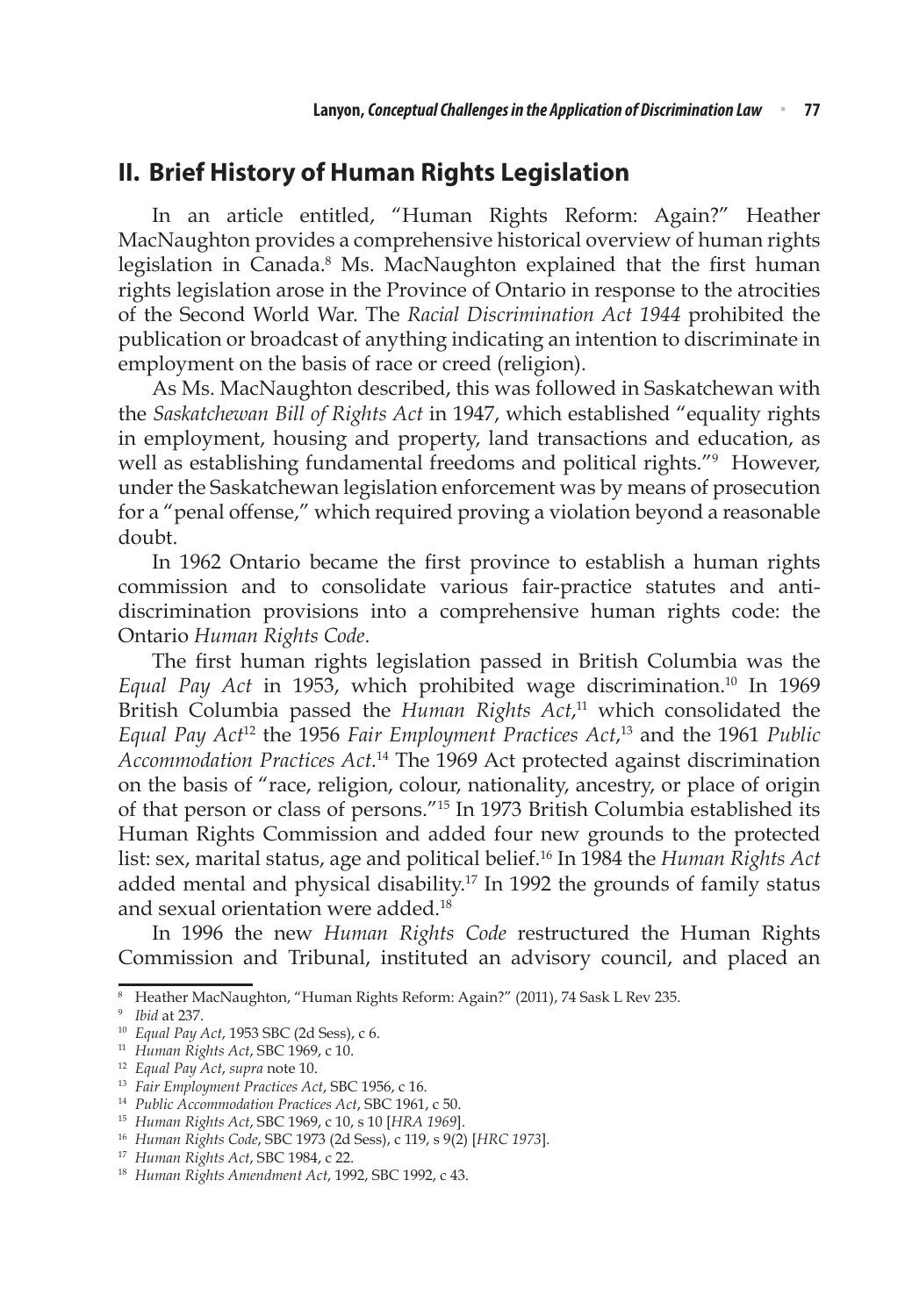important focus on systemic discrimination: "to identify and eliminate persistent patterns of inequality associated with discrimination prohibited by the *Code.*"<sup>19</sup> Then Bill 64,<sup>20</sup> the *Human Rights Code Amendment Act, 2002*, was passed, and came into force March 31, 2003, eliminating the Human Rights Commission and creating a direct-access tribunal.<sup>21</sup> The most notable recent amendment, 2007's *Human Rights Code (Mandatory Retirement Elimination) Amendment Act*, prevents employers from requiring employees to retire merely because they are 65 years or older.<sup>22</sup>

## **III. Current Human Rights Code**

Section 13 of British Columbia's *Human Rights Code* prohibits discrimination in employment. 13(1) enumerates the grounds upon which it is unlawful to discriminate, while the statutory defense of a *bona fide* occupational requirement [BFOR] is set out in 13(4):

#### **Discrimination in employment**

13(1) A person must not

(a) refuse to employ or refuse to continue to employ a person, or

(b) discriminate against a person regarding employment or any term or condition of employment because of the *race, colour, ancestry, place of origin, political belief, religion, marital status, family status, physical or mental disability, sex, sexual orientation or age of that person or because that person has been convicted of a criminal or summary conviction offence that is unrelated to the employment or to the intended employment of that person.*

(2) An employment agency must not refuse to refer a person for employment for any reason mentioned in subsection (1).

(3) Subsection (1) does not apply

(a) as it relates to age, to a bona fide scheme based on seniority, or

(b) as it relates to marital status, physical or mental disability, sex or age, to the operation of a bona fide retirement, superannuation or pension plan or to a bona fide group or employee insurance plan, whether or not the plan is the subject of a contract of insurance between an insurer and an employer.

(4) Subsections (1) and (2) *do not apply with respect to a refusal, limitation, specification or preference based on a bona fide occupational requirement.* <sup>23</sup>

### Section 2 states that "intention" is not a requirement for contravention of

<sup>19</sup> *Human Rights Code*, RSBC 1996, c 210, s 3(d) [*HRC*].

<sup>20</sup> Bill 64, *Human Rights Code Ammendment Act*, 3rd Sess, 37th Parl, British Columbia, 2002 (assented to 31 October 2002).

<sup>21</sup> *Human Rights Code Amendment Act*, SBC 2002, c 62, amending RSBC 1996, c 210.

<sup>22</sup> *Human Rights Code (Mandatory Retirement Elimination) Amendment Act*, SBC 2007, c 21.

<sup>23</sup> *HRC*, *supra* note 19 at s 13 [emphasis added].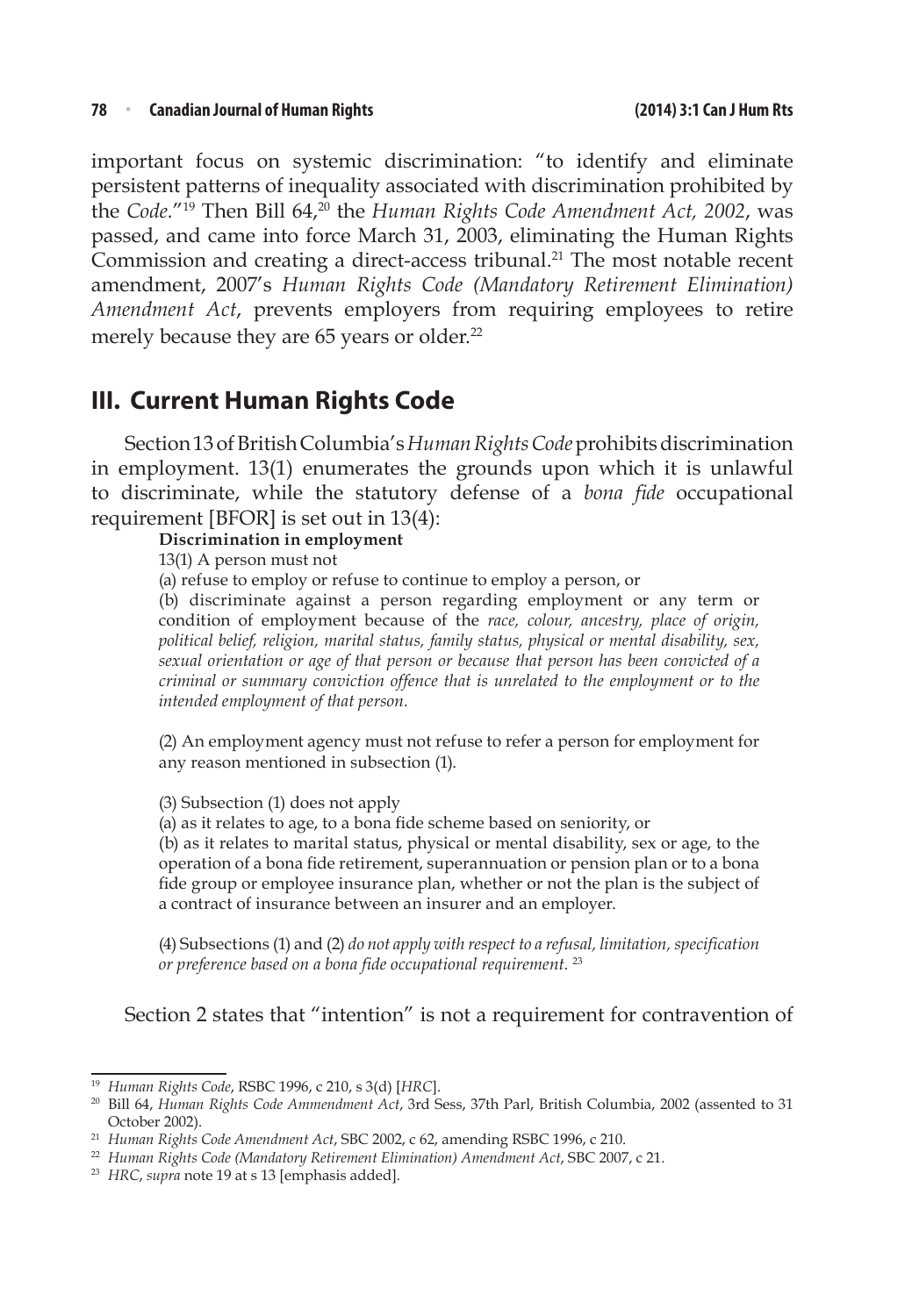the *Code*. 24 Section 3 lays out the purposes the *Code*'s purposes:

#### **Purposes**

**3** The purposes of this Code are as follows:

(a) to foster a society in British Columbia in which there are no impediments to full and free participation in the economic, social, political and cultural life of British Columbia;

(b) to promote a climate of understanding and mutual respect where all are equal in dignity and rights;

(c) to prevent discrimination prohibited by this Code;

(d) *to identify and eliminate persistent patterns of inequality associated with discrimination prohibited by this Code;*

(e) to provide a means of redress for those persons who are discriminated against contrary to this Code;

(f) and (g) [Repealed 2002-62-2.] <sup>25</sup>

Section 4 states that in the event of a conflict between the *Code* and another enactment, the *Human Rights Code* prevails.<sup>26</sup> Section 4 is the statutory recognition of the Supreme Court of Canada's decisions in *Insurance Corporation of British Columbia v Heerspink*27 and *Canadian National Railway Co v Canada (Canadian Human Rights Commission)*, 28 both of which concluded that human rights legislation is "fundamental law," and as a result, enjoys quasiconstitutional status.

Similarly, parties may not contract out of human rights legislation.<sup>29</sup> Further, human rights legislation is incorporated into all collective agreements.30 Ultimately, following *O'Malley*, human rights codes are to be interpreted broadly and purposefully, and are remedial in nature.<sup>31</sup>

## **IV. The Supreme Court of Canada's Religious Discrimination Trilogy, 1985 – 1992:** *O'Malley***,** *Alberta Dairy***, and** *Renaud*

Theresa O'Malley was a salesperson at Simpsons-Sears in Kingston, Ontario. Larry Renaud was employed as a custodian for a school district. Both Ms. O'Malley and Mr. Renaud were Seventh-Day Adventists. The Church's Sabbath ran from sundown Friday to sundown Saturday. Both Ms. O'Malley and Mr. Renaud were required to work during this period of time. Ultimately, Ms. O'Malley agreed

<sup>24</sup> *Ibid* at s 2.

<sup>25</sup> *Ibid* at s 3 [emphasis added].

<sup>26</sup> *Ibid* at s 4.

<sup>27</sup> *Insurance Corporation of British Columbia v Heerspink*, [1982] 2 SCR 145, 39 BCLR 145.

<sup>28</sup> *Canadian National Railway Co v Canada (Canadian Human Rights Commission)*, [1987] 1 SCR 1114, 8 CHRR 4210.

<sup>29</sup> *Ontario (Human Rights Commission) v Etobicoke*, [1982] 1 SCR 202, 132 DLR (3d).

<sup>30</sup> *Parry Sound District Social Services Administration Board v OPSEU, Local 324*, 2003 SCC 42, 2 SCR 157 [*Parry Sound*].

<sup>31</sup> *O'Malley*, *supra* note 3.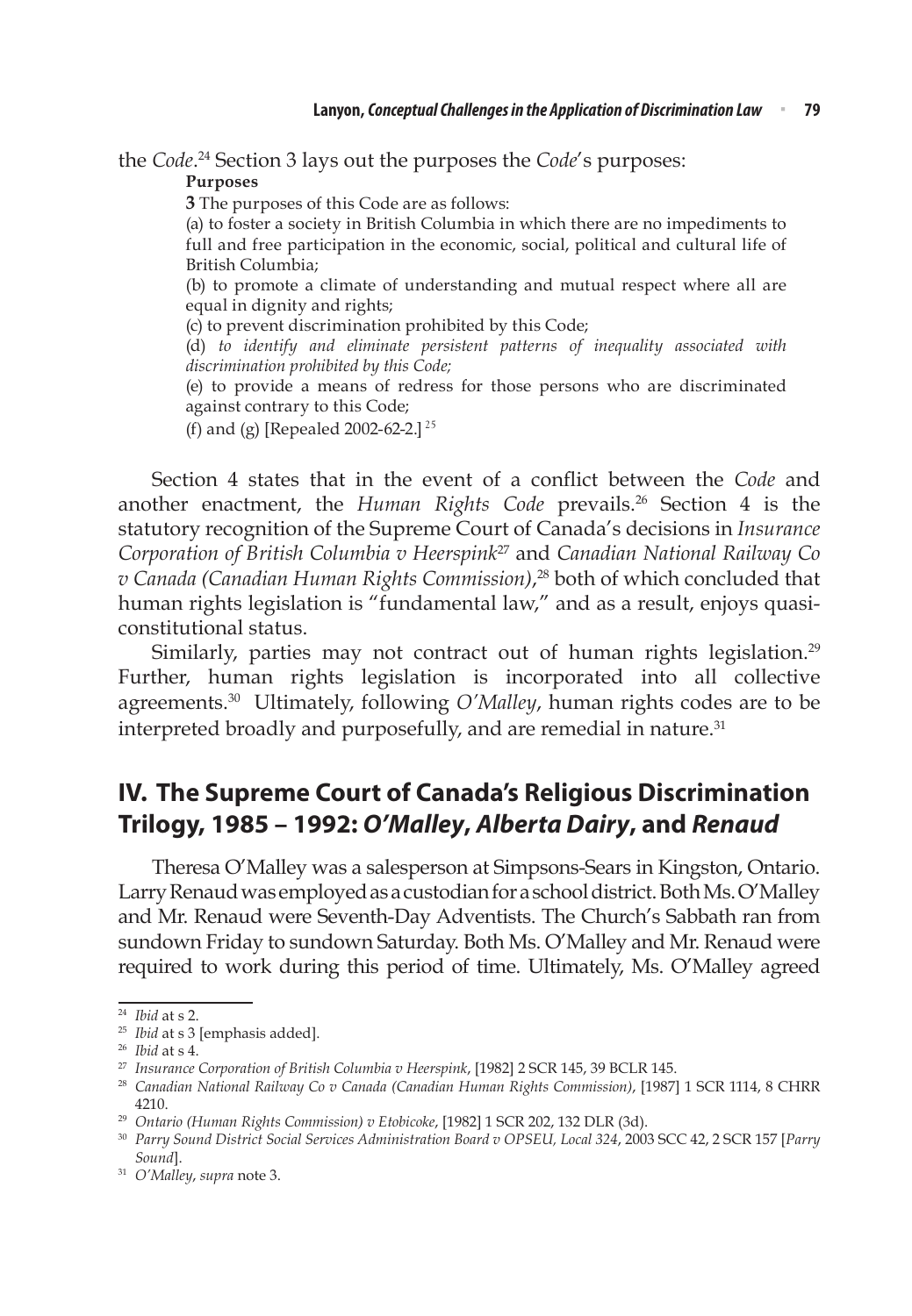to become a part-time employee, however, she sought compensation for the difference between her full- and part-time wages. Mr. Renaud, after his refusal to work Friday afternoon shifts, was terminated.

Mr. Christie was a member of the World Wide Church of God. A central tenet of the Church was a Saturday Sabbath and ten other holy days. Mr. Christie requested Easter Monday off, but the employer refused. When Mr. Christie failed to show up for work on Easter Monday, he was fired.

These three Supreme Court of Canada decisions changed the nature and scope of discrimination law. No longer was discrimination limited to intentional acts. Justice McIntyre in *Simpson-Sears* concluded that intention was not a "governing factor" when construing human rights legislation.<sup>32</sup> Rather, it was the result or the effect of any discriminatory actions that was most significant. The Court adopted from the American jurisprudence the concepts of adverse effect discrimination, the duty to accommodate, and undue hardship.

Justice McIntyre explained that acts of direct discrimination are rules or policies that discriminate on their face in respect of a prohibited ground; conversely, acts of indirect or adverse effect discrimination are policies or rules that on their face are neutral, and apply equally to all employees, but have a discriminating effect on one or more employees in respect of a prohibited ground:

A distinction must be made between what I would describe as direct discrimination and the concept already referred to as adverse effect discrimination in connection with employment. Direct discrimination occurs in this connection where an employer adopts a practice or rule which on its face discriminates on a prohibited ground. For example, "No Catholics or no women or no blacks employed here." There is, of course, no disagreement in the case at bar that direct discrimination of that nature would contravene the Act. On the other hand, there is the concept of adverse effect discrimination. It arises where an employer for genuine business reasons adopts a rule or standard which is on its face neutral, and which will apply equally to all employees, but which has a discriminatory effect upon a prohibited ground on one employee or group of employees in that it imposes, because of some special characteristic of the employee or group, obligations, penalties, or restrictive conditions not imposed on other members of the work force. For essentially the same reasons that led to the conclusion that an intent to discriminate was not required as an element of discrimination contravening the Code I am of the opinion that this Court may consider adverse effect discrimination as described in these reasons a contradiction of the terms of the Code. An employment rule honestly made for sound economic or business reasons, equally applicable to all to whom it is intended to apply, may yet be discriminatory if it affects a person or group of persons differently from others to whom it may apply. From the foregoing I therefore conclude that the appellant showed a *prima facie* case of discrimination based on creed before the Board of Inquiry.<sup>33</sup>

<sup>32</sup> *Ibid* at para 14.

<sup>33</sup> *Ibid* at para 18.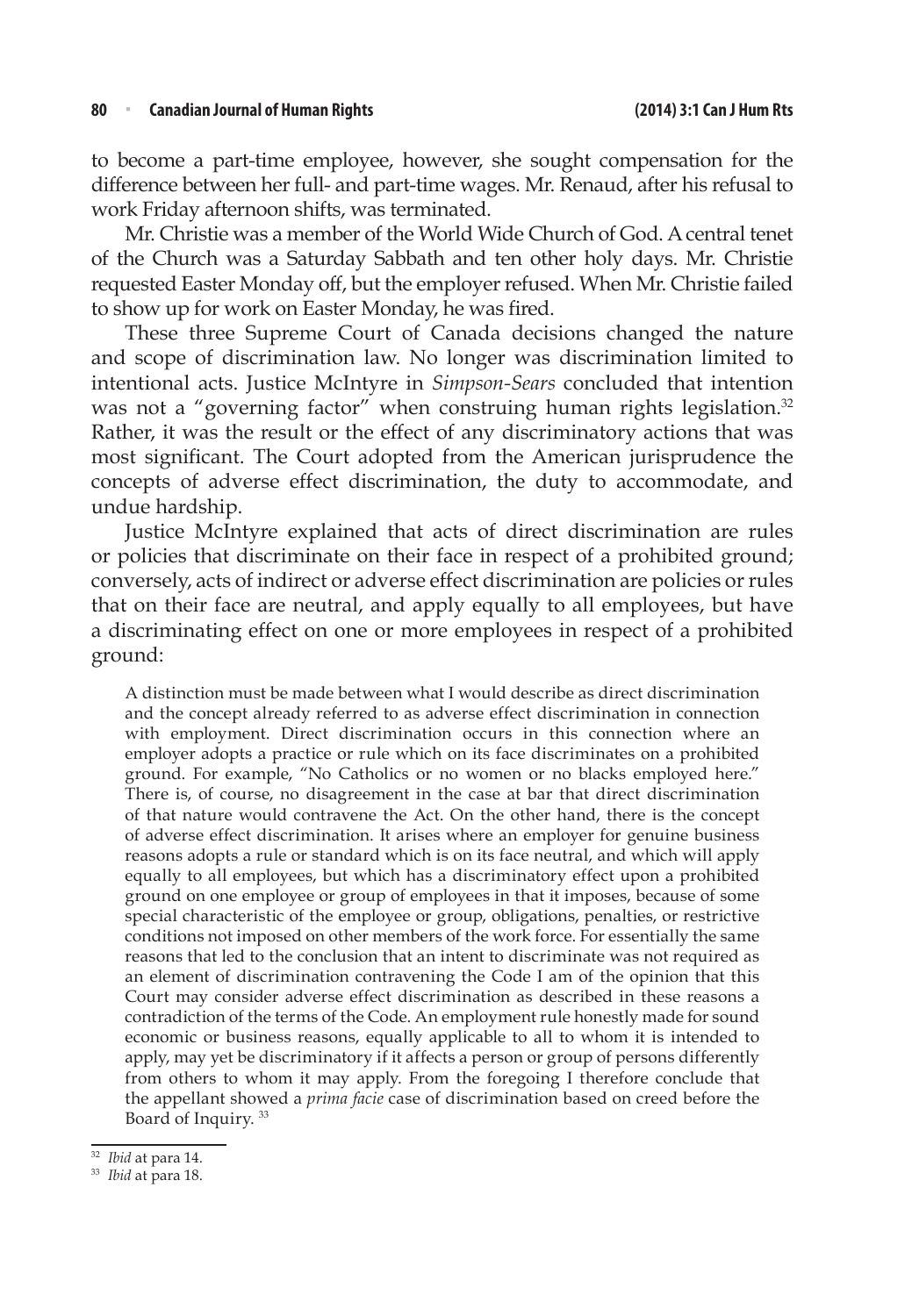Different remedies flowed from direct and indirect discrimination. In cases of direct discrimination, if a rule was found not to be "reasonably necessary" to the performance of the work at issue, then the entire rule was struck down. However, in cases of indirect or adverse effect discrimination, if the rule was found to be neutral on its face, and "rationally connected" to the performance of the work in issue (a lower test), then the rule would remain in force, and only the adverse effect on one or more employees needed to be addressed; the employer was required to accommodate affected employees.

The duty to accommodate, which was not found in the legislation, required an employer to take reasonable measures to accommodate the employee, up to the point of undue hardship. The Court said that the concepts of "reasonable" and "short of undue hardship" are not "independent criteria but are alternate ways of expressing the same concept."34 Therefore, some hardship was acceptable. Factors that constituted undue hardship included "financial cost, disruption of a collective agreement, problems of morale of other employees, interchangeability of work force and facilities."35 Also included are issues such as safety and the size of the employer's operation.<sup>36</sup> No employee was entitled to a "perfect solution," only to an accommodation that was "reasonable in all the circumstances."<sup>37</sup>

An employer who was found guilty of indirect discrimination was often seen as an innocent discriminator. This was because a rule that was neutral on its face would be otherwise "valid in its general application."<sup>38</sup> Most importantly, the duty to accommodate was "more in the nature of an exception from liability than an additional obligation."<sup>39</sup> Further, the duty to accommodate was determined to be a "multi-party inquiry" involving the employee, the union, and the complainant.<sup>40</sup>

Finally, Justice McIntyre in *O'Malley* described the circumstances of an employer and an employee as a case of a "special relationship."<sup>41</sup>

### **V.** *Meiorin*

Tawney Meiorin was a forest firefighter with the British Columbia government. She had performed her work well in the past; however, when the government adopted a new series of fitness tests, including a 2.5-km run designed to test aerobic capacity, she was unable to complete this test. As a

<sup>34</sup> *Renaud*, *supra* note 5 at para 19.

<sup>35</sup> *Central Alberta*, *supra* note 4 at para 62.

<sup>36</sup> *Ibid*.

<sup>37</sup> *Renaud*, *supra* note 5 at para 44.

<sup>38</sup> *Ibid* at para 25.

<sup>39</sup> Justice Sopinka's reasons in dissent, *Central Alberta*, *supra* note 4 at para 69.

<sup>40</sup> *Renaud*, *supra* note 5 at para 43.

<sup>41</sup> *O'Malley*, *supra* note 3 at para 22.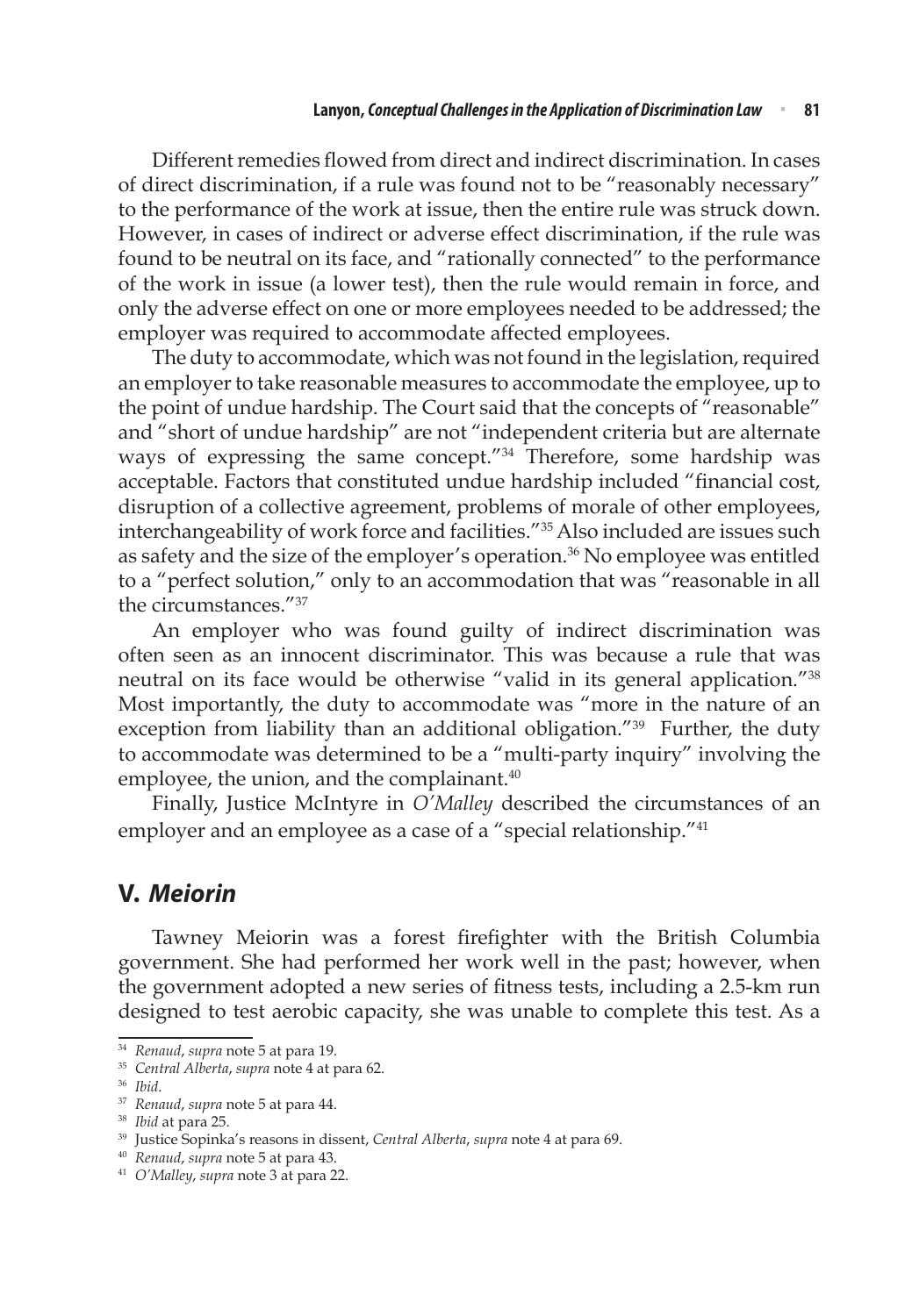result she lost her employment.

The arbitrator concluded that there had been adverse effect discrimination because the new aerobic standard had a disproportionately negative effect on women, who, unlike men, not only had a lower aerobic capacity but also an inability to increase that aerobic capacity with training. He ordered Ms. Meiorin reinstated.

The Supreme Court of Canada found that Ms. Meiorin's inability to meet this aerobic capacity test was not necessary to the safe and efficient performance of the position of a forest firefighter. The reasons for the Court's decision were written by Justice McLachlin (as she then was).

### **A. Conventional Approach**

First, Justice McLachlin described the conventional analytical approach to discrimination outlined in *O'Malley, Central*, and *Renaud*. 42 She wrote that this approach represented a "significant step" in recognizing, for the first time, the harm of adverse effect discrimination – that a rule may be neutral on its face but adverse in its effect on an employee or group of employees. However, she stated that this distinction between direct and indirect discrimination was unnecessarily complex and artificial. She set out multiple criticisms (seven in total) that, over time, had arisen in applying this conventional approach.

In summary, the Court held that the "threshold distinction" between direct and indirect discrimination was both malleable and conclusion driven. Accordingly, the division of remedies corresponding to the distinction between direct and indirect discrimination could not be justified. Moreover, depending upon whether complainants alleged direct or indirect discrimination, they may have been afforded different degrees of protection.

A significant factor in the Court's analysis is that the distinction between direct and indirect discrimination may "serve to legitimize systemic discrimination."43 For example, if a rule or policy is characterized as indirect discrimination, thus neutral on its face, the underlying norms of the rule may remain unquestioned. The role of accommodation in such circumstances may then be construed as a mechanism to fit employees into the existing status quo, as represented by the specific rule or policy. Thus, in *Meiorin*, indirect discrimination had the effect of "entrench[ing] the male norm as the 'mainstream' into which women must integrate."<sup>44</sup>

Under this analysis of the conventional approach, Justice McLachlin wrote that the concept of accommodation was rooted in a model of "formal equality."<sup>45</sup>

<sup>42</sup> *Meiorin*, *supra* note 2 at paras 19-24.

<sup>43</sup> *Ibid* at para 39.

<sup>44</sup> *Ibid* at para 36.

<sup>45</sup> *Ibid* at para 41.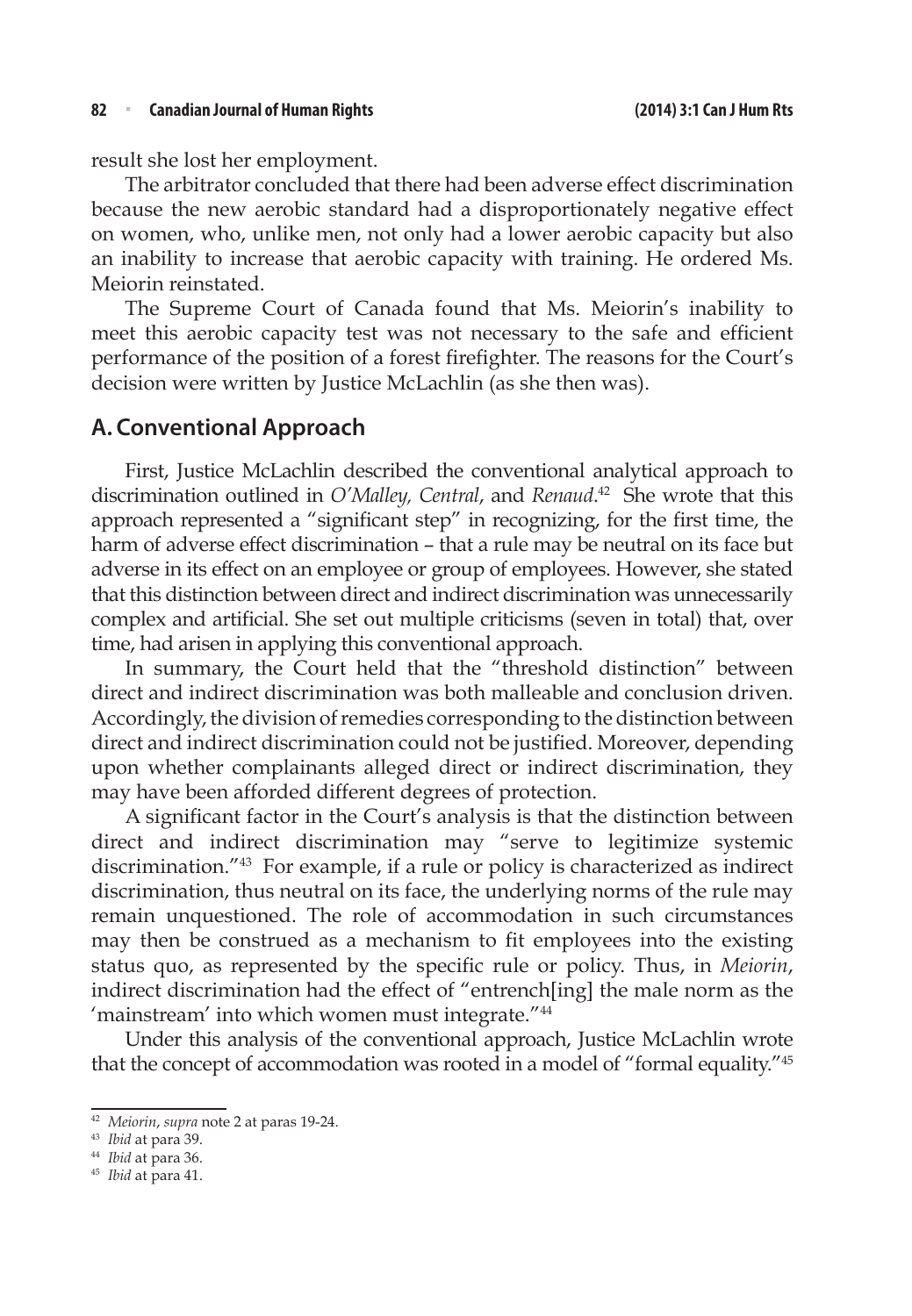However, this formal equality undermines the "promise of substantive equality,"<sup>46</sup> and leaves unchallenged issues of systemic discrimination.

It is clear that the Court's decision in *Meiorin* promotes a new approach to the nature and scope of equality. This new approach is evident in three aspects: first, in the distinction between formal and substantive equality; second, in the characterization of the concept of accommodation; and third, in the notion that equality should be built into workplace rules and standards.

It should be recalled that Justice Sopinka in *Renaud* stated that a rule that was neutral on its face, but discriminatory in its effect, was nonetheless "valid in its general application."47 Justice Sopinka's dissent in *Alberta Dairy* characterized accommodation as "this perspective, the duty is more in the nature of an exception from liability than an additional obligation."<sup>48</sup>

In contrast, Justice McLachlin wrote that a rule neutral on its face, but discriminatory in its effect, is not a valid rule; further, that it ought to be expressly characterized as discriminatory and should not remain in effect. In her view, the conventional approach intentionally left in place standards that incorporated discriminatory norms with "…the law's approval. This cannot be right."<sup>49</sup>

Justice McLachlin cited S. Day and G. Brodsky's article, "The Duty to Accommodate: Who Will Benefit?,"50 which concludes that the concept of accommodation fails to challenge the substantive norms underlying workplace rules; on that basis, it may be an instrument to fit individuals within inherently discriminatory rules. The result may be to shield systemic discrimination from scrutiny. Accommodation framed in this way, as Day and Brodsky wrote, is "rooted in the formal model of equality."<sup>51</sup> Under this approach, accommodation amounts primarily to *assimilation*. Justice McLachlin affirmed these conclusions:52

I agree with the thrust of these observations. Interpreting human rights legislation primarily in terms of formal equality undermines its promise of substantive equality and prevents consideration of the effects of systemic discrimination…

With respect to the distinction between formal and substantive equality, Anne F. Bayefsky's article "Defining Equality Rights"<sup>53</sup> conducts a comprehensive examination of the Charter of Rights and Freedoms equality

<sup>46</sup> *Ibid*.

<sup>47</sup> *Renaud*, *supra* note 5 at para 25.

<sup>48</sup> *Central Alberta*, *supra* note 4 at para 69.

<sup>49</sup> *Meiorin*, *supra* note 2 at para 42.

<sup>50</sup> Shelagh Day & Gwen Brodsky, "The Duty to Accommodate: Who Will Benefit?" (1996), 75 Can Bar Rev 433 at 466.

<sup>51</sup> *Ibid* at 462, cited in *Meiorin*, *supra* note 2 at para 41.

<sup>52</sup> *Meiorin*, *supra* note 2 at para 41.

<sup>53</sup> Anne F Bayefsky, "Defining Equality Rights," in Anne F Bayefsky & Mary Eberts, eds, *Equality Rights and the Canadian Charter of Rights and Freedoms* (Toronto: Carswell, 1985) 1.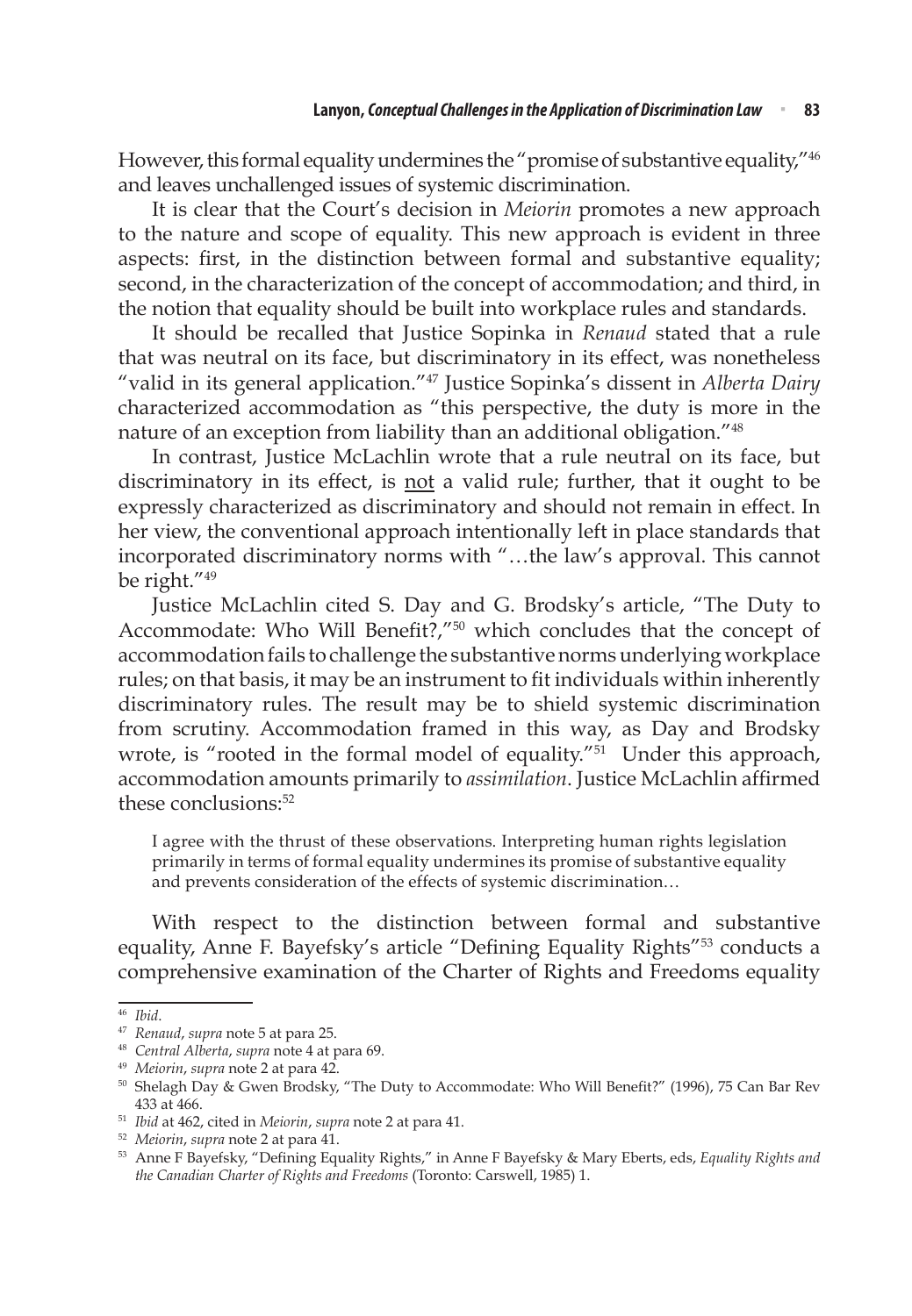provisions soon after their enactment. Formal equality includes the concept that all people are equal before the law. Under this doctrine, the law is administered impartially, regardless of a person's status, and it is administered by courts and tribunals to protect the rights of all individuals under the law. It is a form of procedural equality rather than a guarantee of a substantive equality. By itself, it guarantees that all individuals should be free to pursue their own goals, and any barriers that may exist (for example, bigotry), would be removed.

Conversely, equality of results or outcome attempts to achieve more equality in respect to the actual assignment of rights and resources. This does not mean absolute equality, but it does mean that there is a deliberate attempt to reduce present inequalities. This is termed "substantive equality" or "substantive equal protection."<sup>54</sup> This may involve both affirmative action and affirmative remedies. In terms of affirmative action it may be that measures are directed towards equality of opportunity; for example, additional assistance is provided to minority groups in respect of educational opportunities. Or it may involve affirmative remedies such as increasing the representation of certain minorities to reflect their actual proportion of the population.

It is the express purpose of Justice McLachlin's reasons in *Meiorin* to shift human rights jurisprudence from formal equality to substantive equality; that is, that human rights legislation be interpreted in accordance with the principles of substantive equality.

This approach is meant not only to transform the task of interpreting human rights legislation generally, but also to address the very purpose underlying the concept of accommodation. Accommodation is no longer seen as simply a "saving or a justification provision" for the employer, or as a device that preserves "neutral" discriminatory standards, but rather as a legal mechanism for *advancing equality*. Thus, we move from Justice Sopinka's conception in *Alberta Dairy* of accommodation as an exception from liability*,* to Justice McLachlin's conception in *Meiorin* of accommodation as an added legal obligation that requires the employer to demonstrate that it is "impossible" to accommodate individual employees without imposing an undue hardship on the employer.<sup>55</sup>

### **B. Unified Approach**

Justice McLachlin set out three underlying reasons for adopting a unified approach: first, to avoid the problematic distinctions between direct and indirect discrimination; second, to accommodate as reasonably as possible the characteristics of individual employees in setting workplace standards;

<sup>54</sup> *Ibid* at 16.

<sup>55</sup> *Meiorin*, *supra* note 2 at para 54.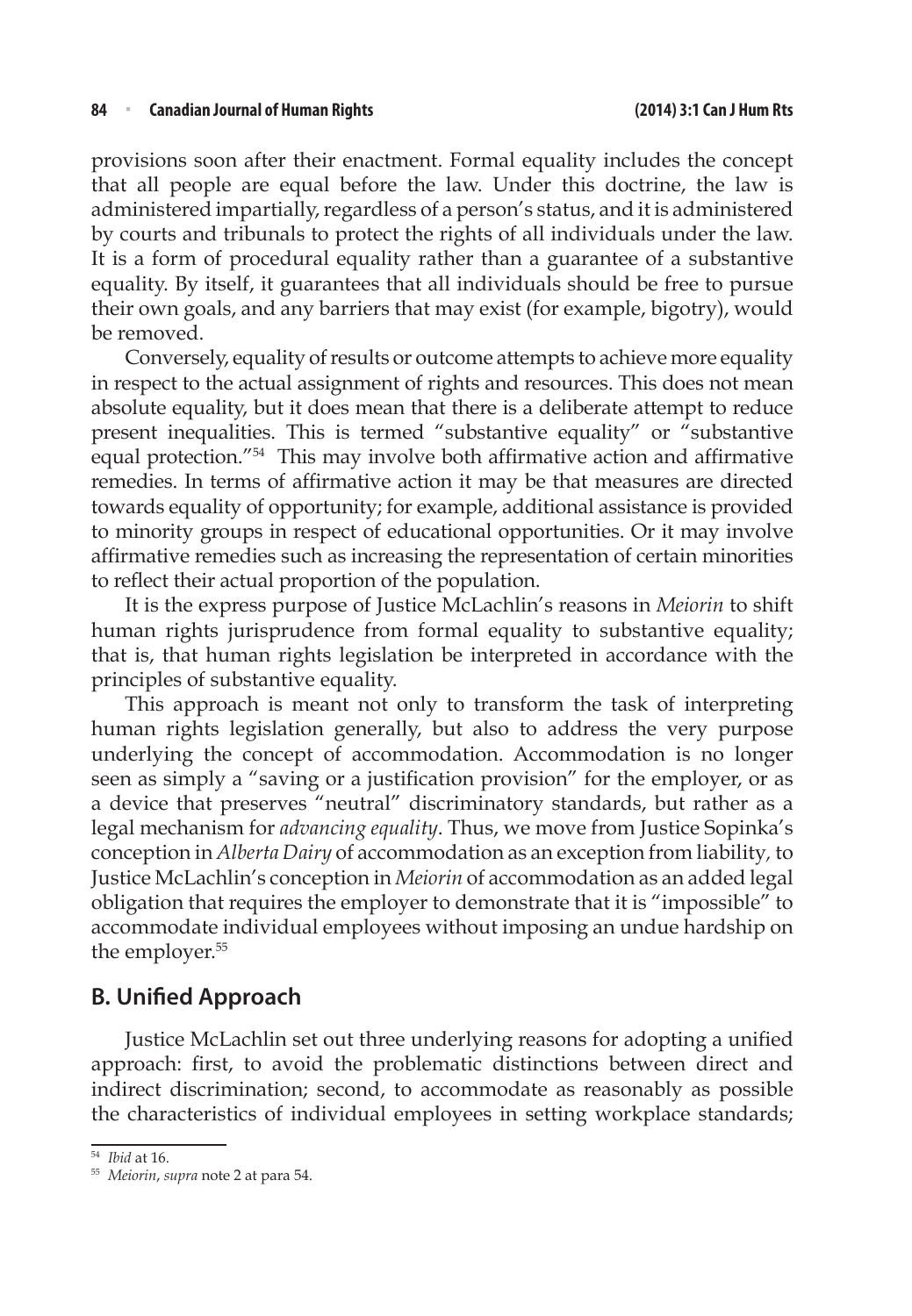and thirdly, to take a "strict approach" to exemptions from the duty not to discriminate while permitting exceptions that are reasonably necessary to workplace objectives. She then set out the three-step test for determining whether a *prima facie* discriminatory standard is a BFOR:

4. Elements of a Unified Approach

Having considered the various alternatives, I propose the following three-step test for determining whether a *prima facie* discriminatory standard is a BFOR. An employer may justify the impugned standard by establishing on the balance of probabilities:

(1) that the employer adopted the standard for a purpose rationally connected to the performance of the job;

(2) that the employer adopted the particular standard in an honest and good faith belief that it was necessary to the fulfillment of that legitimate work-related purpose; and

(3) that the standard is reasonably necessary to the accomplishment of that legitimate work-related purpose. To show that the standard is reasonably necessary, it must be demonstrated that it is impossible to accommodate individual employees sharing the characteristics of the claimant without imposing undue hardship upon the employer.<sup>56</sup>

The first step of the test involves assessing the general purpose of the rule or standard. For example, does the standard ensure the safe and efficient performance of work?

The second step addresses whether the standard was adopted in good faith.

Thus, under the first two steps, standards or policies, whether reviewed objectively or subjectively, will be examined to ensure that they do not have a discriminatory foundation. As a practical matter, however, these first two steps are rarely challenged. The parties focus inevitably on the third step.

The third step is the test of reasonableness. Is the rule or standard necessary in order to accomplish its legitimate purpose? In order to demonstrate this, the employer must show that it cannot accommodate the complainant without suffering undue hardship. Both the process of accommodation and the substantive content of the specific accommodation are reviewed.<sup>57</sup> Finally, Justice McLachlin wrote that employers must build "conceptions of equality" into the workplace standards:

Employers designing workplace standards owe an obligation to be aware of both the differences between individuals, and differences that characterize groups of individuals. They must build conceptions of equality into workplace standards. By enacting human rights statutes and providing that they are applicable to the workplace, the legislatures have determined that the standards governing the

<sup>56</sup> *Ibid*. at 53.

<sup>57</sup> *Ibid* at para 66.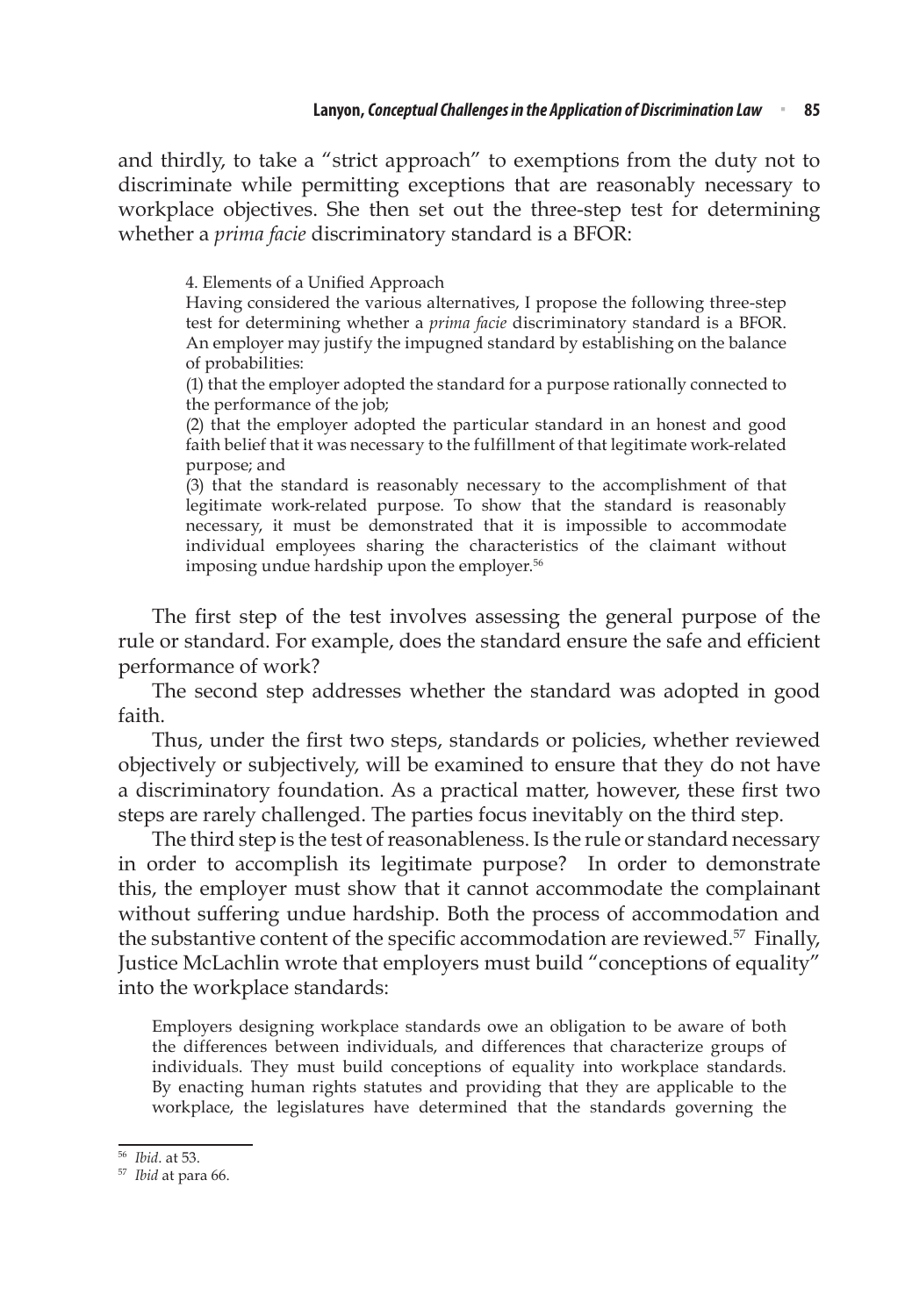#### **86** <sup>n</sup> **Canadian Journal of Human Rights (2014) 3:1 Can J Hum Rts**

performance of work should be designed to reflect all members of society, in so far as this is reasonably possible. Courts and tribunals must bear this in mind when confronted with a claim of employment-related discrimination. To the extent that a standard unnecessarily fails to reflect the differences among individuals, it runs afoul of the prohibitions contained in the various human rights statutes and must be replaced. The standard itself is required to provide for individual accommodation, if reasonably possible. A standard that allows for such accommodation may be only slightly different from the existing standard but it is a different standard nonetheless.58

Having set out the development of the law to date, the next task is to illustrate the difficulties that have arisen in the application of this law to emerging issues in the workplace.

### **VI. Analysis**

### **A. Introduction**

As we have seen, the early human rights legislation addressed only intentional discrimination. The Supreme Court of Canada in *O'Malley*  broadened the scope of the law to include indirect or adverse effect discrimination as well as the concepts of accommodation and undue hardship.<sup>59</sup> Section 2 of the British Columbia *Human Rights Code* now incorporates the Supreme Court of Canada's dictum that intent is no longer required in order to show a contravention of human rights legislation. $60$ 

As well, the grounds of discrimination have expanded. For example, the original Saskatchewan legislation from 1947 set out the grounds of race and creed (religion). In 1969 the British Columbia *Human Rights Act* listed "race, religion, colour, nationality, ancestry or place of origin"; <sup>61</sup> in 1973 British Columbia got its first *Human Rights Code*,<sup>62</sup> and the grounds were expanded to include sex, marital status, age and political belief; in 1984 mental and physical disability were added; in 1992 the grounds of family status and sexual orientation were added; and in 2008 the grounds of the age were amended to permit employees to work beyond the age of 65 years.

Traditionally the substance of anti-discrimination law has been concerned with protecting individuals from arbitrary distinctions based on race, gender or religion. To exclude individuals based on traits that are considered to be immutable (race, gender), over which a person has no control, and have

<sup>58</sup> *Ibid* at para 68 [emphasis in original].

<sup>59</sup> *O'Malley*, *supra* note 3.

<sup>60</sup> *Ibid*.

<sup>61</sup> *HRA 1969*, *supra* note 15.

<sup>62</sup> *HRC 1973*, *supra* note 16.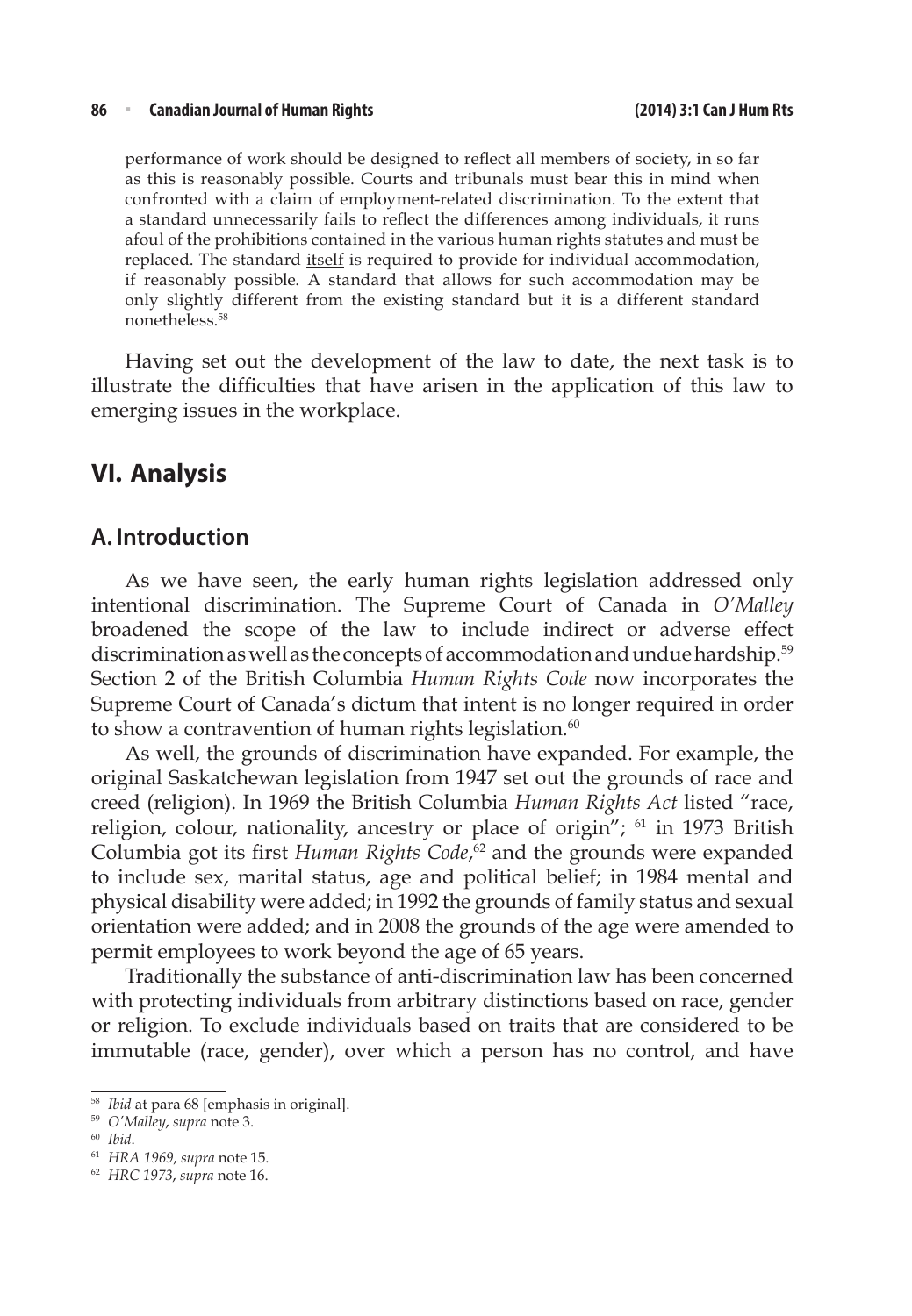nothing to do with their actual abilities, is seen as arbitrary, unjust and morally repugnant. In addition, there may be groups of persons who have been subjected to historic and pervasive discrimination (for example, religious groups).

In *Withler v Canada (Attorney General)*, Chief Justice McLachlin and Justice Abella, writing on behalf of the Court, provided a helpful comment about the nature of both enumerated and analogous grounds under Section 15(1) of the *Charter of Rights and Freedoms*:

The first step in the s. 15(1) analysis ensures that the courts address only those distinctions that were intended to be prohibited by the *Charter*. In *Andrews* [*Andrews v. Law Society of British Columbia*,[1989] 1 S.C.R. 143]*,* it was held that s. 15(1) protected only against distinctions made on the basis of the enumerated grounds or grounds analogous to them. An analogous ground is one based on a "personal characteristic that is immutable or changeable only at unacceptable cost to personal identity": *Corbiere v. Canada (Minister of Indian and Northern Affairs),* [1999] 2 S.C.R. 203, at para. 13. Grounds including sexual orientation, marital status, and citizenship have been recognized as analogous grounds of discrimination. 63

Section 15(1) of the *Charter* lists the following enumerated grounds "race, national or ethnic origin, colour, religion, sex, age or mental or physical disability." It does not list the analogous grounds of sexual orientation, marital status or citizenship.

*Withler* is critical of the comparator group analysis approach to section 15. Although it readily affirmed that equality is a "comparative concept,"64 the Court saw this analysis as rooted in formal equality rather than substantive equality:

Both the inquiries into perpetuation of disadvantage and stereotyping are directed to ascertaining whether the law violates the requirement of substantive equality. Substantive equality, unlike formal equality, rejects the mere presence or absence of difference as an answer to differential treatment. It insists on going behind the façade of similarities and differences. It asks not only what characteristics the different treatment is predicated upon, but also whether those characteristics are relevant considerations under the circumstances. The focus of the inquiry is on the actual impact of the impugned law, taking full account of social, political, economic and historical factors concerning the group. The result may be to reveal differential treatment as discriminatory because of prejudicial impact or negative stereotyping. Or it may reveal that differential treatment is required in order to ameliorate the actual situation of the claimant group.

It follows that a formal analysis based on comparison between the claimant group and a "similarly situated" group, does not assure a result that captures the wrong to which s. 15(1) is directed – the elimination from the law of measures that impose or perpetuate substantial inequality. What is required is not formal comparison

<sup>63</sup> *Withler v Canada (Attorney General)*, 2011 SCC 12 at para 33, 1 SCR 396 [emphasis added].

<sup>64</sup> *Ibid* at para 41.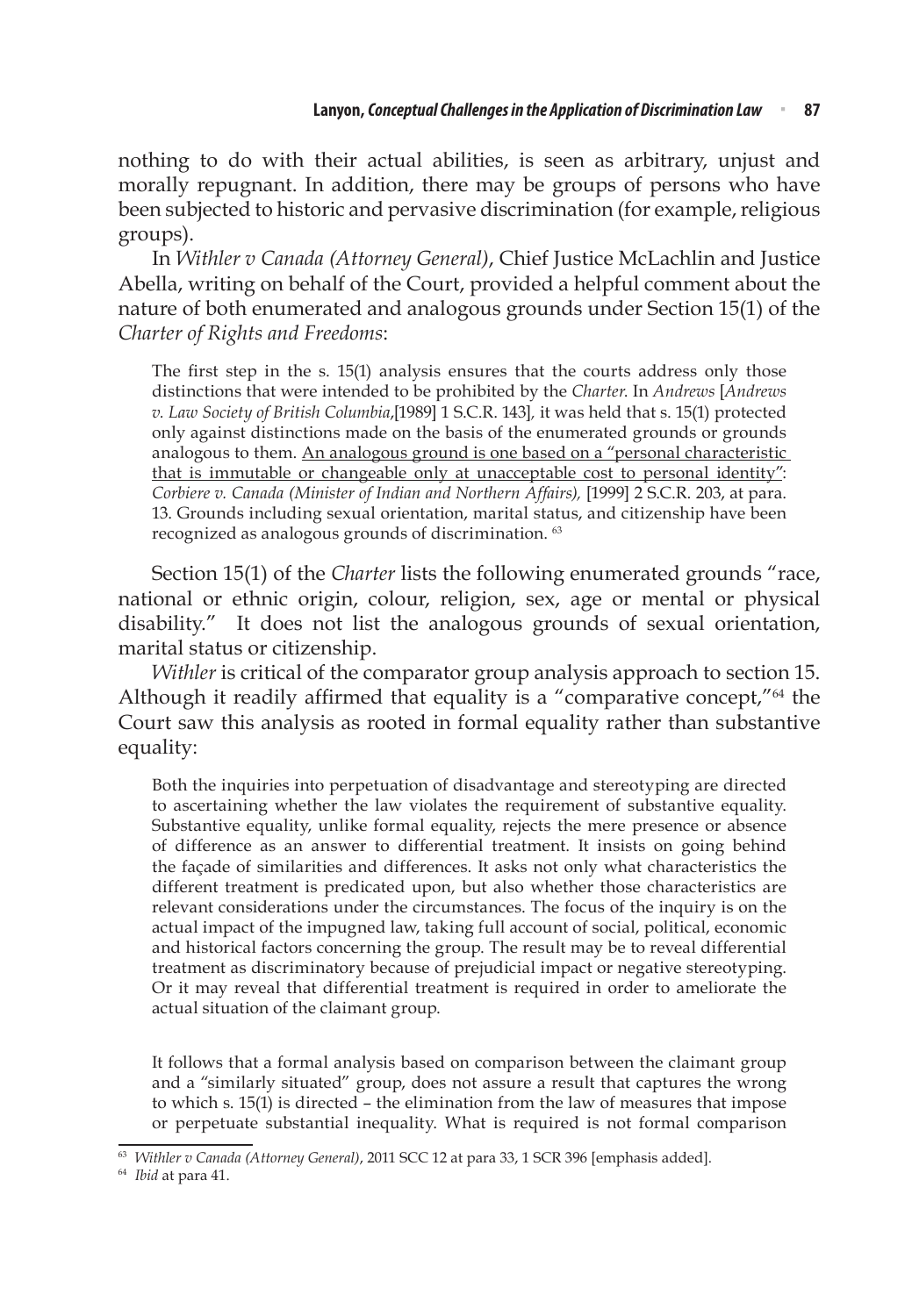#### **88** <sup>n</sup> **Canadian Journal of Human Rights (2014) 3:1 Can J Hum Rts**

with a selected mirror comparator group, but an approach that looks at the full context, including the situation of the claimant group and whether the impact of the impugned law is to perpetuate disadvantage or negative stereotypes about that group.65

The Supreme Court of Canada in *Moore v British Columbia* cited *Withler* in rejecting the use of comparator group analysis in finding discrimination under British Columbia's *Human Rights Code*. <sup>66</sup> *Withler* and *Moore* continued the Court's focus on substantive equality, which began with *Meiorin.*

The facts in *O'Malley*, <sup>67</sup> *Central Alberta*, 68 and *Renaud*69 all dealt with religious discrimination. The facts in *Meiorin* dealt with gender discrimination.70

Since the decision in *Meiorin*, issues and circumstances have arisen in the workplace that involve personal characteristics that have not traditionally been considered to be "immutable or changeable only at unacceptable cost to personal identity." These include such issues as treatable illnesses and marital and family status. These issues have raised conceptual challenges in respect to the concepts of *prima facie* discrimination, accommodation and undue hardship.

*Meiorin* is a remarkable and somewhat unique decision. It has a strong moral vision of equality and a vigorous legal policy designed to achieve it. The challenge, therefore, is not only to preserve the underlying purposes and goals of the *Meiorin* policy, and the advancement of its analysis, but also to adapt it to the conceptual challenges presented by new circumstances of discrimination.

### **B.** *Prima Facie* **Test**

#### *i. Traditional Test*

The B.C. Court of Appeal in *Health Employers' Association of British Columbia v. British Columbia Nurses' Union* set out what is required to establish a *prima facie* case of discrimination*.* Chief Justice Finch stated the following:

Discrimination is defined in s. 1 of the *Human Rights Code* to include conduct that offends s. 13(1)(a). A finding that there was a "refusal to continue to employ a person" on the basis of a prohibited ground is discrimination. Therefore, under s. 13(1)(a), to establish a *prima facie* case of discrimination, an employee must establish that he or she had (or was perceived to have) a disability, that he or she received adverse treatment, and that his or her disability was a factor in the adverse treatment: *Martin* 

<sup>65</sup> *Ibid* at paras 39-40.

<sup>66</sup> *Moore v British Columbia (Education)*, 2012 SCC 61 at para 30, 351 DLR (4th) [*Moore*].

<sup>67</sup> *O'Malley*, *supra* note 3

<sup>68</sup> *Central Alberta*, *supra* note 4.

<sup>69</sup> *Renaud*, *supra* note 5.

<sup>70</sup> *Meiorin*, *supra* note 2.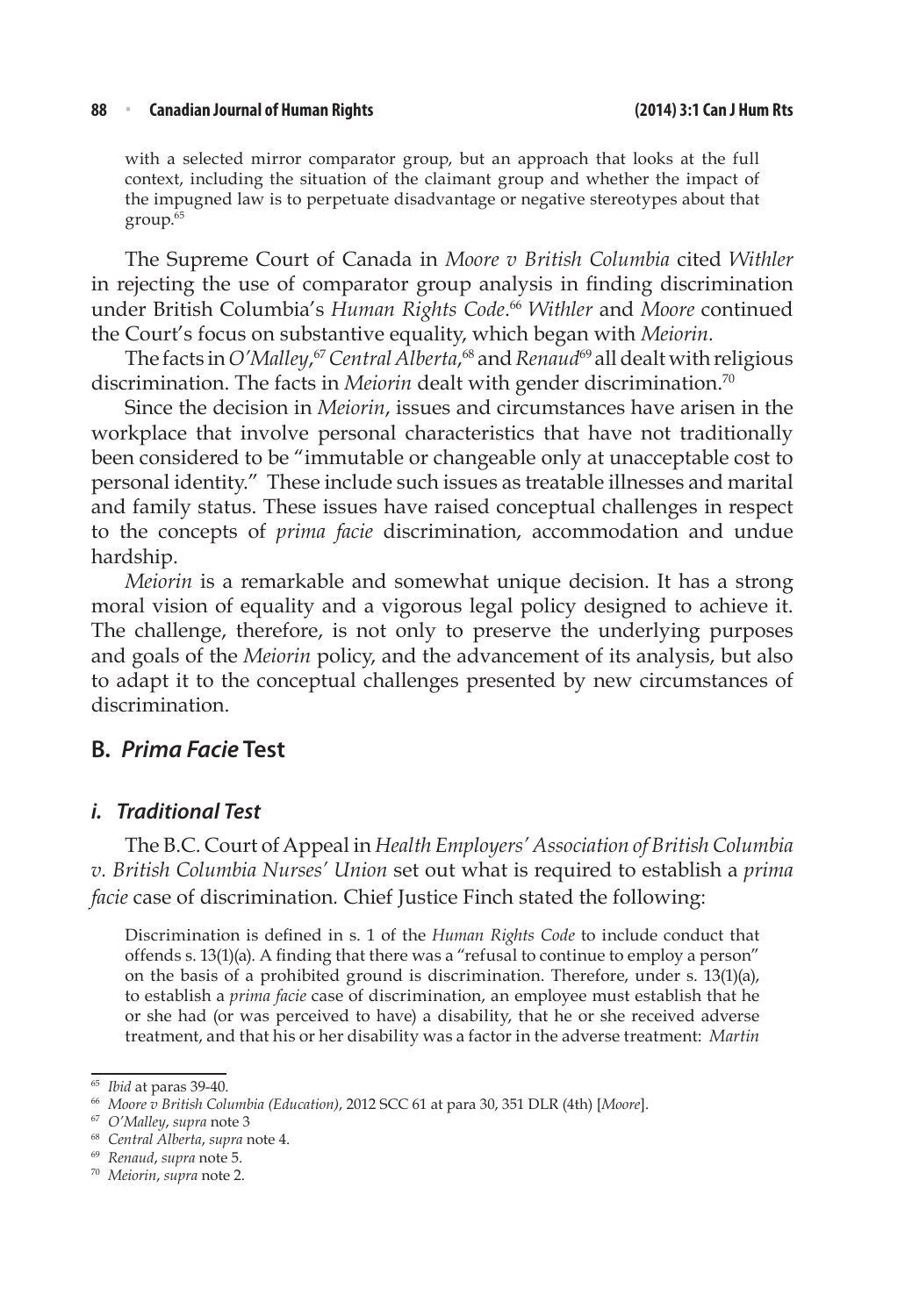*v. 3501736 Inc. (c.o.b. Carter Chevrolet Oldsmobile)*, [2001] B.C.H.R.T.D. No. 39 (QL), 2001 BCHRT 37 at para. 22, [Martin].<sup>71</sup>

This is known as the "traditional" *prima facie* test. It derives from the Supreme Court of Canada decision in *O'Malley.*72 Thus, if a complainant falls within one of the enumerated or protected classes, has been subject to adverse treatment, and status (or disability) was a "factor" in the adverse treatment, then a *prima facie* case has been established. Further, in *Kemess Mines* the B.C. Court of Appeal affirmed that disability need only be "a factor," and not necessarily the sole or overriding factor, in any adverse treatment.<sup>73</sup>

The Supreme Court of Canada in *Moore* recently affirmed this traditional three-part *prima facie* test with regard to a matter arising under the British Columbia *Human Rights Code*. 74

#### *ii. Treatable Illness – Alcohol and Drug Addiction*

I was the original arbitrator dealing with two matters that went to the British Columbia Court of Appeal and are addressed in the next sections of this paper: *BC v BCGSEU* in 200875 and *Health Sciences Association of BC v Campbell River and North Island Transition Society* in 2004.76

The facts in the British Columbia Court of Appeal decision in *Gooding* involved a liquor store manager, Mr. Gooding, who stole alcohol from his employer, a government liquor store. The facts were egregious. He stole alcohol several times a week for a year, based on a particular scheme. Mr. Gooding was fired for theft. Medical evidence established that he was an alcoholic. Alcoholism falls within the ambit of physical and mental disability under section 13 of the *Human Rights Code.*77

The majority of the B.C. Court of Appeal concluded that there was no *prima facie* discrimination. It stated that Mr. Gooding's alcoholism played no part in the employer's decision to terminate him. He was dismissed, not because he was an alcoholic, but because he committed theft. His dismissal, therefore, was not based on any stereotypical or preconceived notions of alcoholism, or his status as an alcoholic. His misconduct (the theft) attracted no greater prejudice in comparison to other employees who commit theft. Justice Huddart relied on Justice Abella's comments on the nature of discrimination as set out in

<sup>71</sup> *Health Employers Association of British Columbia (Kootenay Boundary Regional Hospital) v British Columbia Nurses' Union*, 2006 BCCA 57 at para 38, 54 BCLR (4th) 113 [*HEABC v BCNU*] [emphasis in the original].

<sup>72</sup> *O'Malley*, *supra* note 3.

<sup>73</sup> *Kemess Mines Ltd v International Union of Operating Engineers Local 115*, 2006 BCCA 58, 4 BCLR (4th) 252 [*Kemess Mines*].

<sup>74</sup> *Moore*, *supra* note 66 at para 33.

<sup>75</sup> *British Columbia (Public Service Employee Relations Commission) v British Columbia Government Service Employees' Union*, 2008 BCCA 357, 63 CHRR 1 [*Gooding*].

<sup>76</sup> *Campbell River and North Island Transition Society v Health Sciences Association of British Columbia*, 2004 BCCA 260, 50 CHRR 140 [*Campbell River*].

<sup>77</sup> *Handfield v North Thompson School District No 26*, (1995) 25 CHRR D/452, [1995] BCCHRD No 4 (QL).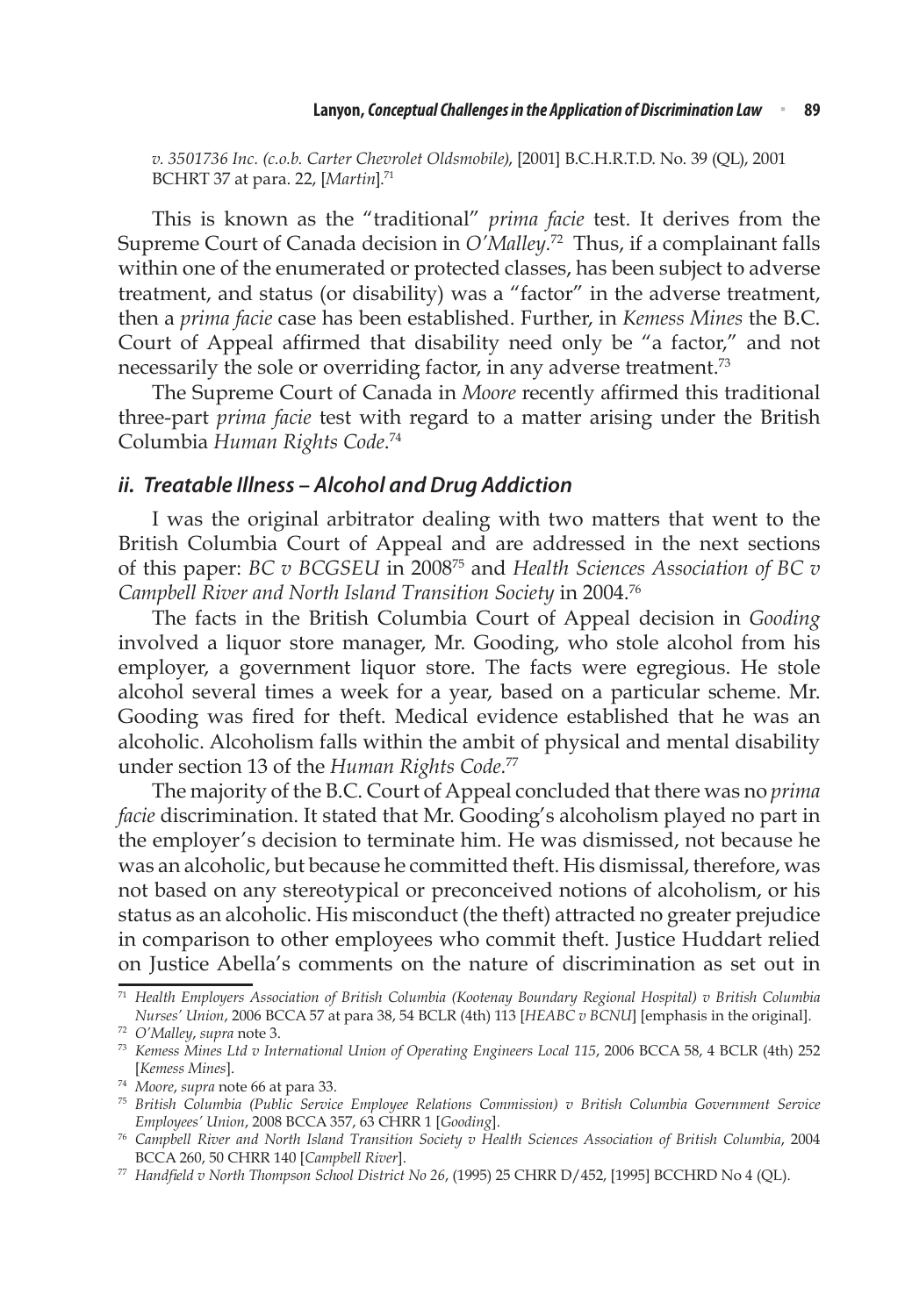#### *McGill University Health Centre*, 78 citing from those reasons in *Gooding*:

I can find no suggestion that Mr. Gooding's alcohol dependency played any role in the employer's decision to terminate him or in its refusal to accede to his subsequent request for the imposition of a lesser penalty. He was terminated, like any other employee would have been on the same facts, for theft. The fact that alcohol dependent persons may demonstrate "deterioration in ethical or moral behaviour", and may have a greater temptation to steal alcohol from their workplace if exposed to it, does not permit an inference that the employer's conduct in terminating the employee was based on or influenced by his alcohol dependency.

I am reinforced in my view by three recent decisions of the Supreme Court of Canada, where allegedly discriminatory conduct by employers was considered. In *McGill University Health Centre (Montreal General Hospital) v. Syndicat des employes de l'Hopital general de Montreal,* 2007 SCC 4, [2007] 1 S.C.R. 161, Abella J., in concurring reasons with which the Chief Justice and Bastarache J. agreed, addressed the need for a finding of *prima facie* discrimination. After noting the central importance of that finding and referencing the definitions of "discrimination" in the *Charter of human rights and freedoms*, R.S.Q., c. C-12, and *Andrews v. Law Society of British Columbia*, [1989] 1 S.C.R. 143, 56 D.L.R. (4th) 1, she wrote:

48 At the heart of these definitions is the understanding that a workplace practice, standard, or requirement cannot disadvantage an individual by attributing stereotypical or arbitrary characteristics. The goal of preventing discriminatory barriers is inclusion. It is achieved by preventing the exclusion of individuals from opportunities and amenities that are based not on their actual abilities, but on attributed ones. The essence of discrimination is in the arbitrariness of its negative impact, that is, the arbitrariness of the barriers imposed, whether intentionally or unwittingly.

49 What flows from this is that there is a difference between discrimination and a distinction. Not every distinction is discriminatory. It is not enough to impugn an employer's conduct on the basis that what was done had a negative impact on an individual in a protected group. Such membership alone does not, without more, guarantee access to a human rights remedy. It is the link between that group membership and the arbitrariness of the disadvantaging criterion or conduct, either on its face or in its impact, that triggers the possibility of a remedy. And it is the claimant who bears this threshold burden.

I can find no suggestion in the evidence that Mr. Gooding's termination was arbitrary and based on preconceived ideas concerning his alcohol dependency. It was based on misconduct that rose to the level of crime. That his conduct may have been influenced by his alcohol dependency is irrelevant if that admitted dependency played no part in the employer' decision to terminate his employment and he suffered no impact for his misconduct greater than that another employee would have suffered for the same misconduct.<sup>79</sup>

<sup>78</sup> *McGill University Health Centre (Montreal General Hospital) v Syndicat des employés de l'hôpital général de Montréal*, 2007 SCC 4, 1 SCR 161 [*McGill University Health Centre*].

<sup>79</sup> *Gooding*, *supra* note 75 at para 11.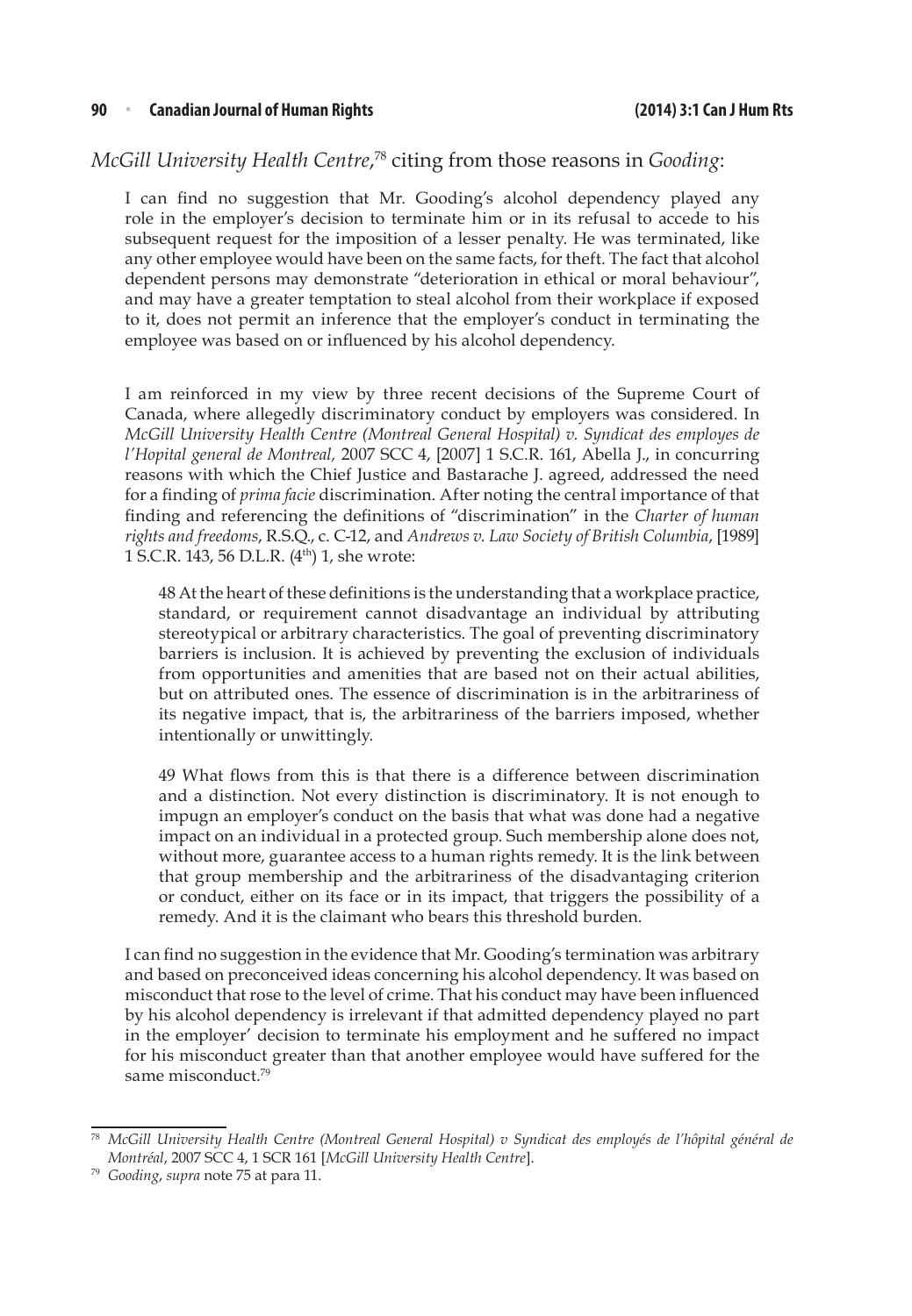There has been criticism of this approach. $80$  In summary, this criticism is as follows: the Court appears to require an adjudicator to focus on the state of mind of the alleged discriminator. Thus, if the employee's membership in a protected group was not a factor in an employer's decision, then that decision cannot be found to be discriminatory. This stands in conflict with the longstanding jurisprudence that intention is not required to find discrimination; and it is also in conflict with section 2 of the *Human Rights Code* – that intention is not a requirement for a finding of contravention of the *Code.* 

More recently, the British Columbia Court of Appeal in *Armstrong v British Columbia*81 stated that it was not necessary to demonstrate that adverse treatment had been based on arbitrariness or stereotypical presumptions. Rather, this requirement is incorporated in the third element of the *prima facie*  test (that disability was a factor in the adverse treatment):

The parties made extensive submissions to us with respect to the issue of whether, on the basis of *McGill University Health Centre* and *Gooding*, there is now a requirement to show that the adverse treatment was based on arbitrariness or stereotypical presumptions. In my view, such separate requirement does not exist, and the goal of protecting people from arbitrary or stereotypical treatment is incorporated in the third element of the *prima facie* test. After making reference to stereotyping and arbitrariness in para. 48 of *McGill University Health Centre,* Abella, J. went on to explain in para. 49 that the test for *prima facie* discrimination therefore requires that there be a link between the group membership and the adverse treatment. In any event, the adjudicator in this case only required Mr. Armstrong to satisfy the three steps of the *prima facie* test and did not require him to also prove that the Province's decision not to fund PSA screening tests was based on arbitrariness or stereotypical presumptions.<sup>82</sup>

The minority in *Gooding* held that *prima facie* discrimination had been established. The evidence at arbitration had found a nexus between the misconduct (theft) and disability (alcoholism). Therefore, Madam Justice Kirkpatrick stated that it was reasonable on the evidence to infer that the disability was a factor in the adverse treatment. She held that *prima facie* discrimination had been established as follows:

On the evidence establishing the causal connection between the alcoholism and the theft of alcohol, it is reasonable to infer that Mr. Gooding's alcoholism was related to his termination for theft. Theft was the reason given for Mr. Gooding's termination;

<sup>80</sup> Patricia Janzen, Nicola Sutton & David G Wong, "Discrimination in Human Rights Law Twenty Years After Andrews" (Paper delivered at the CLEBC, November 2009) online: CLEBC Practice Points: Human Rights <http://www.cle.bc.ca/PracticePoints> at 1.1.7–1.1.8; Brian Etherington, "Recent Developments in the Duty to Accommodate Disabilities" in Allen Ponak, Jeffrey Sack & Brian Burkett, eds, *Labour Arbitration Yearbook 2012–2013*, 2d series (Toronto: Lancaster House, 2012) 403.

<sup>81</sup> *Armstrong v British Columbia (Ministry of Health)*, 2010 BCCA 56, 2 BCLR (5th) 290 [*Armstrong*].

<sup>82</sup> *Ibid* at 27.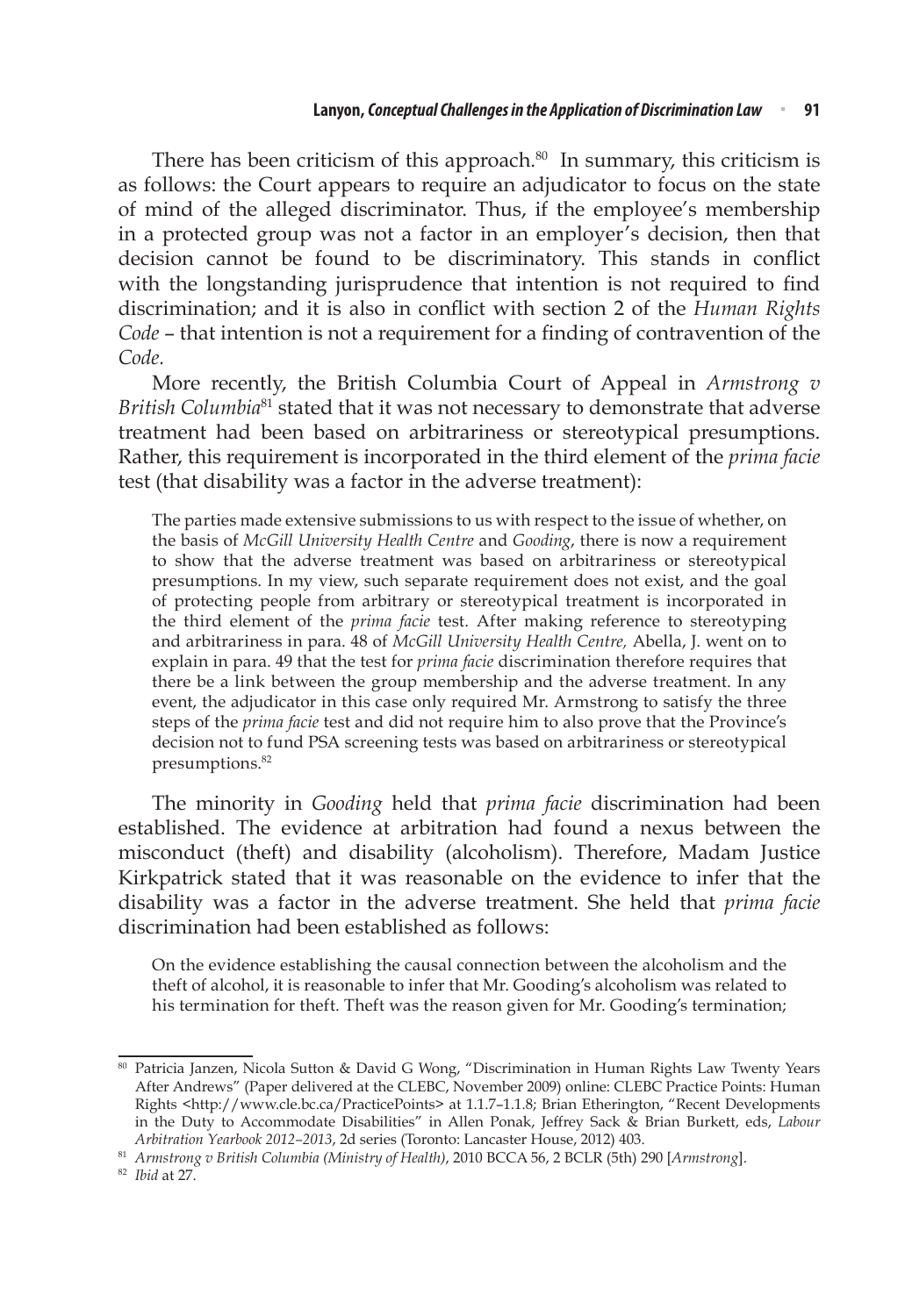#### **92** <sup>n</sup> **Canadian Journal of Human Rights (2014) 3:1 Can J Hum Rts**

there was not a reason for termination unrelated to his alcoholism.<sup>83</sup>

The majority and minority decisions illustrate several conceptual difficulties: for example, both raise the issue of the nature and definition of discrimination in these circumstances. In the majority's view, the fact that the theft was influenced by Mr. Gooding's alcohol dependency was "irrelevant," since alcoholism "played no part in the employer's decision to terminate his employment and he suffered no impact for his misconduct greater than that another employee would have suffered for the same misconduct."<sup>84</sup>

In the minority's view, "Theft was the reason given for Mr. Gooding's termination; there was not a reason for termination unrelated to his alcoholism."85

Thus, the criticism of the majority's approach is that if the termination of Mr. Gooding perpetuated the prejudice or disadvantage experienced by the disabled, in this case addicted employees, is it not reasonable to infer that this disability was linked to his termination? Conversely, the criticism of the minority is that it essentially reads out the third element of the *prima facie* discrimination test. One merely has to prove the first two elements, a disability and adverse treatment, and then simply infer the third element – the relationship between the two.

The importance of the requirement that adverse treatment be based on arbitrariness or stereotypical presumptions goes to the very definition of discrimination. The majority in *Gooding* relied upon Justice Abella's significant comment that there is a difference between rules and policies that make a distinction and those that are discriminatory; and thus, not every distinction is discriminatory. It is not enough to impugn an employer's conduct simply on the basis that what was done had a negative impact upon an individual in a protected group. It is the link between the group's membership and the arbitrariness or stereotypical conduct that gives rise to a human rights remedy.

However, it is fair to say that arbitrariness or stereotyping up to this point has generally not been a requirement for finding *prima facie* discrimination – perhaps because it is thought to speak to intent. Rather, in respect of the third factor of the *prima facie* test (the link or nexus between the protective characteristic and the adverse impact) the requirement applied most often has been a "because of" (referencing section 13 of the *Code*, "because of the race, colour, etc.") or a "but for" test; and it is this test that has been the subject of criticism.

This focus on effect raises evidentiary issues. Justice McLachlan stated in *Meiorin*, "a modern employer with a discriminatory intention would rarely frame

<sup>83</sup> *Gooding*, *supra* note 75 at para 61.

<sup>84</sup> *Ibid* at para 15.

<sup>85</sup> *Ibid* at para 61.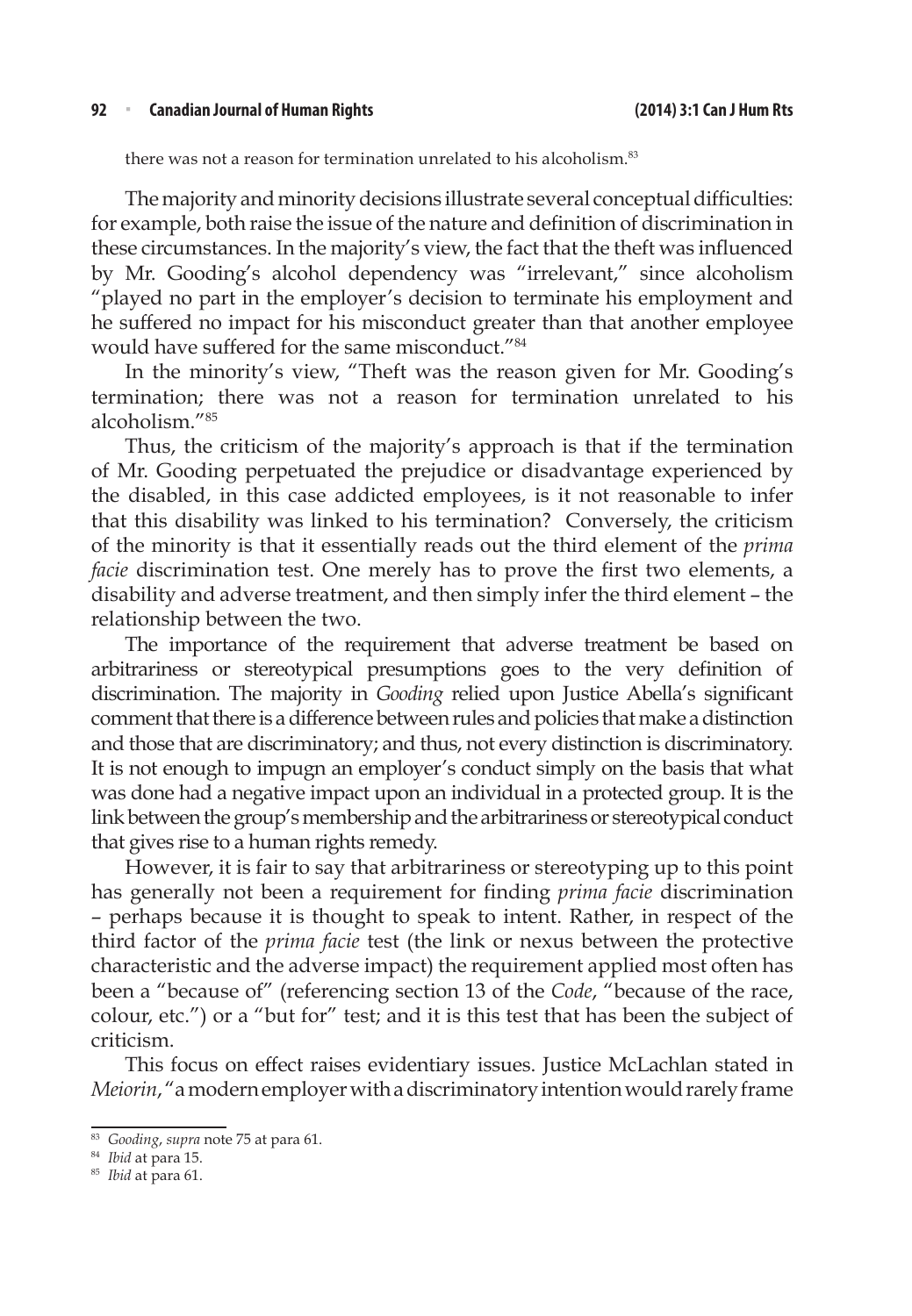the rule in directly discriminating terms."<sup>86</sup> Since intention is not a requirement to prove discrimination, and the focus is on effect, the evidentiary approach may be one that Justice Kirkpatrick described in her dissent as "a contextual approach." A link must be established between misconduct, disability, and adverse treatment by way of a thorough review of the rule or policy at issue, the employer's actions, the available expert evidence, the employee's conduct and the union's conduct. Overall this may place a greater evidentiary onus on the complainant. Traditionally, the concern is that placing a greater onus on a complainant may tend to decrease both the access to and the scope of equality rights; conversely, placing a greater burden on the defendant or the employer is thought to increase the scope of equality rights.

A serious criminal matter such as theft does not fit easily within the court's test of either *prima facie* discrimination or the unified approach. It may well be that the courts will require a greater level of evidentiary scrutiny in respect to *prima facie* discrimination when faced with cases of alleged discrimination in circumstances that involve drug and alcohol addiction combined with criminal conduct. This may be the intention of the BCCA in *Gooding* and *Armstrong* with its adoption of Justice Abella's remark that adverse treatment must be based upon arbitrariness or stereotypical assertions to establish *prima facie* discrimination.

This leads us to the next issue of family and marital status in which a higher level of *prima facie* discrimination is indeed required in British Columbia.

#### *iii. Family Status*

The British Columbia Court of Appeal in *Campbell River* was concerned with the issue of *prima facie* discrimination in respect of family status.<sup>87</sup> The complainant was a part-time child and youth support worker in a transition house that provided a safe shelter for women suffering from marital abuse, and also provided care for their children. The complainant's son suffered from serious behavioural problems that her doctor stated required her to be home to provide after-school care. The transition house made a change in her hours of work (from 8:30 a.m. – 3:00 p.m. to 11:30 a.m. – 6:00 p.m.). This change was necessary to provide other school-aged children with counselling and care.

Both parties wanted to address the issue of *prima facie* discrimination, so they agreed to proceed to arbitration on this issue. The griever did not intend to return to the workplace. At arbitration, therefore, the union asked for a just and equitable termination of the griever, including damages. (A settlement was ultimately reached.)

The employer argued that family status was limited to the status of being

<sup>86</sup> *Meiorin*, *supra* note 2 at para 29.

<sup>87</sup> *Campbell River*, *supra* note 76.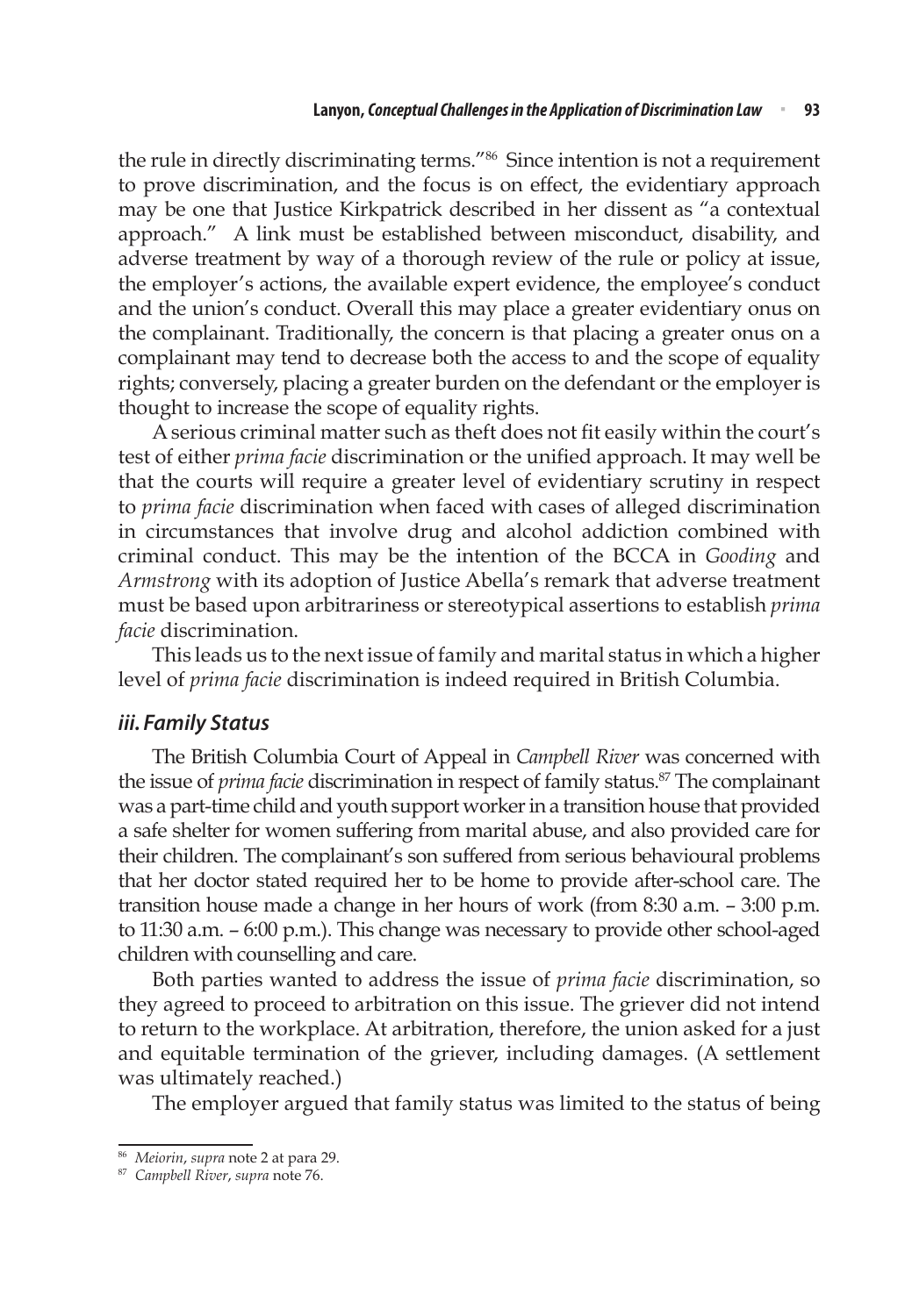a parent per se. The union relied on the Canadian Human Rights Tribunal decision in *Brown v Department of National Revenue*, 88 which concluded that whenever there was a conflict between a job requirement and a family obligation, *prima facie* discrimination was established. The arbitrator ruled in favour of the employer, concluding that family status was limited to the status of being a parent per se and did not apply to all conflicts between workplace rules and family obligations.<sup>89</sup> The parties made the same argument before the British Columbia Court of Appeal that they had made before the arbitrator. The Court rejected both arguments:

The parties have cited no other cases that assist in providing a working definition of the parameters of the concept of family status as the term is used in the *Code.* In my opinion, it cannot be an open-ended concept as urged by the appellant for that would have the potential to cause disruption and great mischief in the workplace; nor, in the context of the present case, can it be limited to "the status of being a parent per se" as found by the arbitrator (and as argued by the respondent on this appeal) for that would not address serious negative impacts that some decisions of employers might have on the parental and other family obligations of all, some or one of the employees affected by such decisions.

If the term "family status" is not elusive of definition, the definition lies somewhere between the two extremes urged by the parties. Whether particular conduct does or does not amount to *prima facie* discrimination on the basis of family status will depend on the circumstances of each case. In the usual case where there is no bad faith on the part of the employer and no governing provision in the applicable collective agreement or employment contract, it seems to me that a *prima facie* case of discrimination is made out when a change in a term or condition of employment imposed by an employer results in a serious interference with a substantial parental or other family duty or obligation of the employee. I think that in the vast majority of situations in which there is a conflict between a work requirement and a family obligation it would be difficult to make out a *prima facie* case.<sup>90</sup>

The Court was clearly concerned about the potential for the *Human Rights Code* to prohibit any term or condition of employment that interfered in any way with parental responsibilities. However, its attempt to strike a "middle ground" – by specifying that there had to be a serious interference with a substantial parental obligation – has been criticized. In *Johnstone v Canada* the Court rejected the additional requirement that there had to be a serious interference with a substantial parental or family obligation, ruling that family status discrimination claims should be subject to the same broad criteria as other grounds of alleged discrimination: "there is no obvious justification for relegating this type of

<sup>89</sup> *Campbell River and North Island Transition Society v Health Sciences Association of British Columbia* (2002), 110 LAC (4th) 289, 2002 CarswellBC 3653 (WL Can).

<sup>88</sup> *Brown v Canada (Department of National Revenue – Customs & Excise)*, [1993] CHRD No 7, 19 CHRR D/39.

<sup>90</sup> *Campbell River*, *supra* note 76 at paras 38-39 [emphasis added].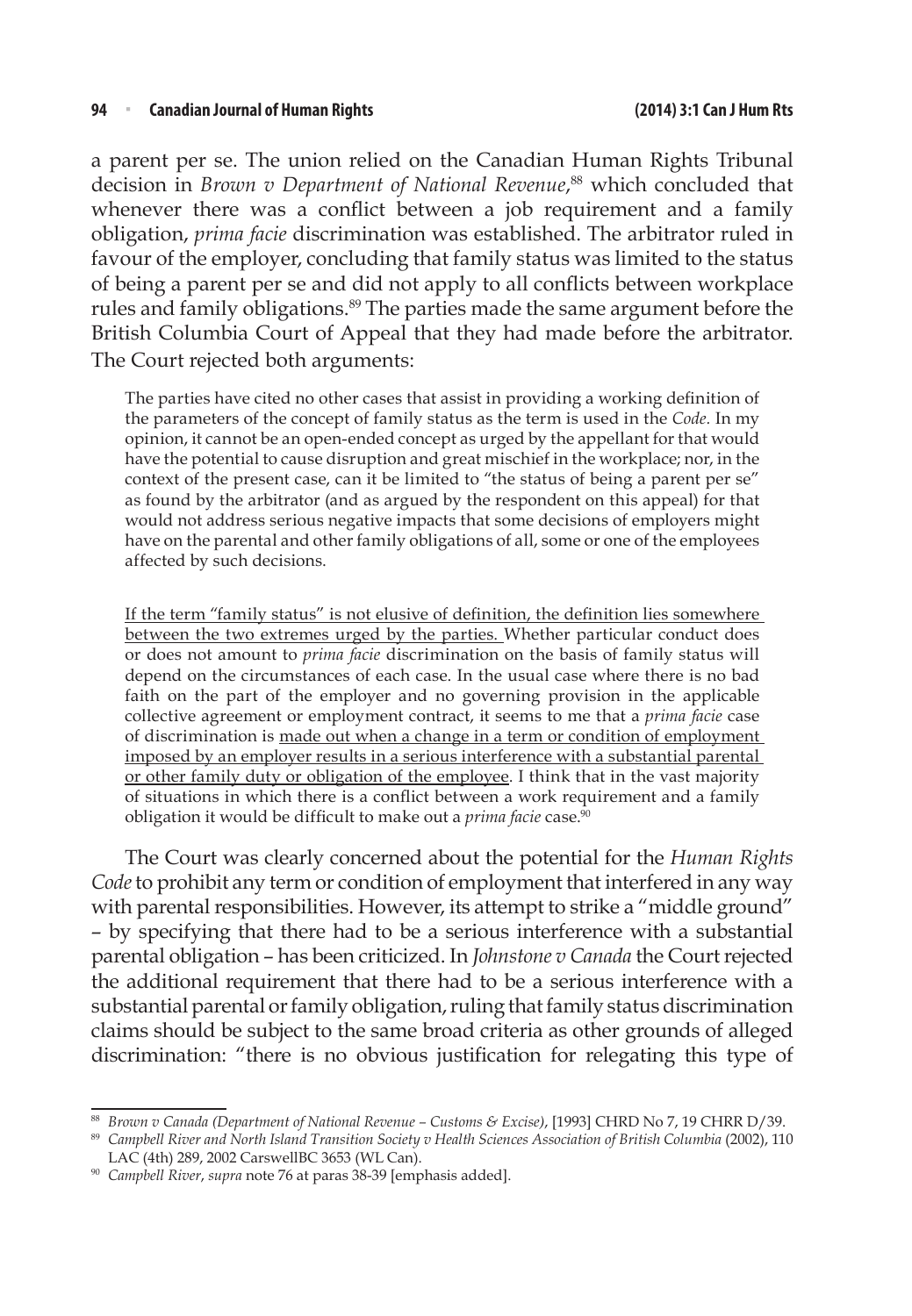discrimination to a secondary or less compelling status." <sup>91</sup> In effect, the Court concluded that applying a higher *prima facie* standard in respect of family status resulted in a hierarchy of rights.

The determination of *prima facie* discrimination is a determination as to what constitutes discrimination in a particular circumstance. If discrimination is not established whenever a workplace rule conflicts with a family obligation, despite *Brown* then what is the definition of discrimination with respect to family status; and, what is the *prima facie* standard?

The British Columbia Court of Appeal in *Campbell River* stated that the Canadian Human Rights Tribunal in *Brown* had "conflated the issues of *prima facie* discrimination and accommodation."92 In effect, what the Court is saying is that the tribunal passed through the test of *prima facie* discrimination and went straight to the duty to accommodate; that is, whenever there is a conflict between family obligation and a workplace rule, the employer is obligated to accommodate the employee. It is akin to ascribing to employees a free–standing right to be accommodated. On the other hand, the criticism directed at the British Columbia Court of Appeal is that it has conflated or subsumed into *prima facie* discrimination the concepts that more properly belong to a consideration of accommodation and undue hardship (a "serious interference").<sup>93</sup>

It seems to me that both criticisms are correct. Each analysis is open to the criticism that it is conclusion driven. This is the same criticism that was made with respect to the conventional approach in *Meiorin*. An analysis of *prima facie*  discrimination inherently raises the definition of discrimination.

The Federal Court has recently issued its latest decision concerning Ms. Johnstone.<sup>94</sup> Ms. Johnstone, an employee of the Canada Border Service Agency [CBSA], asked to be scheduled to a permanent day shift so that she could better manage her daycare arrangements. Day shifts were available for parttime employees, but full-time employees were required to work a rotating shift schedule. CBSA offered her a part-time shift, but this would have had an adverse impact on her earnings, benefits, and pensions. The Canadian Human Rights Tribunal found in favour of Ms. Johnstone. The CBSA appealed the Tribunal's decision to the Federal Court. The issue of the *prima facie* test and the *Campbell River* decision were once again addressed:

The Tribunal acknowledged that "not every tension that arises in the context of worklife balance can or should be addressed by human rights jurisprudence". In my view the childcare obligations arising in discrimination claims based on family status must be one of substance and the complainant must have tried to reconcile family

<sup>91</sup> *Johnstone v Canada (Attorney General)*, 2007 FC 36 at para 29, aff'd 2008 FCA 101, 306 FTR 271 [*Johnstone*].

<sup>92</sup> *Campbell River*, *supra* note 76 at para 35.

<sup>93</sup> *Ibid* at para 39, 40.

<sup>94</sup> *Johnstone v Canada (Border Services Agency)*, 2013 FC 113, 357 DLR (4th) 706.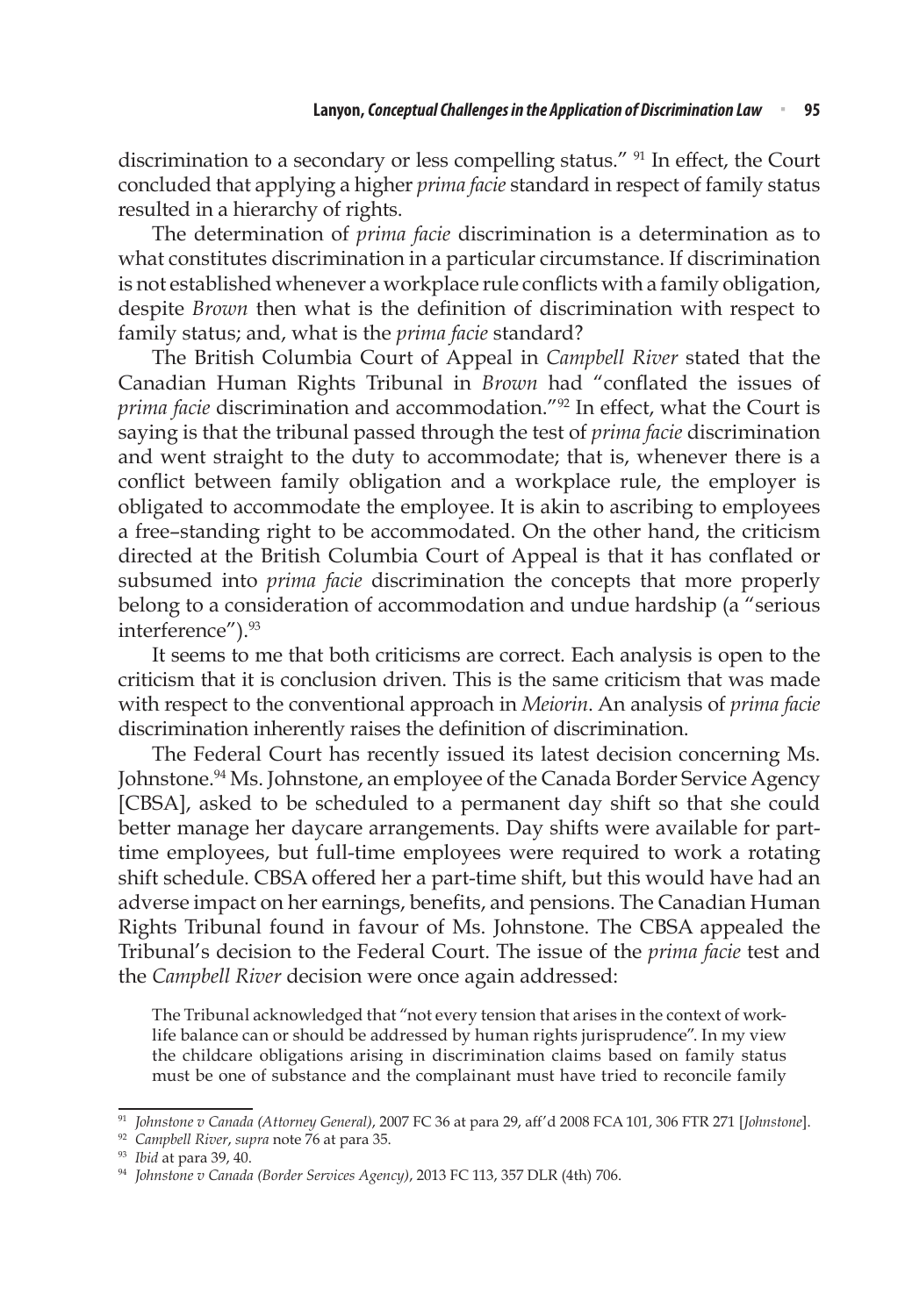#### **96** <sup>n</sup> **Canadian Journal of Human Rights (2014) 3:1 Can J Hum Rts**

obligations with work obligations. However, this requirement does not constitute creating a higher threshold test of serious interference.

The Federal Court of Appeal held in *Morris, supra* at para 27:

In other words, the legal definition of a *prima facie* case does not require the Commission to adduce any particular type of evidence to prove the facts necessary to establish that the complainant was the victim of a discriminatory practice as defined in the Act. Paragraph 7(b) requires only that a person was differentiated adversely on a prohibited ground in the course of employment.

This approach was followed in *Johnstone* FC and applies equally here.

In my view, the serious interference test as proposed by the Applicant is not an appropriate test for discrimination on the ground of family status. It creates a higher threshold to establish a *prima facie* case on the ground of family status as compared to other grounds. Rather, the question to be asked is whether the employment rule interferes with an employee's ability to fulfill her substantial parental obligations in any realistic way.<sup>95</sup>

The Federal Court appears to have selected some of the language employed in the *Campbell River* decision, while rejecting the higher *prima facie* standard. However, even within the context of the Federal Court's articulated lower *prima facie* test, there is a clear shift in onus and responsibility to employees who must have "tried to reconcile family obligations with work obligations."<sup>96</sup>

The Federal Court's standard in *Johnstone* is also arguably higher than that adopted by the Ontario Human Rights Tribunal in *Devaney v ZRV Holdings*, which found that any genuine inability to work due to familycare responsibilities places a duty on an employer to both investigate and to consider the request for accommodation.<sup>97</sup>

The B.C. Human Rights Tribunal in *Miller v BCTF*98 acknowledged that it was bound by the B.C. Court of Appeal approach to family status as set out in *Campbell River*,<sup>99</sup> but has been "declining to apply it outside the context of complaints of discrimination in employment."100 The Tribunal went on to discuss the difficulty in establishing discrimination based on family status:

In the employment context, almost every work-related requirement has the potential to interfere, to some degree, with an employee's family obligations. Yet there are obvious societal and economic reasons why employers must be able to require their employees to work, and to do so at certain times and in certain places, regardless of the fact that employees might have conflicting childcare or other family responsibilities.

<sup>&</sup>lt;sup>95</sup> *Ibid* at paras 120-21 and 128.

<sup>96</sup> *Ibid* at para 120.

<sup>97</sup> *Devaney v ZRV Holdings Limited*, 2012 HRTO 1590, 75 CHRR D/142 (available on CanLII).

<sup>98</sup> *Miller v BCTF (No 2)*, 2009 BCHRT 34 [*Miller*].

<sup>99</sup> *Campbell River*, *supra* note 76.

<sup>100</sup> *Miller*, *supra* note 98 at para 20.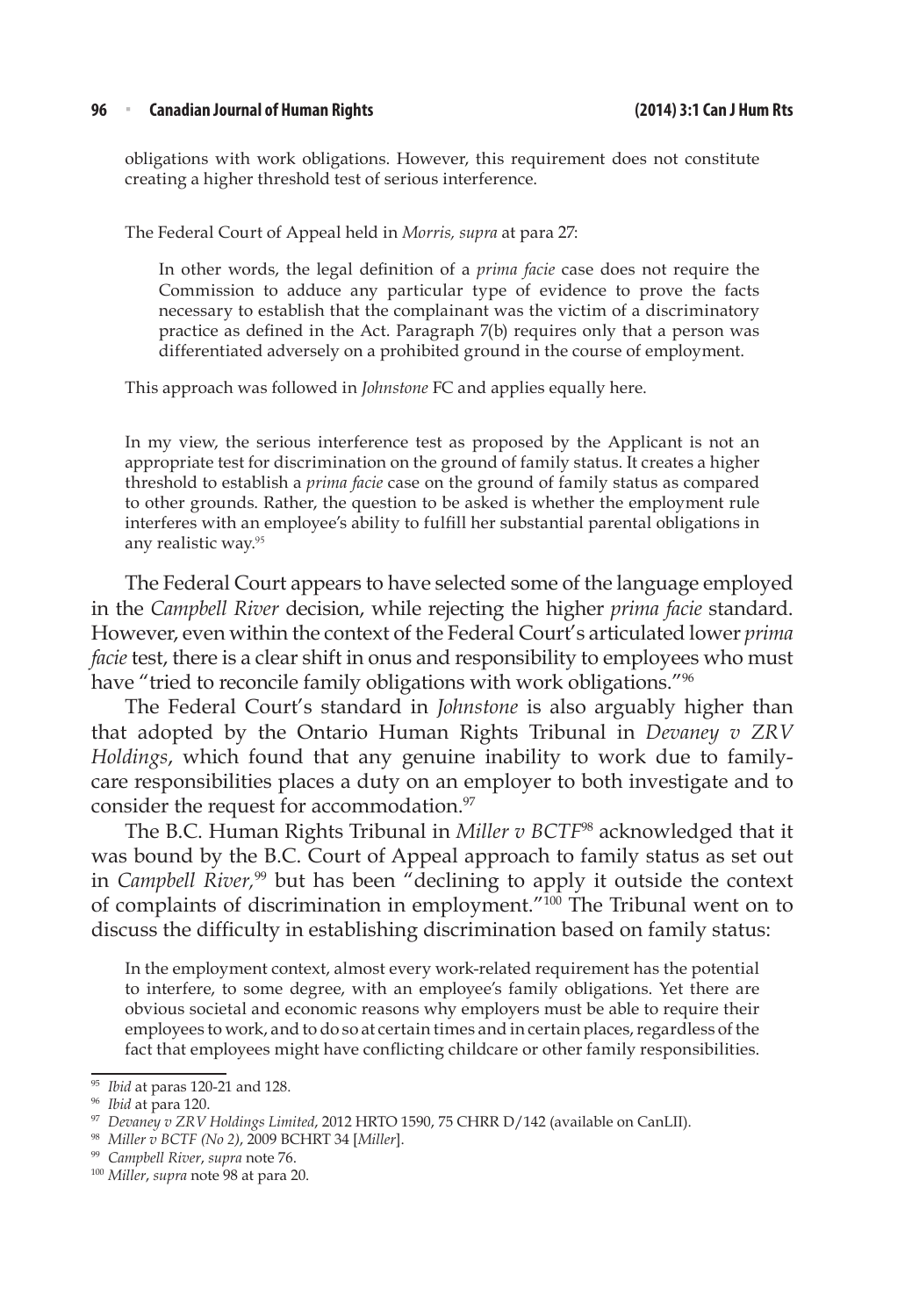Something more is necessary, in that context, to establish discrimination, and the Court of Appeal defined that something more as a "serious interference with a substantial parental or other family duty or obligation". This is a way of defining, in that context, what is necessary to establish discrimination in the *substantive or purposive sense.*<sup>101</sup>

Therefore, the B.C. Human Rights Tribunal concluded that in order to establish *prima facie* discrimination in the employment context, the employee had to show that there was a significant interference with a substantial family obligation, and that in addition, the discrimination was substantive or purposive. The Tribunal then added this additional factor to the traditional three-part test:

In order to establish discrimination in the substantive or purposive sense in the circumstances of this case, Ms. Miller must demonstrate that:

a. she is a member of a group characterized as having a particular "family status";

b. she experienced adverse treatment;

c. that adverse treatment was related to her family status; and

d. it constituted discrimination in the substantive or purposive sense.<sup>102</sup>

### **C. Hybrid Test**

A significant issue that arose in the *Gooding* arbitration<sup>103</sup> itself was the "hybrid test" established by the British Columbia Labour Relations Board in *Fraser Lake Sawmills.*104 In describing this new hybrid test, the Board stated that an addicted employee's misconduct may contain a mix of culpable and non-culpable factors. It described a "spectrum" of cases: at one end of the spectrum an addiction may bear no relationship to the misconduct, but at the other end, the employee's conduct may be completely involuntary. In the middle of the spectrum there is a mix of non-culpable and culpable conduct:

In the context of issues involving addiction and workplace misconduct, a review of the arbitration cases reveals a spectrum of facts and issues. At one end of the spectrum, the addiction compels or drives the grievor's behaviour to the extent of the grievor in effect having no control (at least control which should attract discipline) over his or her actions. At the other end of the spectrum there is addiction, but it is found to not have a causal link to the workplace misconduct.

In between these two ends of the spectrum are what could be termed hybrid facts and cases. In the hybrid context, there is addiction which is directly related to or has a causal connection to workplace misconduct by the employee, but the addiction

<sup>&</sup>lt;sup>101</sup> *Ibid* at para 26 [emphasis added].

<sup>102</sup> *Ibid* at para 30.

<sup>103</sup> *British Columbia (Public Service Employee Relations Commission) v British Columbia Government Service Employees' Union*, 2010 BCWLD 3392, 186 LAC (4th) 88.

<sup>104</sup> *Fraser Lake Sawmills Ltd v Industrial Wood and Allied Workers of Canada, Local Union Number 1-424*, 2003 BCLRB B390/2002 (available on CanLII) [*Fraser Lake Sawmills*].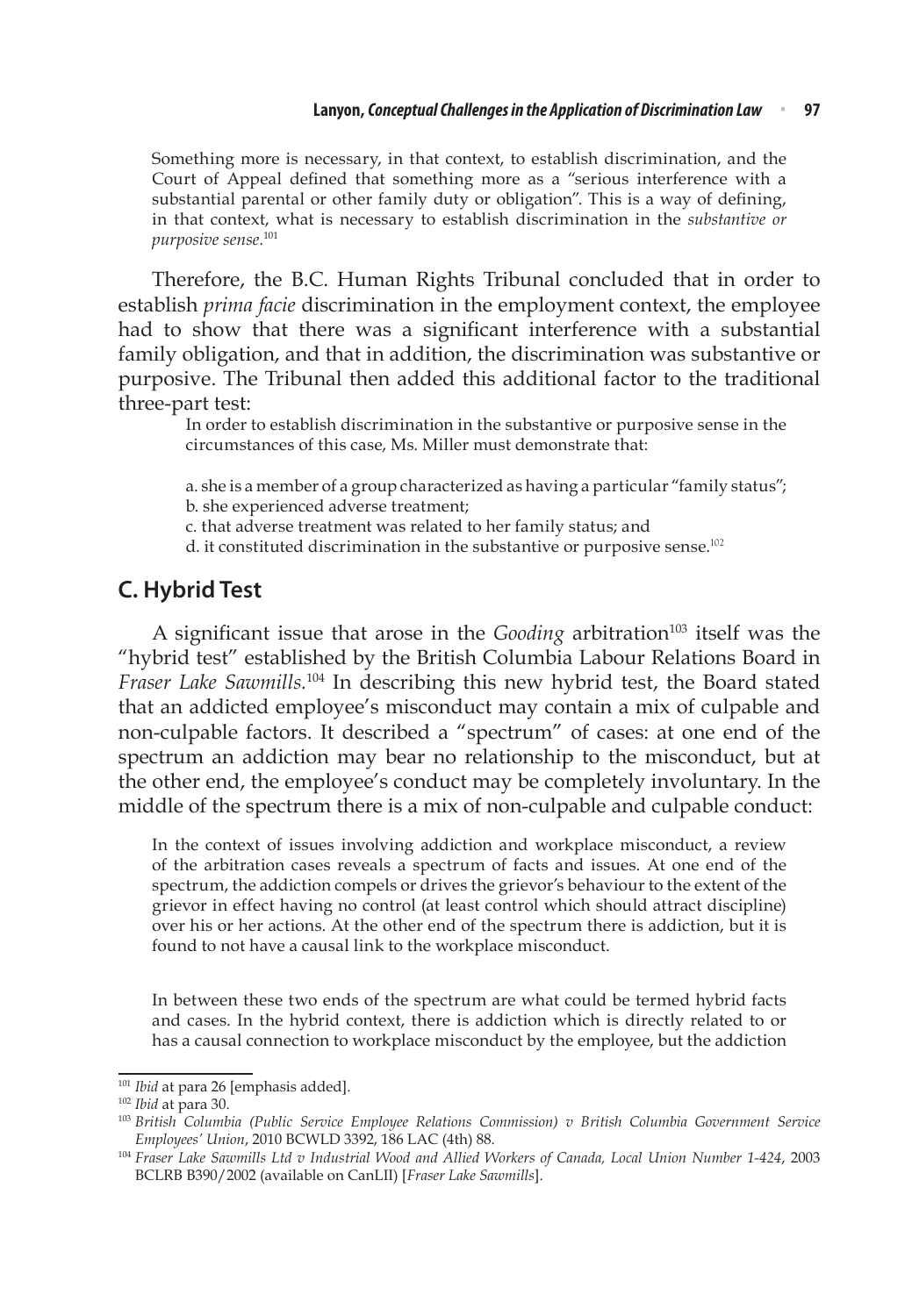#### **98** <sup>n</sup> **Canadian Journal of Human Rights (2014) 3:1 Can J Hum Rts**

is not of such a nature so as to remove the grievor's control or exercise of choice in respect to the misconduct. In this hybrid context, there is thus a mix of causes, a mix of addiction driven conduct (i.e., non-culpable conduct) and voluntary conduct (i.e. culpable conduct).105

Under this new hybrid test the Labour Relations Board concluded that the *Labour Code* requires an arbitrator to consider both culpable and non-culpable remedies:

The nature of hybrid cases will mean that the response adopted by an arbitrator may well contain aspects or elements usually associated with both traditional culpable and non-culpable approaches. There may be a need for some corrective action, which would traditionally be associated with a culpable approach. It may also be appropriate for an arbitrator to conclude that, notwithstanding the presence of some blameworthy behaviour, a largely therapeutic, rehabilitative response is required in the circumstances. It is also now well recognized that because of the nature of the disease, an appropriate therapeutic response may itself require a measure of clear consequences aimed at forcing the employee to take responsibility for his or her treatment and actions (which would normally be associated with a culpable approach) as well as the rehabilitative component (which would normally be associated with a non-culpable approach). Also, a basic question to be answered by the arbitrator in dismissal cases, regardless of the approach used, will be whether the employment relationship remains viable.<sup>106</sup>

The British Columbia Court of Appeal approved the hybrid test in two decisions: *Kemess Mines*107 and *HEABC v BCNU*. 108

The British Columbia Labour Relations Board also concluded that the "… duty to accommodate will arise and must be addressed in respect to the nonculpable portion of a set of facts."109 In *Kemess Mines*, 110 the Court stated that when an arbitrator applies the hybrid analysis he or she must keep the justcause analysis (the culpable conduct) separate from the human-rights analysis (the non-culpable conduct) to ensure that "…all the factors necessary for a full human rights analysis are considered": 111

It is important to recall that when applying a hybrid analysis, arbitrators are asked to keep the culpable and non-culpable analyses separate. In *Fording Coal*, *supra*, Madam Justice Huddart said:

[80] … the principles of just and reasonable cause and the duty to accommodate can be analyzed most effectively by being kept separate conceptually. A separate consideration of the two concepts permits a focus on the decision, rule, or conduct alleged to be discriminatory and the response of the employer, union,

<sup>105</sup> *Ibid* at paras 38-39.

<sup>106</sup> *Ibid* at para 91.

<sup>107</sup> *Kemess Mines*, *supra* note 73.

<sup>108</sup> *HEABC v BCNU*, *supra* note 71.

<sup>109</sup> *Fraser Lake Sawmills*, *supra* note 104 at para 104.

<sup>110</sup> *Kemess Mines*, *supra* note 73.

<sup>111</sup> *Ibid* at para 50.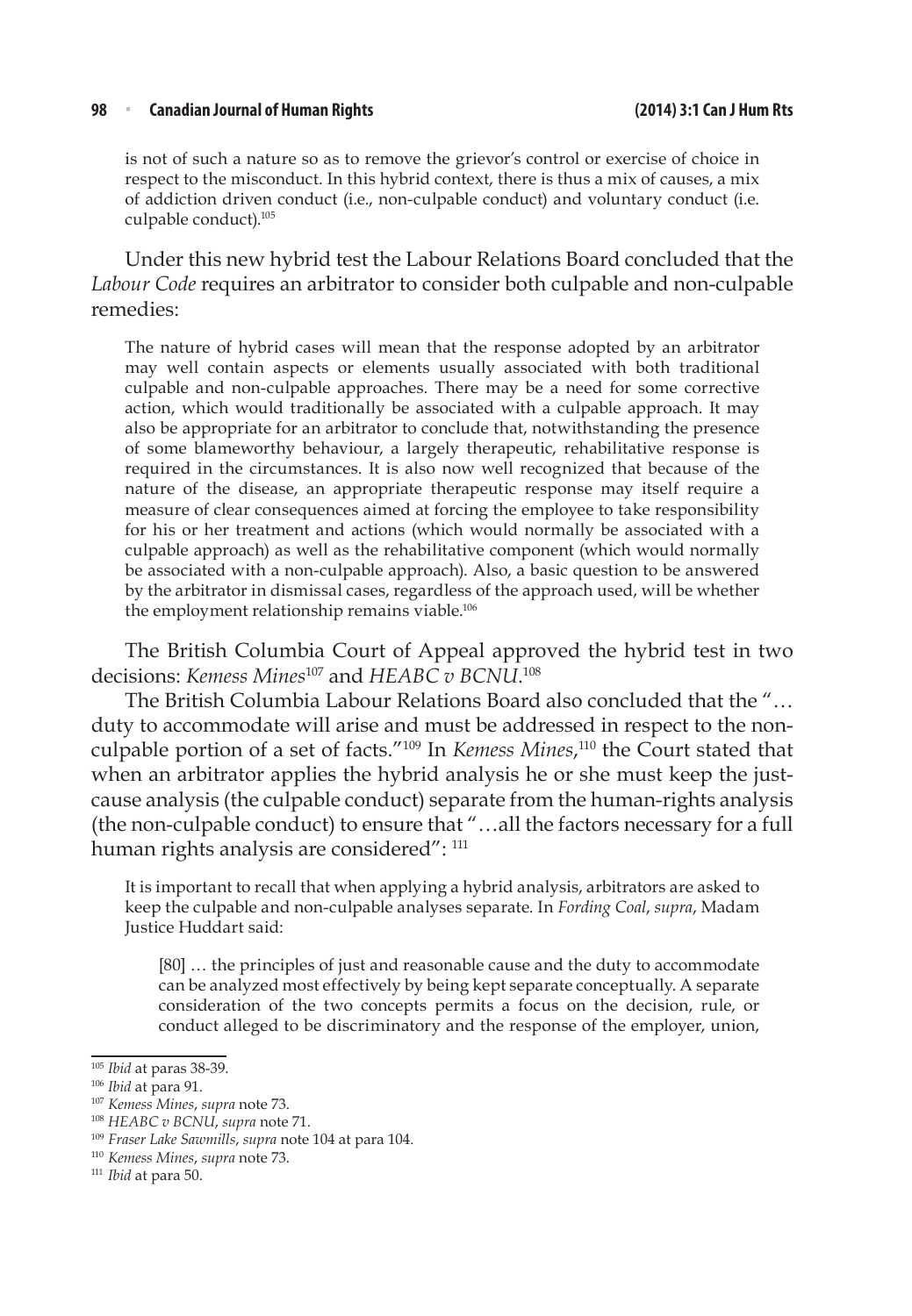or complainant to that conduct. It is to be recalled that the duty to accommodate arises only where there has been discrimination.

Keeping the analyses separate helps ensure that all the factors necessary for a full human rights analysis are considered. Of course, as the Labour Relations Board said in Fraser Lake Sawmills the remedy ordered may well blend the culpable and nonculpable elements.112

However, this hybrid policy may not be limited only to the arbitral policy established by the B.C. Labour Relations Board. Arbitrator Steeves in *Rio Tinto Alcan Primary Metal*<sup>113</sup> concluded that an arbitrator, where the findings of fact require it, is bound to apply the just-cause analysis set out in section 84(1) of British Columbia's *Labour Relations Code*, 114 and at the same time, is required to apply the *Human Rights Code* as a result of the Supreme Court of Canada decision in *Parry Sound*. 115 The just-cause standard is set out in *Wm Scott and*  Company.<sup>116</sup> It is a three-step analysis:

[1] First, has the employee given just and reasonable cause for some form of discipline by the employer? [2] If so, was the employer's decision to dismiss the employee an excessive response in all of the circumstances of the case? [3] Finally, if the arbitrator does consider discharge excessive, what alternative measure should be substituted as just and equitable?117

This test is not limited to British Columbia. It has been adopted as the justcause standard across Canada.

The Supreme Court of Canada in *Parry Sound*<sup>118</sup> made clear that human rights codes are incorporated into all collective agreements. Therefore, within the collective agreement context an arbitrator has the jurisdiction to interpret and apply both statutory regimes. This is in contrast to a human rights adjudicator, whose primary concern is the issue of discrimination under the *Human Rights Code.*

The legal and practical result in cases of alcohol and drug addiction is twofold. First, combining the just-cause and the human rights analyses most often results in employees who are alcohol or drug addicted being reinstated in the first instance, even in the face of serious misconduct. It must be recalled that human rights legislation takes precedence over other enactments. Thus, in the conduct of a hearing concerning a hybrid issue, it often makes sense to

<sup>112</sup> *Ibid* at paras 49-50.

<sup>113</sup> *Rio Tinto Alcan Primary Metal (Kitimat/Kemano Operations) v National Automobile, Aerospace, Transportation and General Workers of Canada (CAW-Canada, Local 2301 (Grant Grievance)*, (2008) 180 LAC (4th) 1, BCCAAA No 170 (QL).

<sup>114</sup> *Labour Relations Code*, RSBC 1996, c 244, s 84(1) [*LRC*].

<sup>115</sup> *Parry Sound*, *supra* note 30.

<sup>116</sup> *Wm Scott and Co Ltd v Canadian Food & Allied Workers Union, Local P-162*, [1977] 1 CLRBR 1, BCLRB No 46/76.

<sup>117</sup> *Ibid* at para 13.

<sup>118</sup> *Parry Sound*, *supra* note 30.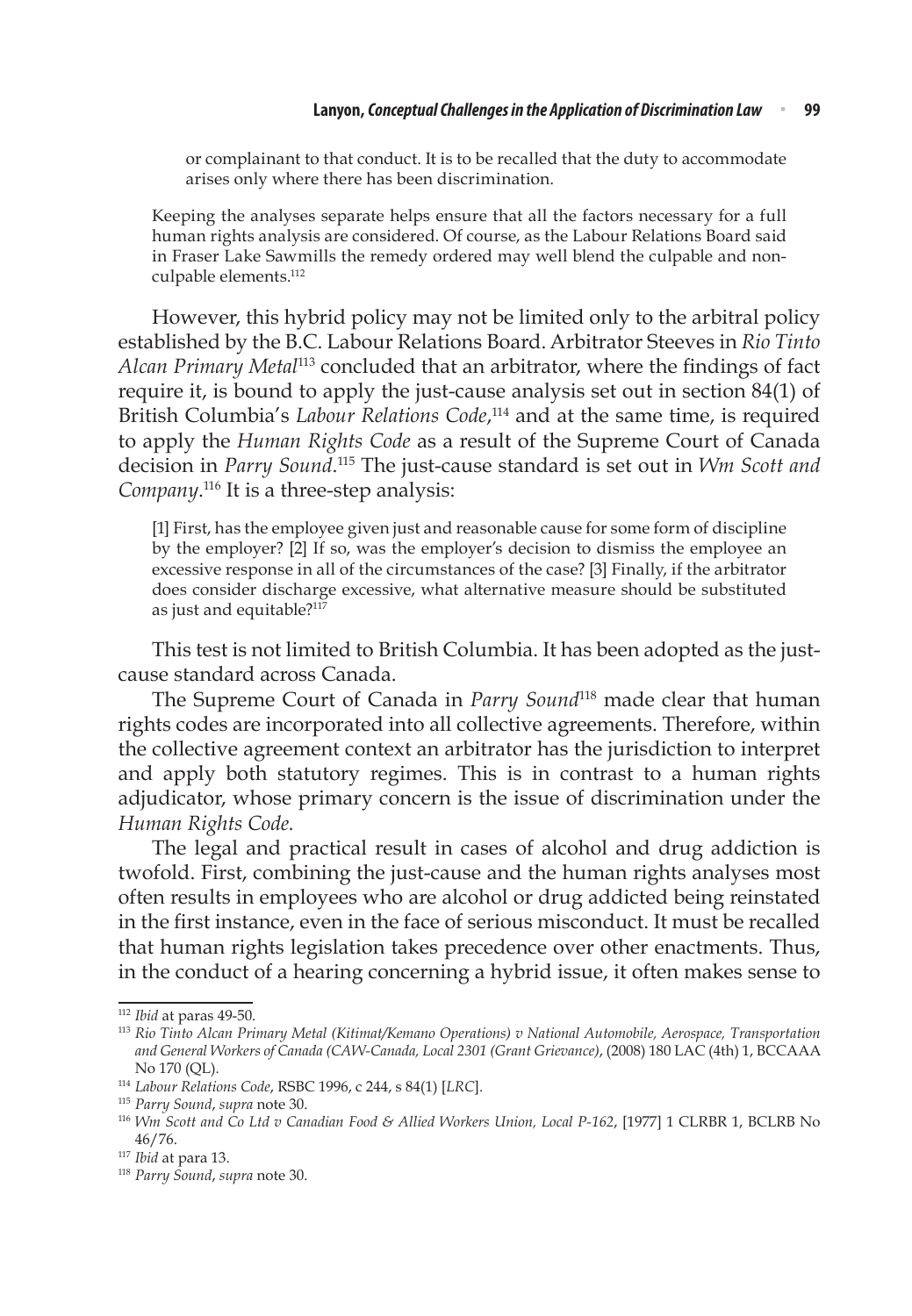hear the human rights issues first.

The jurisdiction of an arbitrator derives from the collective agreement and from the *Labour Relations Code.* The powers of an arbitrator are set out in sections 89 and 92,<sup>119</sup> while section 84 sets out the just and reasonable standard for discipline and discharge.120 Although human rights tribunals must, of course, apply statutes of general application related to employment, it is clear that labour arbitrators give much greater weight to a labour relations statutory scheme and/or arbitration principles.

The sole focus of the Human Rights Tribunal in respect to an employment matter (and a significant number of cases before the tribunal are employment cases) is the determination of issues of discrimination. A human rights tribunal is not an arbitrator under the *Labour Relations Code*. Such a tribunal does not cite the *Labour Relations Code* in its determination of employment issues under collective agreements. It does not apply the just-cause standard. Reinstatement is a rare remedy. The usual remedy is the reimbursement of lost wages and damages for injury to dignity. It is perhaps for this reason, that although the B.C. Court of Appeal has affirmed the hybrid analysis, the B.C. Human Rights Tribunal does not apply it. It is therefore fair to conclude that these two separate proceedings, before either an arbitration board or human rights tribunal, are similar only to the point of the first stage of an arbitration, where, under the human rights analysis, reinstatement would flow from a finding of discrimination, without recourse to a just-cause analysis.

It would be fair to say that amongst courts and human rights tribunals there is an unstated concern that in a collective bargaining context human rights may be compromised in the context of collective rights. Indeed, this very concern may be reflected in the courts' policy of keeping the just-cause analysis separate from a human-rights analysis. However, there is little or no exchange in the jurisprudence between labour arbitrators and human rights tribunals.

A recent study conducted by Guylaine Vallée, Michel Coutu, and Marie-Christine Hébert examined the issue of whether there was any difference in the implementation of equality rights as between the Quebec Human Rights Tribunal (*Tribunal des droits de la personne du Québec* [*TDPQ*]) and labour arbitrators.121 In total, 242 decisions were analyzed (105 tribunal decisions and 137 arbitration awards) between the years 1992–1999. All decisions involved the *Québec Charter of Human Rights and Freedoms*. 122

Although the study came to the conclusion that "…it would be premature

<sup>119</sup> *LRC*, *supra* note 114.

<sup>120</sup> *Ibid*.

<sup>121</sup> Guylaine Vallée, Michel Coutu & Marie-Christine Hébert, "Implementing Equality Rights in the Workplace: An Empirical Study" (2002) 9:1 CLELJ 77.

<sup>122</sup> *Québec Charter of Human Rights and Freedoms*, RSQ 2008, c C-12.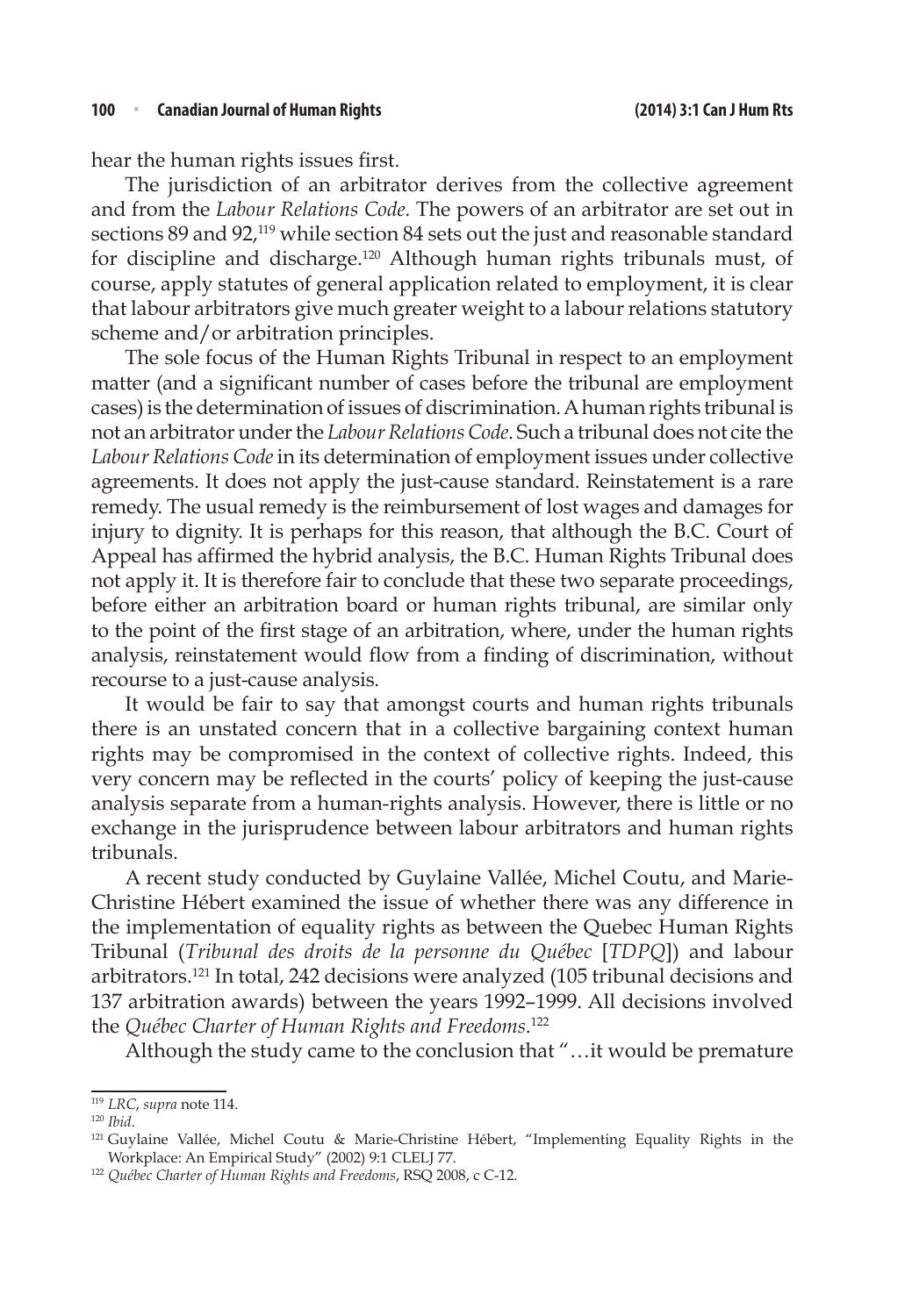to conclude, based solely on quantitative data, that the very substance of the right to equality in each jurisdiction is different,"<sup>123</sup> it did note some significant differences between the two legal regimes.

First, each statutory regime relied on different legal sources. The TDPQ referred to the Quebec *Charter* in 98% of its decisions, to its own case law in 74.3% of its decisions, to the Supreme Court of Canada decisions in 71.4% of its cases, and to other Canadian and Québec authorities in 68.6% of its decisions. Conversely, arbitrators referred to collective agreements in 72.3% of their decisions, to arbitration case law in 65.7% of their decisions, to the Quebec *Charter* in 61.3% of their cases and to the Supreme Court of Canada in 32.8% of their decisions. Further, the TDPQ rarely considered arbitration case law and arbitrators rarely deferred to TDPQ case law. There was a "consistent lack of dialogue."<sup>124</sup>

The authors concluded that this may be explained, in part, by the fact that a human rights tribunal sees itself as affirming individual and universal rights in the workplace (and these rights must not be narrowed). Arbitrators, on the other hand, see their authority as derived from collective agreements and labour law; social and economic inequalities are therefore addressed by the parties through their collective agreements (and not simply through state action). The Quebec Human Rights Tribunal relies principally on the Quebec *Charter* and its own case law. Arbitrators must rely on collective agreements, arbitral case law, and any other legislation that applies to the workplace.<sup>125</sup>

Several other differences were noted. First, 51.4% of complaints were successful before the TDPQ as opposed to 36.5% of grievances; second, complaints from non-union workplaces were more successful than those from unionized workforces; third, the success rate of complaints filed in the private sector (with the TDPQ) was higher than that in the public sector (59.7% to 39.5%). The reason for this was thought to be that, given the insecurity of employment relationships in the non-unionised private sector, only the most serious cases were filed.<sup>126</sup>

It is clear that divergent streams of jurisprudence addressing human rights in the workplace are undesirable. Perhaps one strategy to avoid such separation would be adopting a policy of "cross-appointments" – arbitrators could be given *ad hoc* appointments to human rights tribunals, and given the right to participate in their policy discussions; human rights adjudicators could be assigned to labour relations tribunals; while a certain number of positions in collective agreements (for example in the public sector) could be

<sup>123</sup> Vallée et al, *supra* note 121 at 102.

<sup>124</sup> *Ibid* at 99.

<sup>125</sup> *Ibid* at 119.

<sup>126</sup> *Ibid* at 85.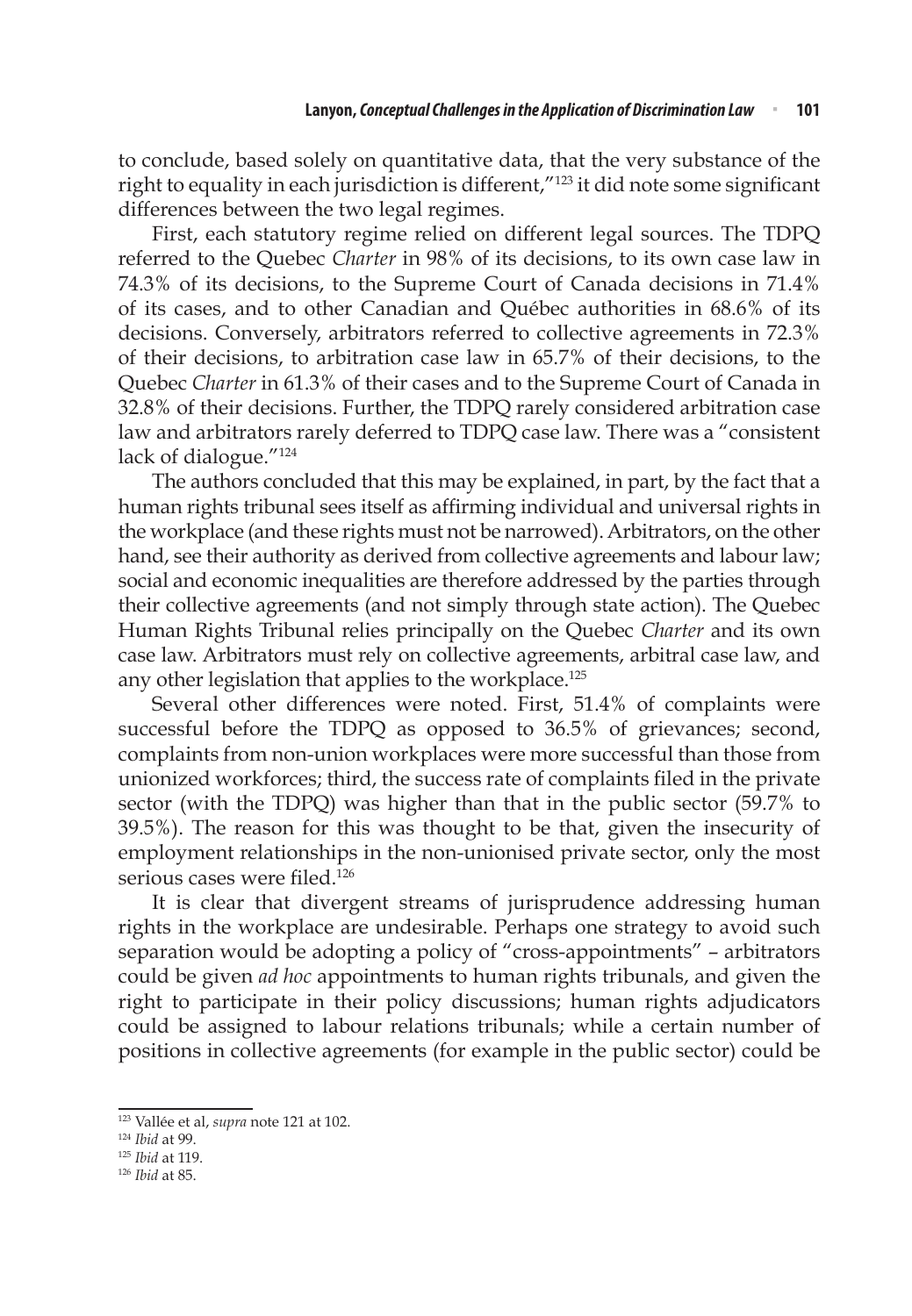reserved for human rights adjudicators.

### **D.Accommodation**

As stated, one goal of the new unified approach under *Meiorin* is to address the purpose underlying the concept of accommodation. Accommodation is no longer to be seen as simply a "saving or a justification provision" for the employer (or as a device that inadvertently preserves discriminatory standards), but rather as a legal mechanism for *advancing equality*. Thus, we move from Sopinka's conception of accommodation as an exception from liability in *Alberta Dairy,* to an added obligation that requires the employer to demonstrate that it is "impossible to accommodate individual employees without imposing an undue hardship."<sup>127</sup>

The use of the word "impossible" has long been qualified, most recently in *Hydro Quebec.*128 In *Meiorin*, Justice McLachlin similarly qualified "impossible," stating that if a reasonable alternative exists, then the rule will not be a BFO<sup>129</sup> (echoing Justice Wilson's *Central Alberta*130 reference to his own judgment in *Brossard v Québec*).131

However, what the word "impossible" did capture was the Court's underlying purpose, which was to raise or increase the standard of accommodation through the incorporation of the concept of substantive equality. It makes little sense to have a low *prima facie* standard (of which more will be said) that addresses discrimination at the initial stage of analysis, but then apply too low a standard of accommodation such that discrimination is effectively permitted. In terms of conceptual coherence, one would want a low *prima facie* standard so as to address any potential discrimination, and a high standard of accommodation to ensure that all discrimination, including systemic discrimination, is effectively dealt with at the second stage of analysis. As Justice McLachlin stated, one of the purposes of the unified approach was to "take a strict approach to exemptions from the duty not to discriminate..."<sup>132</sup> And as Justice Abella stated in *McGill University Health Centre*, equality is a "transcendent duty,"133 and therefore, the applicable evidentiary burden on an employer for justifying *prima facie* discrimination is high: "It is an onerous burden, and properly so."<sup>134</sup>

Second is the issue of the standard of accommodation. It is fair to state that,

<sup>127</sup> *Meiorin*, *supra* note 2 at para 54.

<sup>128</sup> *Hydro Québec v Syndicat des employés de techniques professionnelles et de bureau d'Hydro-Québec, section locale 2000 (SCFP-FTQ)*, 2008 SCC 43, 2 SCR 561.

<sup>129</sup> *Meiorin*, *supra* note 2 at para 20.

<sup>130</sup> *Central Alberta*, *supra* note 4 at para 55; reiterated by Sopinka J at para 79.

<sup>131</sup> *Brossard (Town) v Quebec (Commission des droits de la personne)*, [1988] 2 SCR 279 at 344, 53 DLR (4th) 609. 132 *Meiorin*, *supra* note 2 at para 50 [emphasis added].

<sup>133</sup> *McGill University Health Centre*, *supra* note 78 at para 44.

<sup>134</sup> *Ibid* at para 52.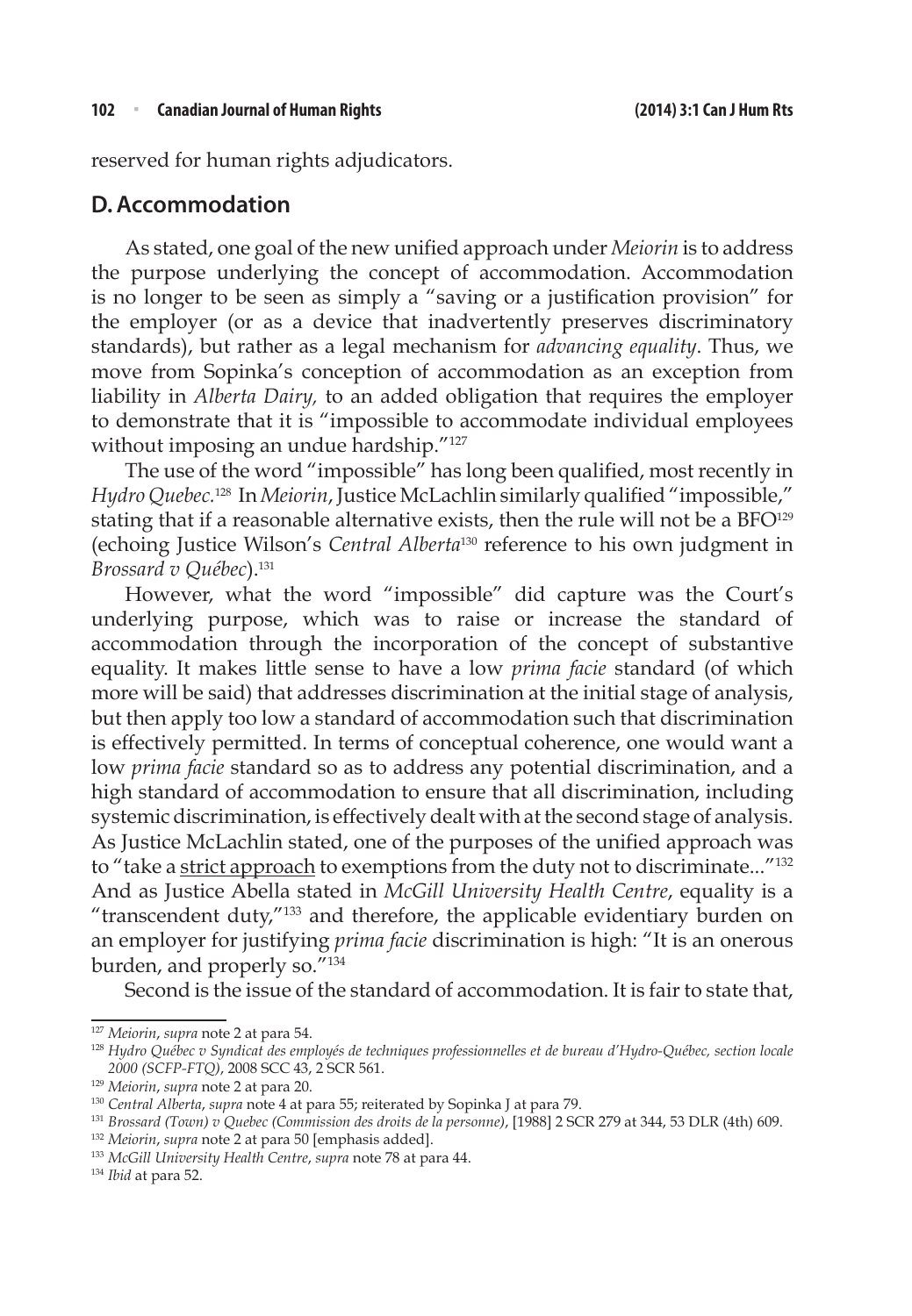as arbitral law has developed, there is increasing attention to accommodating the drug and alcohol addicted employee. Two companion drug-addiction cases were decided by the B.C. Court of Appeal in 2006: *Kemess Mines* and *HEABC v BCNU.*<sup>135</sup> In *Kemess Mines*, Chief Justice Finch identified a duty on the employee "[a]nd once the employee is aware of his addiction, there is no doubt that he must do all he can to facilitate the success of his rehabilitation and treatment<sup>"136</sup>

Arbitrator Don Munroe, in *Kemess Mines v IUOE*, made the employee's return to work conditional upon the following terms: the griever had to remain fully abstinent from marijuana, alcohol and all other mood-altering drugs; he had to complete a four-week residential treatment program; he had to attend Narcotics Anonymous or Alcoholics Anonymous meetings at least three times a week for a period of two years; and he had to consent to the company conducting random searches of his room for a period of one year. He was also given a ten-month disciplinary suspension.<sup>137</sup>

In general, medical experts characterize alcohol and drug addiction as a treatable illness. Human rights law does the same. An individual is seen to have the ability to overcome the addiction over a period of time. Indeed, this empowerment and accountability adds personal dignity to the individual's efforts to overcome the addiction. The employee's addiction may have resulted in non-culpable behaviour, such as issues of attendance, but may also have led to misconduct of a criminal nature (e.g. theft). Both issues are seen as conduct for which an employee is held accountable, and conduct that the employee must change.

Thus, alcohol and drug addiction does not fall within the category of immutable characteristics such as gender and race. The addiction also comprises a mix of medical illness and moral culpability (as in the case of addiction-fuelled theft). And in regard to the traditional forms of discrimination addressed by human rights tribunals, it is fair to say that criminal misconduct by complainants was not one of the facts that informed either the general principles of human rights legislation or the resulting jurisprudence.

In summary, accommodation in these circumstances is seen as protecting the quasi- constitutional rights of an addicted employee. However, there is a mix of culpable and non-culpable remedies, and the employee, in being given the opportunity to retain his or her employment, has a high degree of responsibility in the accommodation process. Indeed, the large onus may often be on the employee, not the employer. In many cases there may be neither change in the workplace, nor any change in the actual job duties performed by

<sup>135</sup> *HEABC v BCNU*, *supra* note 71.

<sup>136</sup> *Kemess Mines*, *supra* note 73 at para 44.

<sup>137</sup> *Kemess Mines Ltd v International Union of Operating Engineers, Local 115 (Gardiner Grievance)* (2005), 139 LAC (4th) 305, [2005] BCCAAA No 90 (QL).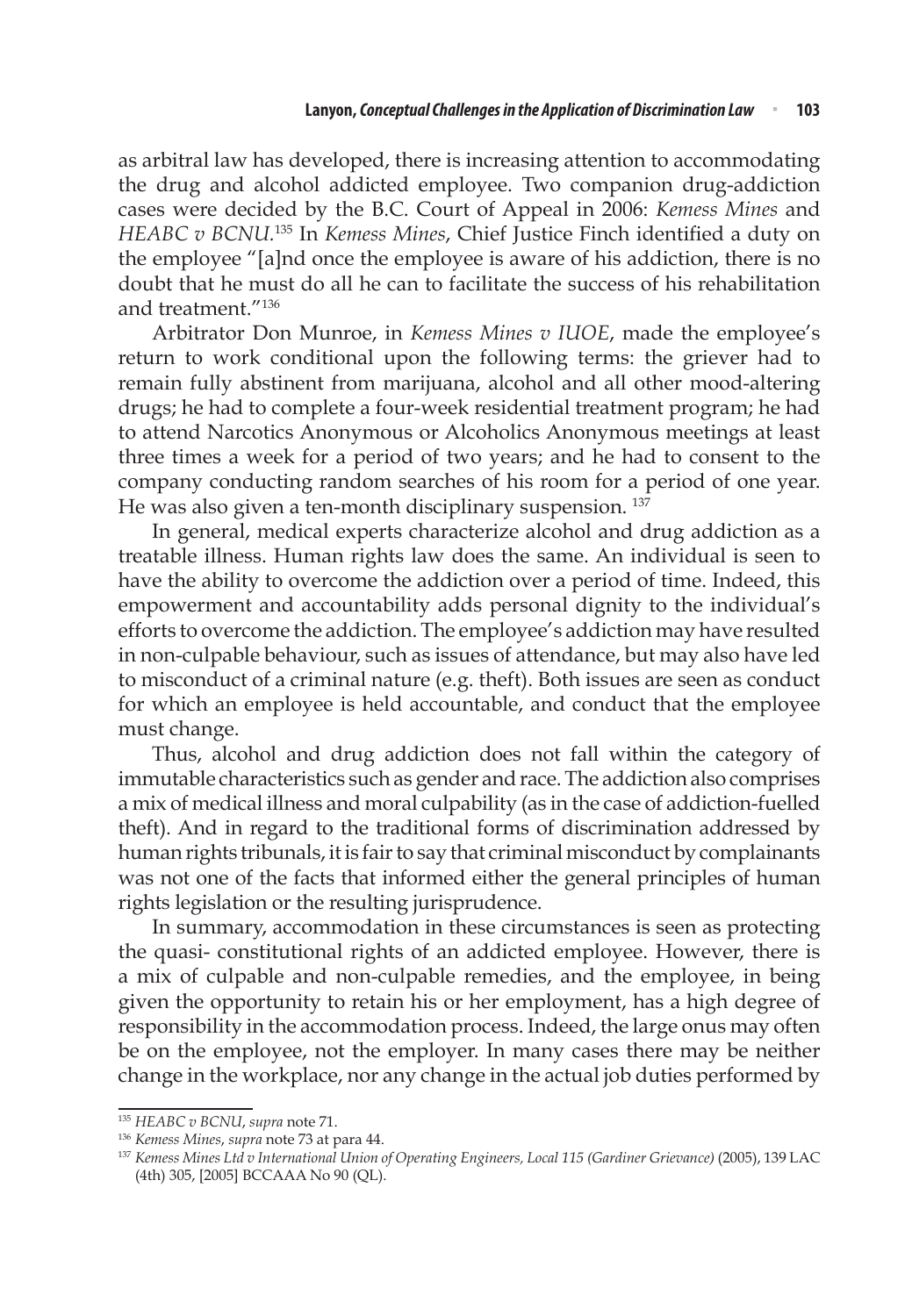#### **104** <sup>n</sup> **Canadian Journal of Human Rights (2014) 3:1 Can J Hum Rts**

the employee. The employee may simply be given the right to return to his or her former duties under strict conditions, with the employer having increased scrutiny over the employee's conduct both on and off the job.

### **E. Mental Illness**

I have simply picked one prominent case in British Columbia to illustrate the same point: the increased responsibility placed on employees in the accommodation process. Although mental illness falls under the category of a treatable illness, and may sometimes be accompanied with drug and alcohol addiction, there are significant differences.

Arbitrator Joan Gordon in *Shuswap Lake General Hospital v BCNU* reinstated a registered nurse, who suffered from bipolar mood disorder, in an acutecare facility.138 In the past, the grievor had experienced manic episodes. In ordering reinstatement, Arbitrator Gordon imposed eleven conditions upon the griever and six upon the employer. The conditions imposed upon the employee included having to regularly attend her doctors, complying with her treatment regime, and permitting her doctors to communicate directly with her employer; further, the griever had to prepare self-reports of any relapses or medication adjustments, and had to meet with her employer, upon request, for the purpose of monitoring her condition. In addition, she had to agree to work predictable and routine shifts, to avoid overtime, to advise her co-workers of her disorder and any indications of potential relapses, and to comply with any other reasonable accommodation measures that the union or management might negotiate for detecting early warning signs of her decompensation in the workplace.

The employer's accommodation measures included scheduling the grievor to predictable and routine shifts, holding a workshop with respect to bipolar disorder, developing guidelines for detection of any signs of a relapse on behalf of the grievor, and permitting the grievor to be absent from work when she self-identified any indications of a relapse. Finally, the employer had the discretion to implement reporting mechanisms to better monitor the grievor's condition.

Once again, accommodation in the circumstances of mental illness imposes serious limitations and significant responsibilities on employees. There is a balancing of rights as between the employee's interest in returning to employment and the employer's interests in managing its business; and, at times, the public interest is also directly engaged. Finally, it should be stated that the *Shuswap Lake General Hospital, supra,* award is an early illustration of the policy that the duty to accommodate must act as a legal mechanism to

<sup>138</sup> *Shuswap Lake General Hospital v British Columbia Nurses' Union (Lockie Grievance)*, [2002] BCCAAA 21 (QL), Award No A-018/02.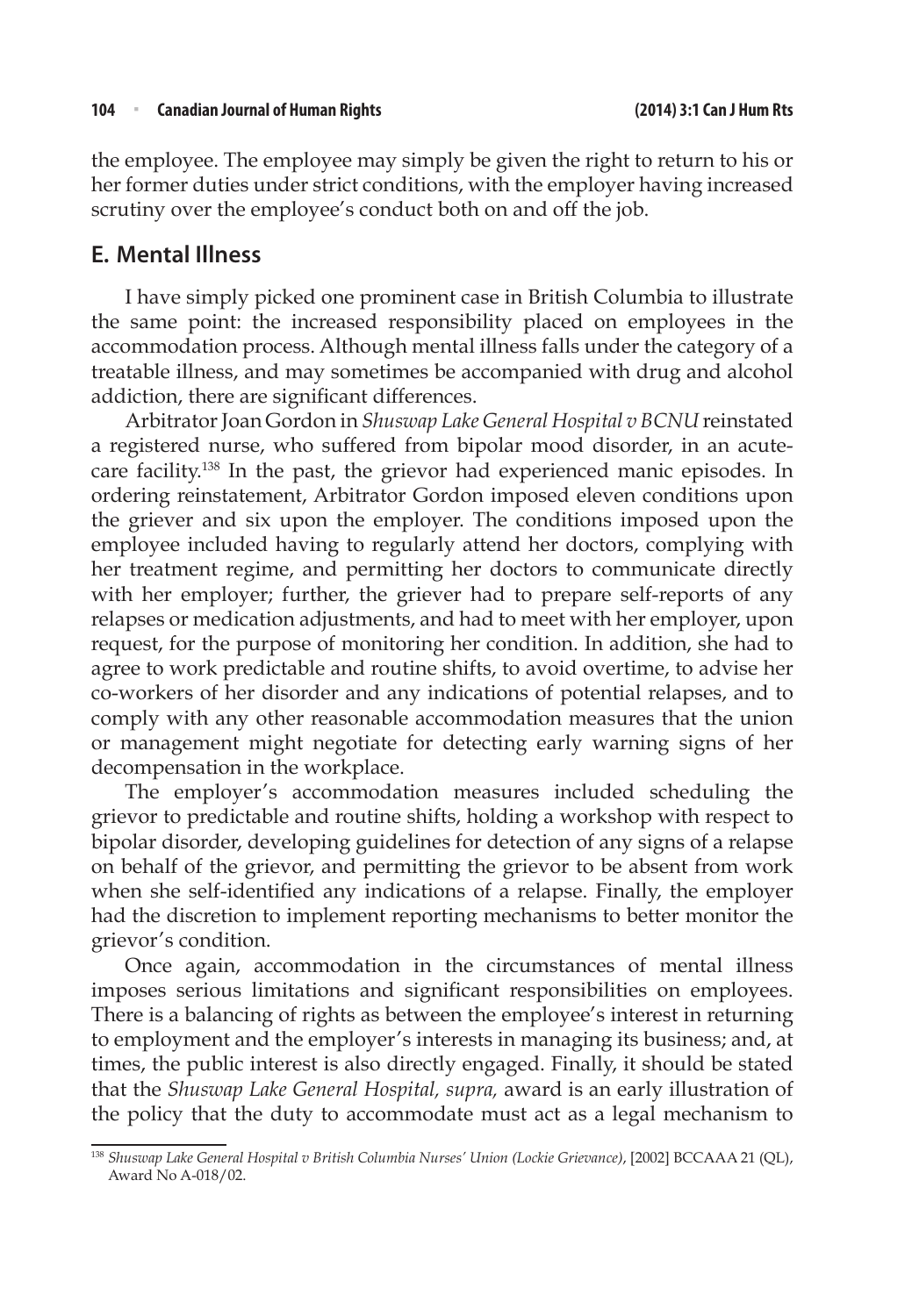advance equality.

Finally, although the grounds of mental and physical disability (e.g. treatable illnesses) have developed more recently in terms of human rights legislation and jurisprudence, individuals who have these attributes may well fall within the same category of traditionally protected groups who share what can be fairly described as immutable characteristics, who are vulnerable, and who have historically suffered discrimination. Mental and physical disabilities are a permanent part of the human condition, and all of us will inevitably experience either or both of these characteristics as we age.

In summary, the issues of *prima facie* discrimination and accommodation have presented challenges for arbitrators trying to apply these different streams of authorities. However, as in the matter of treatable illnesses, the emerging consensus seems to place a greater onus on employees to manage their work and their personal lives. Arbitrator Jesin's decision in *Power Stream Inc and International Brotherhood of Electrical Workers*139 and Arbitrator Ponak's decision in *Alberta Union of Provincial Employees*140 are two notable cases that address the *Campbell River*<sup>141</sup> and *Johnstone*<sup>142</sup> tests. Although the concept of "self-accommodation" in both of these arbitral awards was addressed within the context of *prima facie* discrimination, this principle is equally applicable within the context of the accommodation andundue hardship analysis.

With regard to grounds that involve immutable characteristics such as race and gender, self-accommodation does not arise, and rightly so. However, we can see, through the issues of accommodation and undue hardship, a conceptual shift moving the focus from the employer to the employee. This shift enlarges the responsibility of the employee, and may require an employee to participate in all aspects of the accommodation process. This is consistent with principles set out in *Renaud*<sup>143</sup> - that accommodation is a multi-party process in which all parties are required to participate. And this also requires a corresponding onus on employers to demonstrate greater flexibility.

### **VII. Concluding Observations**

Discrimination can involve deep psychological and social scarring. It goes to the core of an individual's identity and, at the broader social level, great inequalities have the potential to shred the social contract – both social relationships and social cohesion. Most of the grounds enumerated in section 13 address persons who

<sup>139</sup> *International Brotherhood of Electrical Workers, Local 636 v Power Stream Inc (Bender Grievance)*, [2009] OLAA No 447 (QL), (2009) 186 LAC (4th) 447 [*Power Stream*].

<sup>140</sup> *Alberta (Solicitor General) v Alberta Union of Provincial Employees*, [2010] AGAA No 5 (QL) [*Alberta Union of Provincial Employees*].

<sup>141</sup> *Campbell River*, *supra* note 76.

<sup>142</sup> *Johnstone*, *supra* note 91.

<sup>143</sup> *Renaud*, *supra* note 5.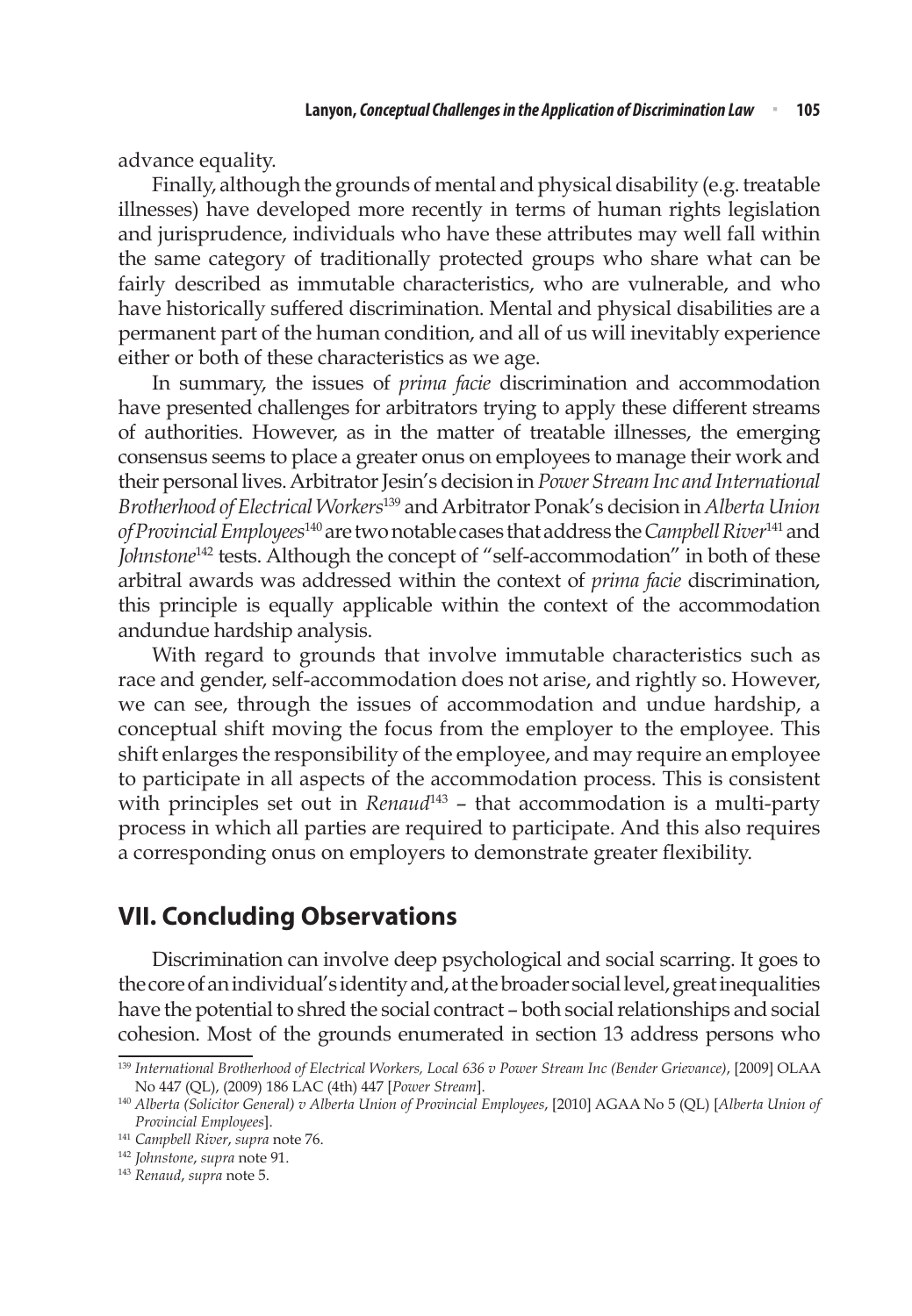have historically faced longstanding discrimination.

One classic case of arbitrary stereotyping, combined with marginalization and exclusion, is the refusal to hire someone because of his or her gender, race, or ethnicity. However, today it is rare that people refuse to hire someone expressly for these reasons. Discrimination today is less overt, more covert. Thus, when discrimination does take place, it is more circumspect, and is folded into more general standards or policies. Under *Meiorin, supra,* therefore, there is not only a greater scrutiny of workplace rules and standards but also an emphasis on examining the underlying norms embedded in such standards.

Thus a low *prima facie* test and a high accommodation standard are the bookends of a public policy that seeks to end discrimination and promote equality and inclusiveness. In a society committed to equality there are compelling public policy reasons for such a broad and comprehensive standard.

Although the word "impossible" has been properly qualified, what is clear is that this word expresses what most adjudicators would impose as an accommodation standard when confronted with the more classic forms of intentional and morally repugnant forms of discrimination. In such circumstances, what is not permitted at the *prima facie* stage will not be permitted at the accommodation stage.

*Meiorin*144 addressed the conceptual challenges that resulted from the view of discrimination and accommodation represented by *O'Malley*, <sup>145</sup> *Alberta Dairy*, 146 and *Renaud.*<sup>147</sup> It is in new areas – such as drug and alcohol addiction, mental illness, and marital and family status – that public policy issues are beginning to challenge the conceptual coherence of the analytical scheme in *Meiorin*.

There are a number of options: first, address the third element of *prima facie* discrimination; second, address the issues of accommodation and undue hardship (either together or separately); or third, adjust one or more of these criteria in response to the particular grounds at issue.

First is the issue of the *prima facie* standard – either generally, or specifically in respect of certain grounds. The *Campbell River*<sup>148</sup> decision and the *Gooding*<sup>149</sup> decision are clear examples of this. Both decisions establish a higher onus on complainants. For certain grounds this may establish a hierarchy of rights; or it may involve a redefinition of discrimination in certain circumstances. Justice Abella, in *McGill University Health Centre,*150 addressed the issue of what

<sup>144</sup> *Meiorin*, *supra* note 2.

<sup>145</sup> *O'Malley*, *supra* note 3

<sup>146</sup> *Central Alberta*, *supra* note 4.

<sup>147</sup> *Renaud*, *supra* note 5.

<sup>148</sup> *Campbell River*, *supra* note 76.

<sup>149</sup> *Gooding*, *supra* note 75.

<sup>150</sup> *McGill University Health Centre*, *supra* note 78.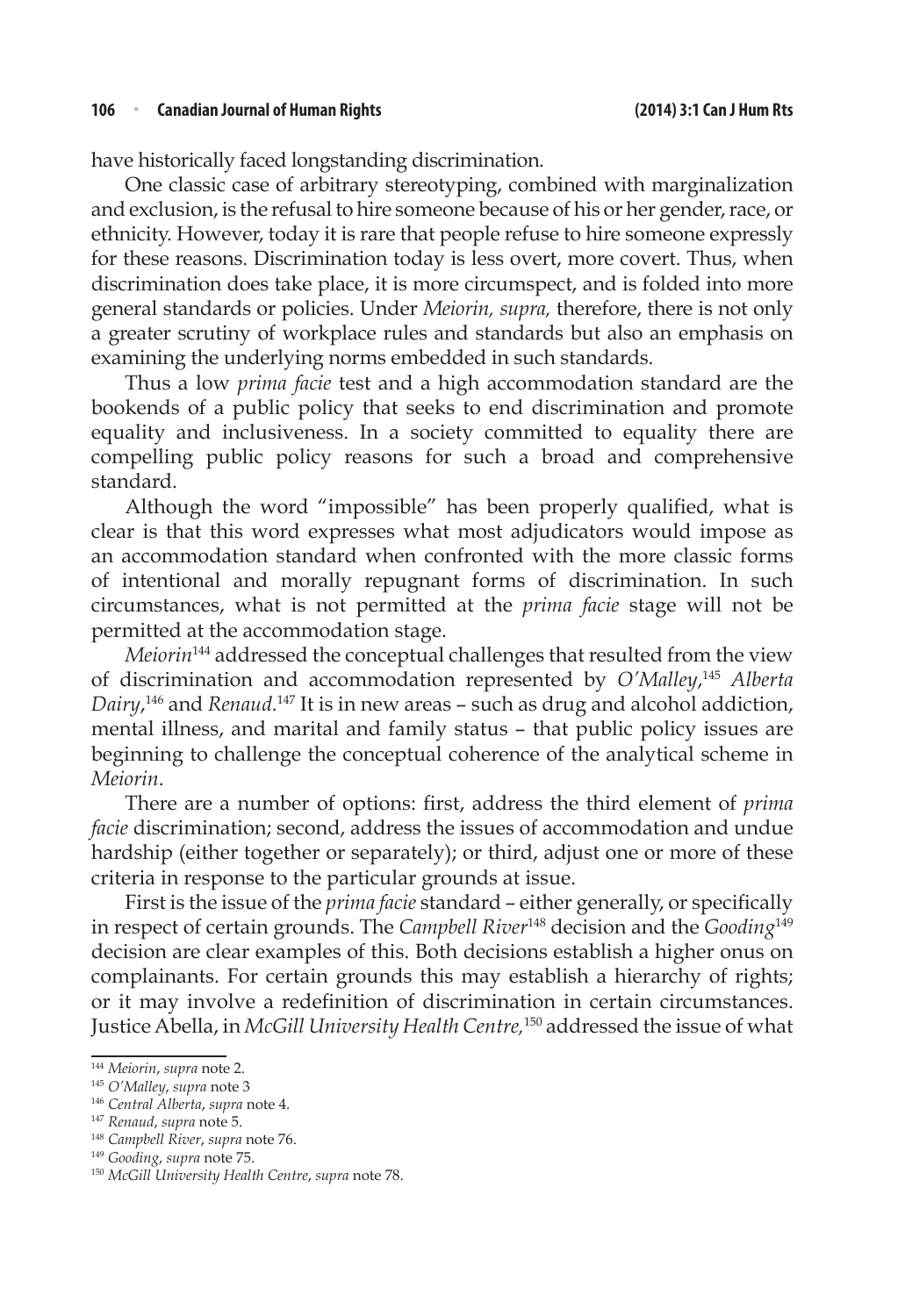constitutes discrimination (not all distinctions constitute discrimination) and concludes that arbitrariness is an essential element in determining *prima facie*  discrimination. She found that a three-year automatic termination provision for absenteeism (equivalent to non-culpable discharge or an administrative discharge) did not raise the issue of *prima facie* discrimination.

The Ontario Court of Appeal in *Ontario (Director of Disability Support Program) v Tranchemontagne*151 made clear that in respect to the Ontario *Human Rights Code*152 the "[*perpetuation of*] *prejudice or stereotyping*" is an essential element in determining *prima facie* discrimination.<sup>153</sup> However, the Court also explicitly stated that such a prerequisite is not a "freestanding requirement"<sup>154</sup>. The Court cited and discussed both *McGill University Health Centre*155 and *Armstrong,*156 and concluded that the criterion of the perpetuation of prejudice and stereotyping is "actually incorporated into two stages of the *prima facie* case analysis."<sup>157</sup> Those stages are, first, a finding of adverse treatment, and second, a determination that one of the protected grounds was a factor in that adverse treatment.

This may be a potential method of actually raising the *prima facie*  discrimination standard. Although arbitrariness and stereotyping are among the basic elements of the definition of discrimination they have not, it is fair to say, been seen as "express" requirements of the traditional *prima facie* test (they are now to be restored or included in the third criterion of the test). Perhaps their absence to date, as a matter of practice, is that they appear to require proof of intent – and intent is not a statutory requirement (Section 2); however, that does not mean that they were absent in the circumstances of many cases; or that they were not inferred or construed from the facts. Rather, the actual practice has been to interpret the phrase *because of* ("A person must not discriminate against a person … *because of* race, colour …")158 as primarily a *but for* test; thus, if the first two elements of the test are present then the third element is all but inferred. Along with the requirement that any discriminatory conduct only need be "a factor" (not the sole or overriding factor) in any adverse treatment, the result has been to establish a purposefully low *prima facie* test. In respect to longstanding vulnerable groups – race, gender, religion – there are compelling public policy reasons for this test. The challenge is in respect to new circumstances arising in the workplace such as treatable

<sup>151</sup> *Ontario (Director of Disability Support Programs) v Tranchemontagne*, 2010 ONCA 593, 324 DLR (4th) 87 [*Tranchemontagne*].

<sup>152</sup> *Human Rights Code*, RSO 1990, c 19.

<sup>153</sup> *Tranchemontagne*, *supra* note 151 at paras 80-84.

<sup>154</sup> *Ibid* at paras 84 and 95.

<sup>155</sup> *McGill University Health Centre*, *supra* note 78.

<sup>156</sup> *Armstrong*, *supra* note 81.

<sup>157</sup> *Tranchemontagne*, *supra* note 151 at para 104.

<sup>158</sup> *HRC 1973*, *supra* note 16 at s 13(1)(b) [emphasis added].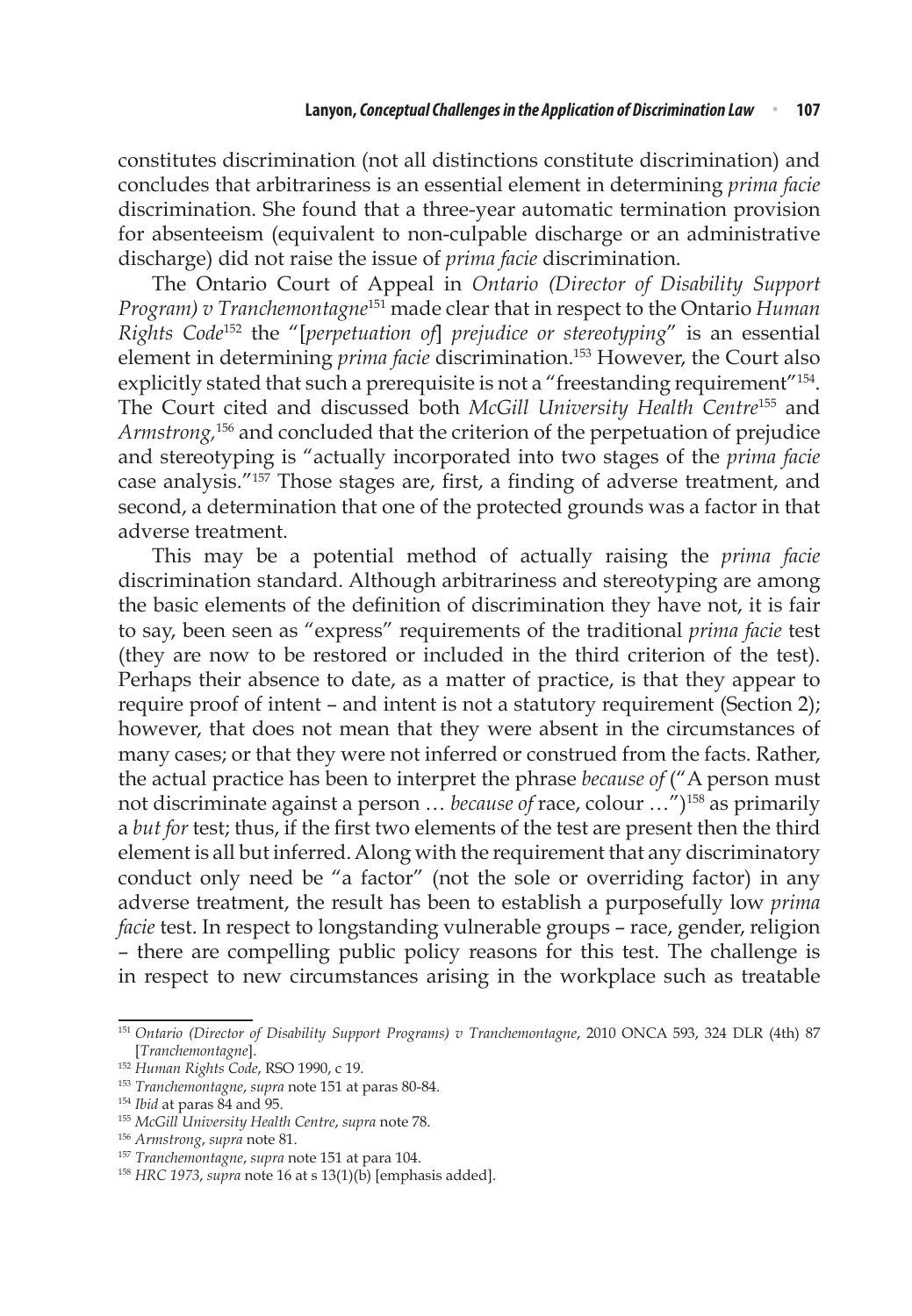illnesses and marital and family status.

Thus, the inclusion of arbitrariness or stereotyping as a factor in the traditional *prima facie* test, applied across all grounds of discrimination, may be one way of increasing the *prima facie* standard without establishing a hierarchy of rights among the various protected grounds. The Supreme Court of Canada has relied upon *Andrews v Law Society of British Columbia* in its reformulation of this *prima facie* standard, which inherently raises the definition of discrimination.<sup>159</sup>

Finally, in respect to *prima facie* discrimination there is the issue of selfaccommodation that was raised in the *Power Stream Inc*160 and *Alberta Union of Provincial Employees*<sup>161</sup> arbitral awards. The concept of self-accommodation in these cases attempts to address the question of whether or not all acts of an employer that adversely affect an employee's familial obligations would constitute *prima facie* discrimination. One approach is to construe self-accommodation as a requirement of *prima facie* discrimination in respect to marital and family status; however, it may be equally applicable to other grounds – for example, physical and mental disability (treatable illnesses). Therefore, if an individual is able to *reasonably* accommodate any potential conflict in their respective duties, for example, they are able to find appropriate daycare arrangements, then that individual is no longer "adversely affected".

The second approach is to focus on accommodation and undue hardship. In *Meiorin*, accommodation was reframed from being a statutory principle justifying workplace rules, and thereby insulating an employer from liability, to a mechanism for advancing equality.162 Since *Meiorin*, accommodation and undue hardship have undergone significant changes. First, as contemplated by *Meiorin*, there is increased scrutiny of an employer's policies and standards. Second, there has been an expanded accommodation of complainants.

But one change stands out. *Renaud* described the accommodation process as multi-party.163 The employer was to initiate, and the union and the grievor were to participate. However, there has been a shift to much greater responsibility on behalf of employees; accommodation, therefore, may now include elements of "self-accommodation," something not contemplated, and rightly so, in respect of "immutable" or analogous characteristics.

Undue hardship is an evidentiary standard that may offer another approach. The evidence of accommodation and undue hardship may be complex and may impose a burden on all parties. For example, the evidence might include global assessments of an employee's work history and any past accommodations; it

<sup>159</sup> *Andrews v Law Society of British Columbia*, [1989] 1 SCR 143, 56 DLR (4th) 1 [*Andrews*].

<sup>160</sup> *Power Stream Inc*, *supra* note 139.

<sup>161</sup> *Alberta Union of Provincial Employees*, *supra* note 140.

<sup>162</sup> *Meiorin*, *supra* note 2.

<sup>163</sup> *Renaud*, *supra* note 5.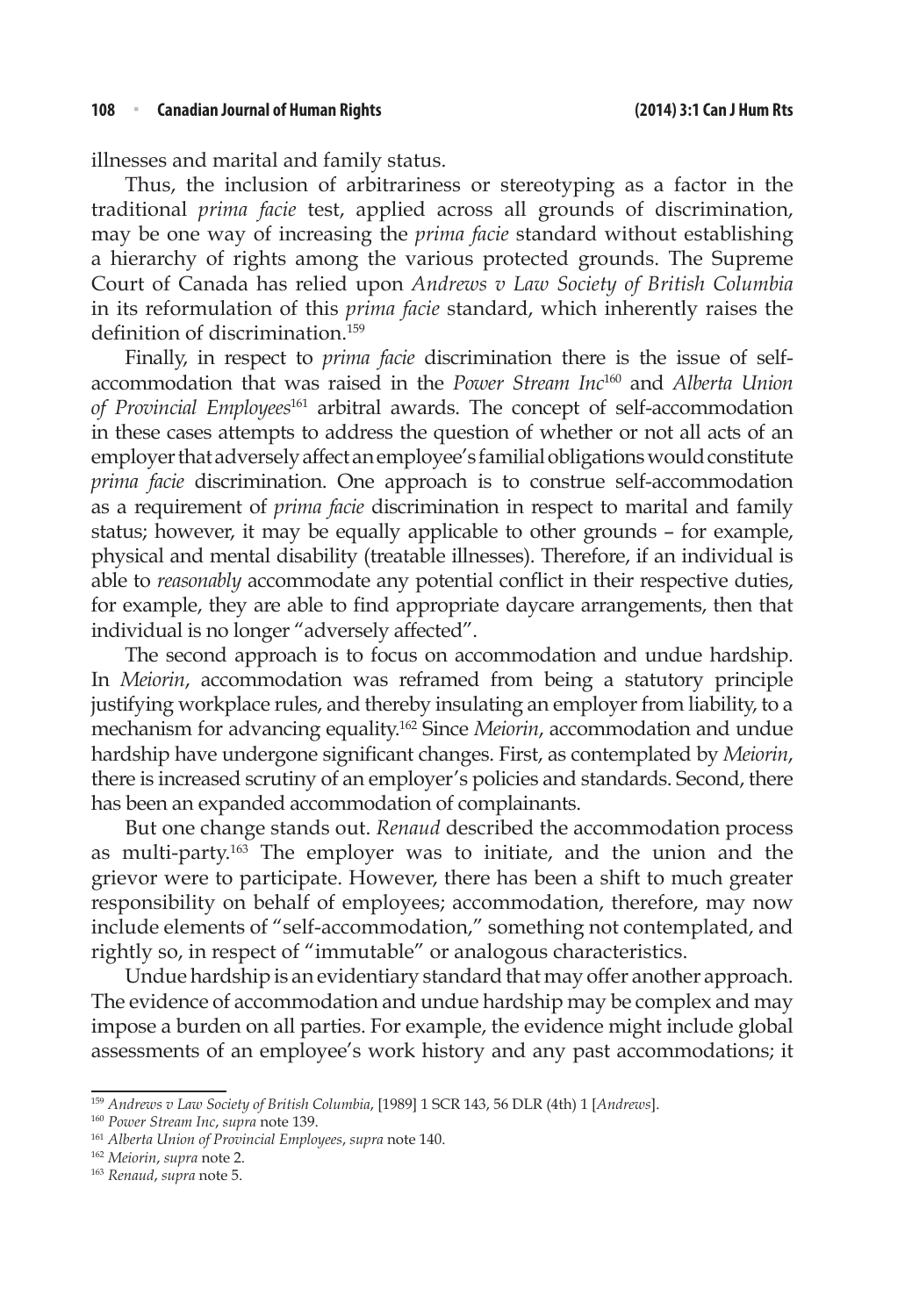might include expert medical evidence, not only from family doctors but also from specialists providing independent medical reports; it might encompass evidence of the employer's business, an examination of not only the grievor's position but also other potential positions, and any evidence of workplace misconduct. This is a long way from Mr. Justice McIntyre's comment in *O'Malley*, that the burden of proving a duty to accommodate with respect to religious issues would not be a "heavy one in all cases," and that in some cases, "may be established without evidence."<sup>164</sup>

More generally, and as previously stated, there is often an underlying concern that within the context of the collective bargaining individual rights may be compromised in the negotiation of collective rights. Thus, addressing the balance between individual and collective rights in the workplace requires careful consideration of many factors.

First, the BCCA in *Kemess, supra,* requires an arbitrator to keep separate the human rights analysis from the just-cause analysis, thus ensuring that "all the factors necessary for a human rights analysis are considered."

Second, the search for accommodation, as Justice McLachlin (as she then was) in *Meiorin* noted, is a "search for proportional, reasonable alternatives to a general rule" applied with "common sense and flexibility."<sup>165</sup>

Third, in *Meiorin,* Justice McLachlin noted the need for consistency of analysis between the *Charter of Rights and Freedoms* and human rights legislation. Section 1 of the Charter requires a balancing of constitutional rights. Thus, whether it is constitutional rights or quasi-constitutional rights, a balancing of interests is required.

Fourth, Justice Abella, in *Council of Canadians With Disabilities v Via Rail Canada Inc* described the required balancing of interests inherent in workplace accommodations:

It bears repeating that "[i]t is important to remember that the duty to accommodate is limited by the words 'reasonable' and 'short of undue hardship'. Those words do not constitute independent criteria. Rather, they are alternate methods of expressing the same concept": *Chambly,* at p. 546, citing *Central Okanagan School District No. 23,*  at p. 984. The factors set out in s. 5 of the *Canada Transportation Act* flow out of the very balancing inherent in a "reasonable accommodation" analysis. Reconciling accessibility for persons with disabilities with cost, economic viability, safety, and the quality of service to all passengers (some of the factors set out in s. 5 of the Act) reflects the reality that the balancing is taking place in a transportation context which, it need hardly be said, is unique.<sup>166</sup>

It may be argued that when the Court in *Meiorin* collapsed direct and

<sup>164</sup> *O'Malley*, *supra* note 3 at para 28.

<sup>165</sup> *Meiorin*, *supra* note 2 at para 53; quoting *Commission scolaire regional de Chambly v Bergevin*, [1994] 2 SCR 525, 22 CHRR 1 (QL) at para 63.

<sup>166</sup> *Council of Canadians with Disabilities v Via Rail Canada Inc*, 2007 SCC 15 at para 133, 1 SCR 650 [*Council of Canadians with Disabilities*] [emphasis added].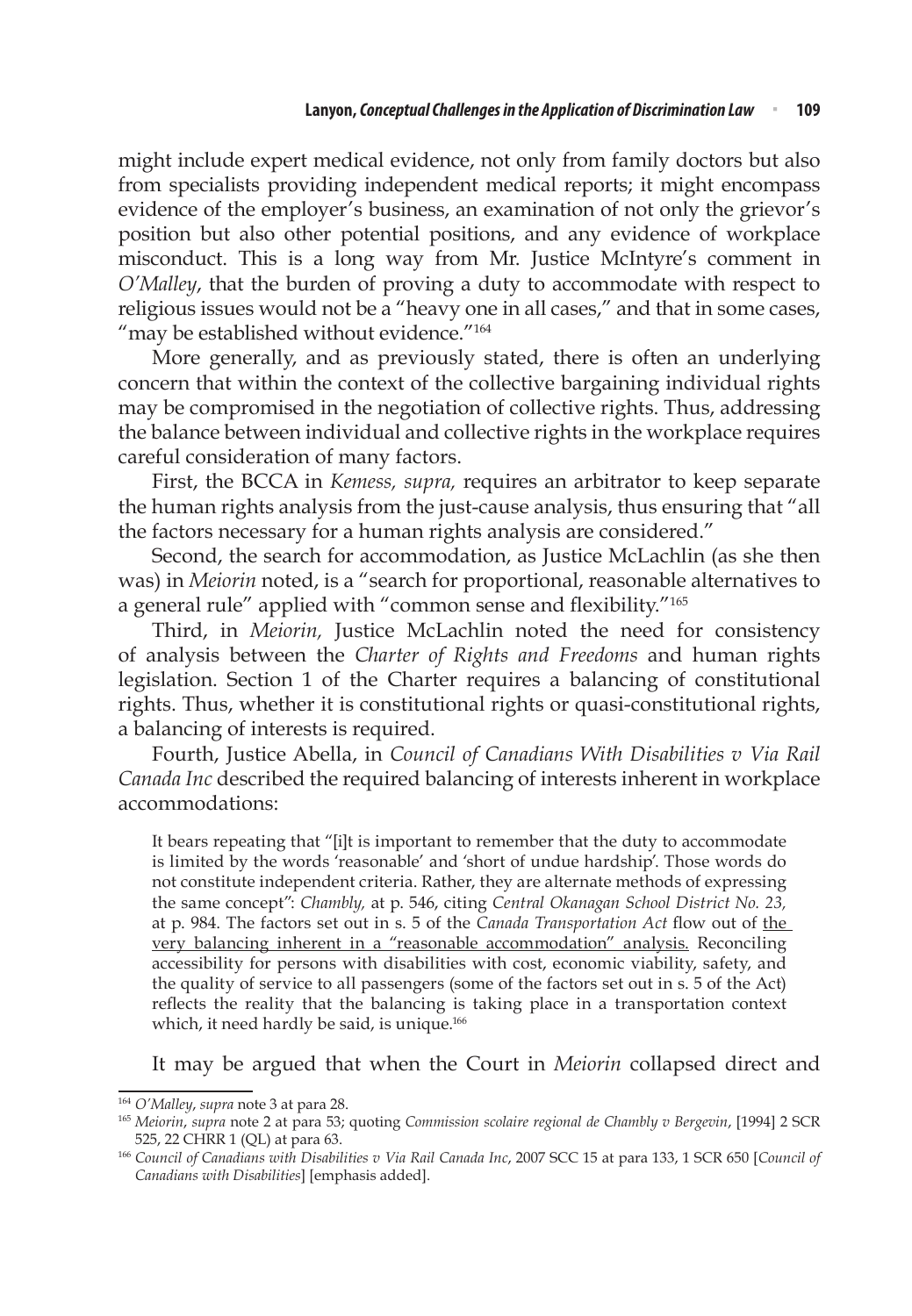indirect discrimination into a unified approach, the analytical effect of this was to deem all discrimination to be direct discrimination. 167 Quite properly, effect, not intent, was seen as the ground of responsibility. However, the result is to impose a low *prima facie* standard and a high accommodation standard on employers, properly applied in classic cases of discrimination, to all issues of discrimination.

The expansive scope of the *Meiorin* decision potentially includes conduct not traditionally addressed under human rights law. This is consistent with the evolution of human rights law in a democratic society. However, *Meiorin* and the SCC trilogy of cases (*O'Malley*, *Dairy Pool, Renaud*), were developed in the context of the longstanding enumerated grounds of gender and religious discrimination. A low *prima facie* test and high accommodation requirement, along with the significant caution that accommodation must not simply assimilate complainants, advances substantive equality.

Typically, in the workplace the parties are attempting to balance their differing interests, and the adjudicator is often simply monitoring the results of that balancing of interests. If the *prima facie* test is to be maintained at a relatively low standard – and there are good public policy reasons for this – then a reallocation of the accommodation standard, consistent with *Renaud*, 168 may result in shifting the onus, depending on the circumstances, from the employer to the employee. In some respects the best conception of the innocent discriminator (in indirect discrimination) may properly find a new home in the balancing of interests test, without the inherent difficulties that the concept previously incorporated – the reliance on formal equality rather than substantive equality, potentially different remedies and an impoverished view of accommodation.

The adjudicator's task, in most circumstances, is not to prohibit socially and morally repugnant policies or effects, but rather to fashion an accommodation that seeks to balance two or more legitimate and yet competing interests. This shift is a reminder of the importance of the remedial nature of human rights legislation, and a reminder that its application must be consistent with this underlying purpose. Perhaps it is worth recalling Justice McIntyre's comment in *O'Malley*, that the employment relationship represents a "special relationship."<sup>169</sup> From a larger social perspective one difficulty is that these social challenges arising in the workplace are often viewed, and accommodated, only through the narrow lens of discrimination law.

Thus, what potentially emerges is a re-crafting of the balance between the conventional approach and the unified approach.

In respect to longstanding forms of discrimination involving vulnerable

<sup>167</sup> *Meiorin*, *supra* note 2.

<sup>168</sup> *Renaud*, *supra* note 5.

<sup>169</sup> *O'Malley*, *supra* note 3 at para 22.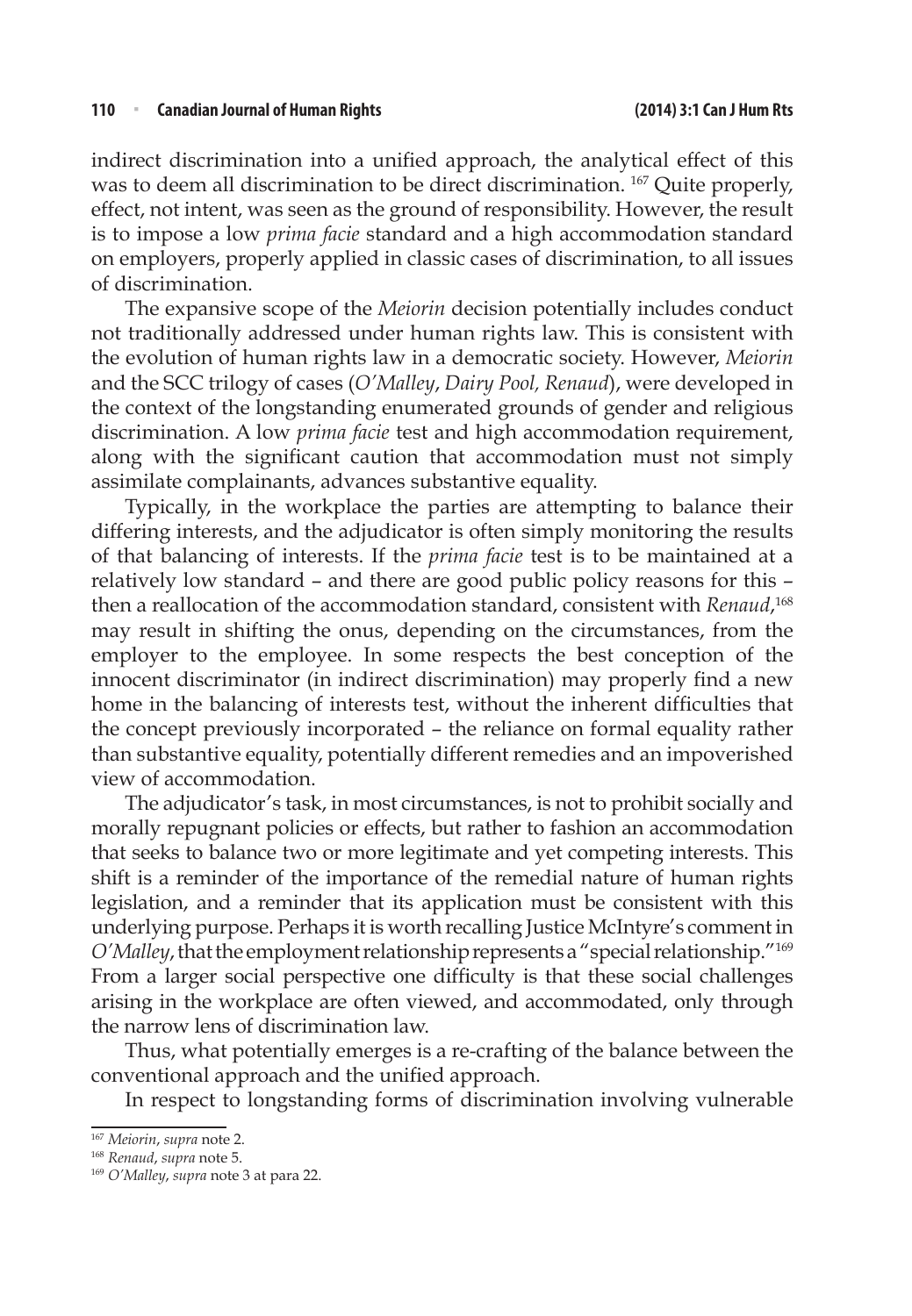groups a low *prima facie* test and a high standard of accommodation is essential. In other circumstances of discrimination, for example, the category of "hybrid conduct," a low *prima facie* test may also be maintained, as well as the significant new purpose and role of accommodation – advancing equality. However, there may be a shifting onus – based on a shared responsibility between employers, unions, and employees – that is consistent with *Renaud*. 170 This must not, of course, result in fewer protections for complainants. This is usually achieved through a balancing of interests that achieves the goal of a reasonable accommodation.171

Finally an important cautionary note: whatever policy alternatives are ultimately constructed, it is clear from the decisions of the Supreme Court of Canada that there must be a continued commitment to a comprehensive concept of equality; and it goes without saying that both formal and substantive equality are inherent elements of that commitment to a broadly inclusive concept of equality.

Formal equality includes both procedural equality and equality of opportunity. Procedural equality requires that all laws be administered objectively and in an unbiased manner. And it is also, of course, an important aspect of the rule of law. The promise of equality of opportunity is that barriers of bigotry will be struck down and all persons will have access to opportunities based on their respective talents.

Under formal equality, people are required to be treated the same where they share characteristics that are *relevantly similar*. For example, if the performance of a particular job requires a certain set of skills it is those skills that are relevant in the prospective hiring or promotion of an individual. In such circumstances, what is irrelevant is a person's race, gender or religion; and a decision based on these irrelevant characteristics would be discriminatory. This concept of equality has historically involved characteristics that are thought to be immutable or constructively immutable (changeable only at an unexpected cost to personal identity), and most often arose in cases of direct discrimination; for example, a deliberate policy by an employer not to hire Catholics, women or blacks. The traditional remedy is to strike down the rule; and as a result, no issue of accommodation arose. However, under the current unified approach, there is a much richer remedial toolbox: there is greater scrutiny of all such discriminatory rules, a requirement to rewrite such rules in broadly inclusive terms, the ability to address issues of systemic discrimination in respect to such rules, as well as substantive remedies such as affirmative action. As a result, there are no longer different levels of protection based upon the nature of discrimination (direct or indirect).

<sup>170</sup> *Renaud*, *supra* note 5.

<sup>171</sup> See Abella J in *Council of Canadians with Disabilities*, *supra* note 166.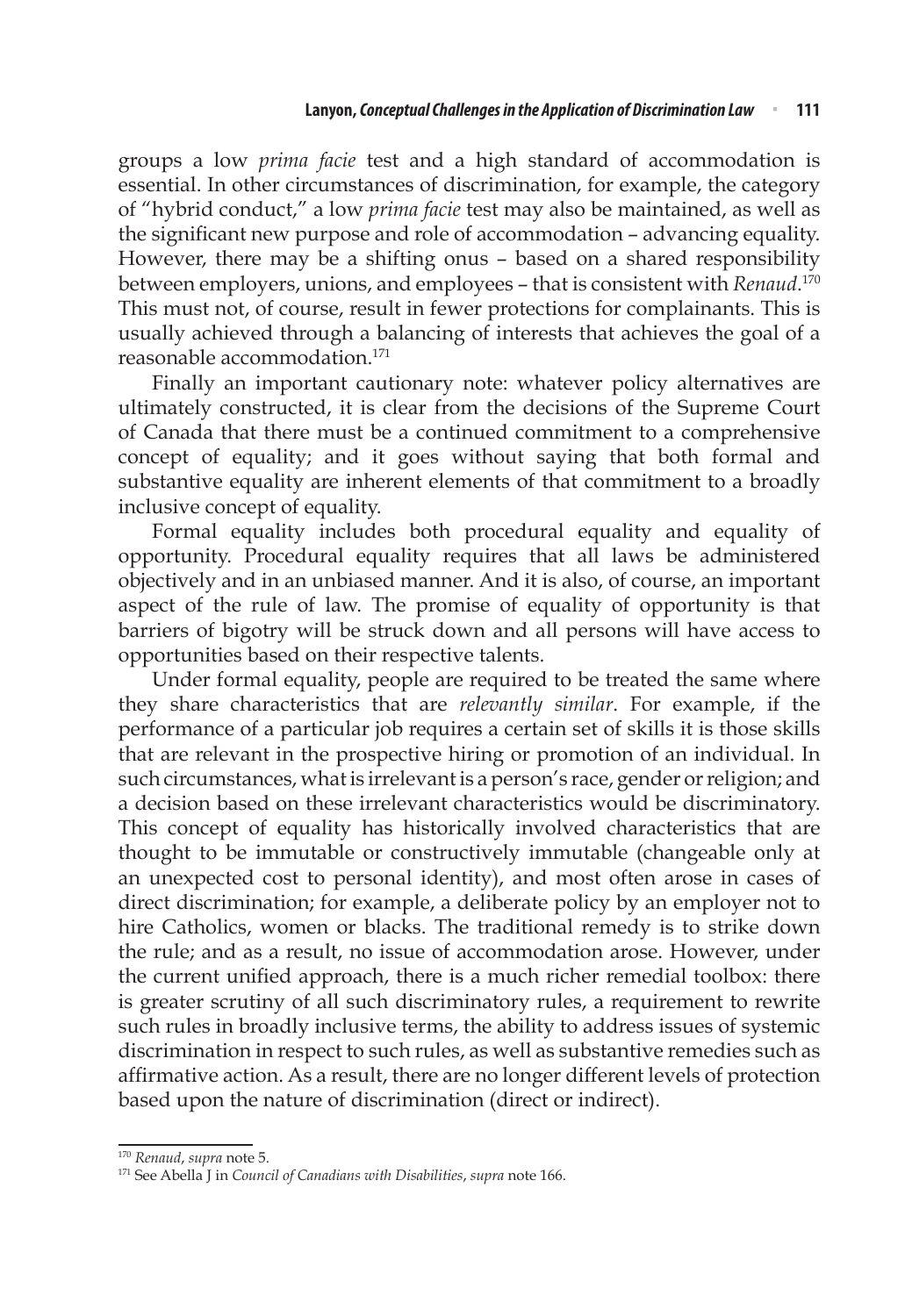#### **112** <sup>n</sup> **Canadian Journal of Human Rights (2014) 3:1 Can J Hum Rts**

Substantive equality attempts to achieve a greater allocation of rights and resources. Its focus is on equality of outcome, not simply equality of opportunity. Substantive equality requires that people be treated differently where the characteristics at issue are *relevantly dissimilar*. In contrast to formal equality, circumstances involving substantive equality are most likely to engage an immutable or analogous characteristic as the relevant characteristic. Three examples are instructive: first, an issue arises in respect to the assignment of rotational shifts; one employee is a parent and has little seniority; the other employee is married, has no parental obligations, and is very senior; the grounds of marital and family status are invoked. Second, two employees are fired for theft; one employee is an alcoholic and the other is not; the grounds of mental and physical disability are relied upon. Third, an issue of aerobic capacity in regard to the expected performance of a certain position is at issue; one employee is female, the other is male; gender is raised as an issue. As previously stated, substantive equality requires a strict level of scrutiny of workplace rules. In addition, there are a broad set of substantive remedies and a high threshold of accommodation.

During the period from 1985 – 1992 in which the Supreme Court of Canada issued its trilogy of decisions dealing with religious discrimination, it also issued *Andrews.*172 In this decision Justice MacIntyre set out fundamental precepts in respect to both the concept of equality and the definition of discrimination. Although he does not expressly adopt or use the term "substantive equality", he does capture its fundamental nature when he writes that the "accommodation of differences" is the "essence of true equality."<sup>173</sup>

It is worth reiterating that the concepts of immutability or analogous grounds are characteristics that are fundamentally rooted in the issue of *personal identity*. These are characteristics that a person either has no control over or cannot change without incurring an unacceptable cost to their personal identity. This is important not only in respect to determining existing and future grounds of discrimination (*prima facie* discrimination), but it may also prove significant in respect to the issue of accommodation – the greater the impact on personal identity, the higher the required accommodation; the lesser the impact on personal identity, perhaps the greater requirement of selfaccommodation.

Finally, it may be that balancing the different interests of the parties is best done at the accommodation stage, rather than the *prima facie* stage, especially given the individualized nature of the duty to accommodate.

There were roughly fourteen years between *O'Malley* (1985), and *Meiorin* (1999). That same time period separates *Meiorin* from today. Perhaps the

<sup>172</sup> *Andrews*, *supra* note 159.

<sup>173</sup> *Ibid* at 169.